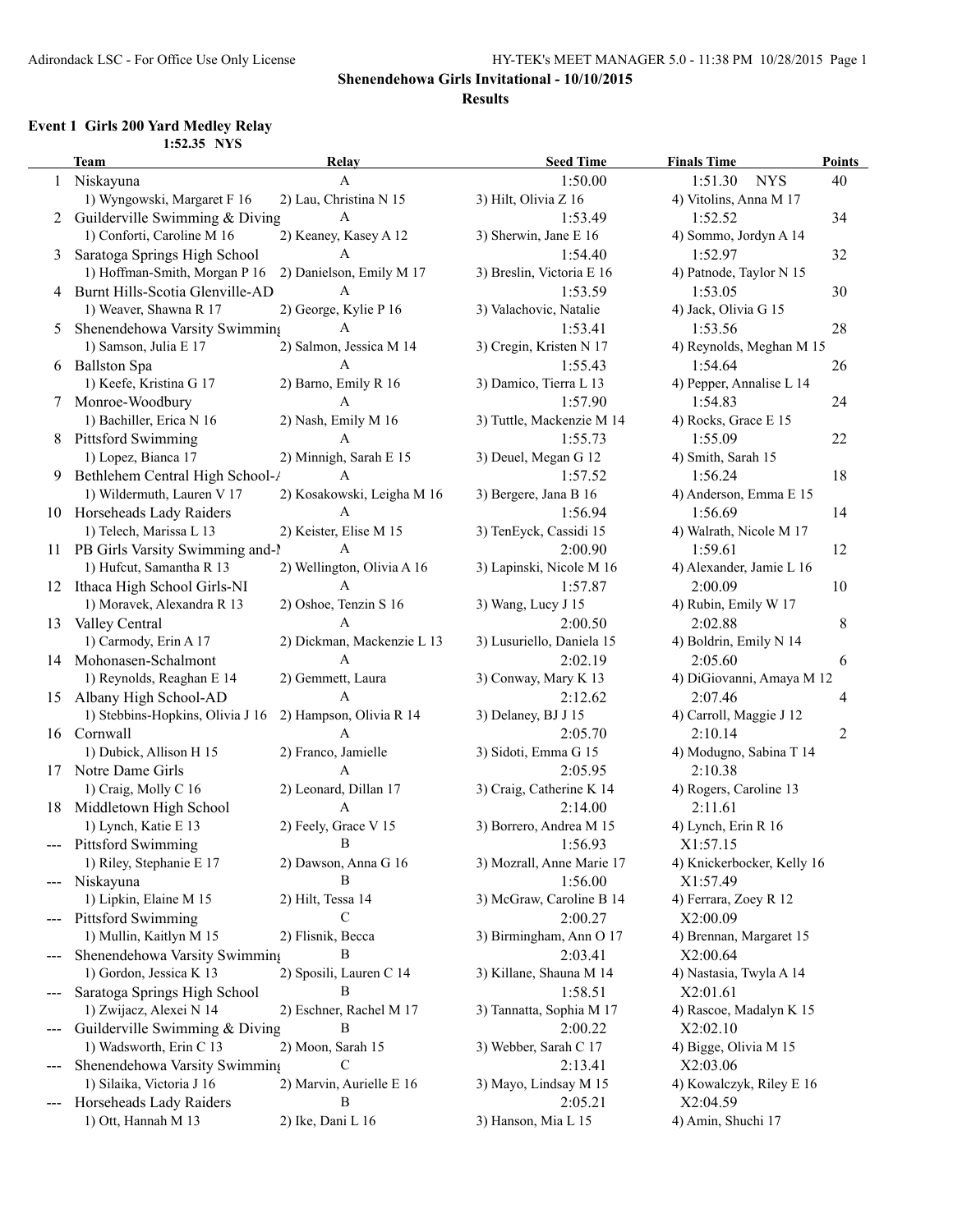### **(Event 1 Girls 200 Yard Medley Relay)**

|                     | $\frac{1}{2}$<br>Team                        | Relay                          | <b>Seed Time</b>             | <b>Finals Time</b><br><b>Points</b> |
|---------------------|----------------------------------------------|--------------------------------|------------------------------|-------------------------------------|
|                     | Burnt Hills-Scotia Glenville-AD              | B                              | 2:01.23                      | X2:05.24                            |
|                     | 1) Pausley, Emma                             | 2) Bacon, Abigail P 14         | 3) Brook, Sabrina            | 4) Leva, Kelly                      |
|                     | --- PB Girls Varsity Swimming and-1          | B                              | 2:06.00                      | X2:06.50                            |
|                     | 1) DeBeauvernet, Corinne A 16                | 2) DeGeorge, Sierra 14         | 3) Schultz, Ava E 13         | 4) Caceres, Deanna R 12             |
|                     | Ithaca High School Girls-NI                  | B                              | 2:12.08                      | X2:06.80                            |
|                     | 1) Seely, Erin F 17                          | 2) Lamson, Rachel M 17         | 3) Rubin, Isabel W 14        | 4) Ablard, Delia R 13               |
|                     | --- Niskayuna                                | C                              | 2:01.00                      | X2:07.73                            |
|                     | 1) LaFlamme, Darby L 17                      | 2) Bushway, Evelyn G 13        | 3) Bushway, Lillian B 13     | 4) Pinchuk, Elizabeth A 13          |
|                     | Guilderville Swimming & Diving               | C                              | 2:13.31                      | X2:07.75                            |
|                     | 1) Neimeyer, Emily 15                        | 2) Depew, Meghan C 13          | 3) Waltz, Laura M 13         | 4) Canchela, Iris 14                |
| $---$               | <b>Ballston Spa</b>                          | В                              | 2:13.66                      | X2:09.45                            |
|                     | 1) Dybowski, Kaitlyn D 14                    | 2) Pepper, Corinne E 13        | 3) Gold-wienk, Jenna E 13    | 4) Helly, Sarah M 13                |
|                     | Saratoga Springs High School                 | C                              | 2:01.44                      | X2:09.87                            |
|                     | 1) Woldring, Elizabeth M 17                  | 2) Cusick, Gabrielle G 15      | 3) Stiansen, Jenna E 17      | 4) Baird, Elizabeth A 13            |
|                     |                                              | B                              |                              |                                     |
| ---                 | Monroe-Woodbury<br>1) Christman, Samantha 16 |                                | 2:06.93                      | X2:09.88                            |
|                     |                                              | 2) Stanisz, Weronika H 17<br>B | 3) Ayala, Ashley N 14        | 4) O'Brien, Jessica A 13            |
|                     | Bethlehem Central High School-/              |                                | 2:13.41                      | X2:11.88                            |
|                     | 1) Grimaldi, Isabella M 15                   | 2) Talmage, Lilly              | 3) Koch, Sophia              | 4) Morey, Alexis                    |
|                     | PB Girls Varsity Swimming and-1              | C                              | NT                           | X2:12.79                            |
|                     | 1) Valdez, Gillian 12                        | 2) Walsh, Katelyn 17           | 3) Weisman, Alexa 17         | 4) Weisman, Ashley 14               |
|                     | Cornwall                                     | B                              | 2:11.41                      | X2:13.76                            |
|                     | 1) Cosgrove, Mackenzie A 14                  | 2) Pastor, Selena 14           | 3) Caoili, Kayla M 15        | 4) Leishman, Belle E 15             |
|                     | Monroe-Woodbury                              | C                              | 2:17.77                      | X2:13.82                            |
|                     | 1) Ebner, Jessica M 13                       | 2) Smiechowski, Karolina 13    | 3) Armstrong, Claire M 13    | 4) Cole, Samantha T 17              |
|                     | Horseheads Lady Raiders                      | C                              | 2:10.21                      | X2:14.15                            |
|                     | 1) Scofield, Lacey E 13                      | 2) Squires, Lauren G 13        | 3) Kuebel, Jordan C 17       | 4) Eustace, Alison 16               |
|                     | Mohonasen-Schalmont                          | B                              | NT                           | X2:15.51                            |
|                     | 1) Bascom, Erin                              | 2) Barnhart, Breityn           | 3) Santabarbara, Marianna 12 | 4) Muller, Olivia                   |
|                     | Burnt Hills-Scotia Glenville-AD              | C                              | NT                           | X2:16.23                            |
|                     | 1) Petrucco, Louisa                          | 2) Carlstedt, Rose             | 3) Olson, Sophie             | 4) Martin, Lauren                   |
| $---$               | Valley Central                               | B                              | 2:22.52                      | X2:17.04                            |
|                     | 1) Oakes, Katie 17                           | 2) O'Leary, Theresa 16         | 3) Garcia, Naihomy T 13      | 4) Purcell, Autum 13                |
| $---$               | Cornwall                                     | C                              | 2:16.34                      | X2:18.09                            |
|                     | 1) Kelly, Maggie                             | 2) Harvey, Megan F 16          | 3) Galeano, Samantha R 15    | 4) Christensen, Marcella R 14       |
|                     | Ithaca High School Girls-NI                  | C                              | 2:25.67                      | X2:18.32                            |
|                     | 1) Richards, Mary S 17                       | 2) Chatrchyan, Elena J 14      | 3) Buckholtz, Seraphina N 17 | 4) Hong, Garam 15                   |
|                     | Middletown High School                       | $\overline{B}$                 | 2:20.00                      | X2:18.51                            |
|                     | 1) Gomez, Natalie L 14                       | 2) Espinal, Adrianna A 16      | 3) Avant, Simone M 16        | 4) Feely, Kayleigh E 17             |
|                     | Bethlehem Central High School-/              | C                              | 2:15.18                      | X2:18.91                            |
|                     | 1) Chiarella, Katherine                      | 2) Drury, Amelia B 15          | 3) Gray, Isabelle D 14       | 4) Sui, Maggie                      |
| ---                 | Albany High School-AD                        | В                              | 2:20.98                      | X2:24.44                            |
|                     | 1) Alexander-Mann, Zada 16                   | 2) Monroe, Brogan E 14         | 3) Smith-Moyo, Sarah 15      | 4) Farleigh, Danielle 13            |
| $---$               | Mohonasen-Schalmont                          | C                              | NT                           | X2:25.43                            |
|                     | 1) Pochobradsky, Bethany                     | 2) Eckl, Stephanie             | 3) Noga, Kylie               | 4) Fernandez, Gabriella             |
| ---                 | Valley Central                               | C                              | 2:31.30                      | X2:26.02                            |
|                     | 1) Donachie, Kayleigh D 13                   | 2) Friedman, Emila 17          | 3) Satriano, Delia 13        | 4) Canavan, Katherine L 13          |
|                     | Middletown High School                       | C                              | 2:31.00                      | X2:33.52                            |
|                     | 1) Ferara, Olivia E 13                       | 2) Jaime, Nancy G 13           | 3) Hilton, Saquaya M 14      | 4) Jacobs, Jasmin N 14              |
| $\qquad \qquad - -$ | <b>Ballston Spa</b>                          | C                              | 2:21.87                      | <b>XDQ</b>                          |
|                     | 1) Helly, Michaela                           | 2) Gizzi, Shannon P 17         | 3) Gizzi, Annalise N 14      | 4) Blazejeski, Jacqueline           |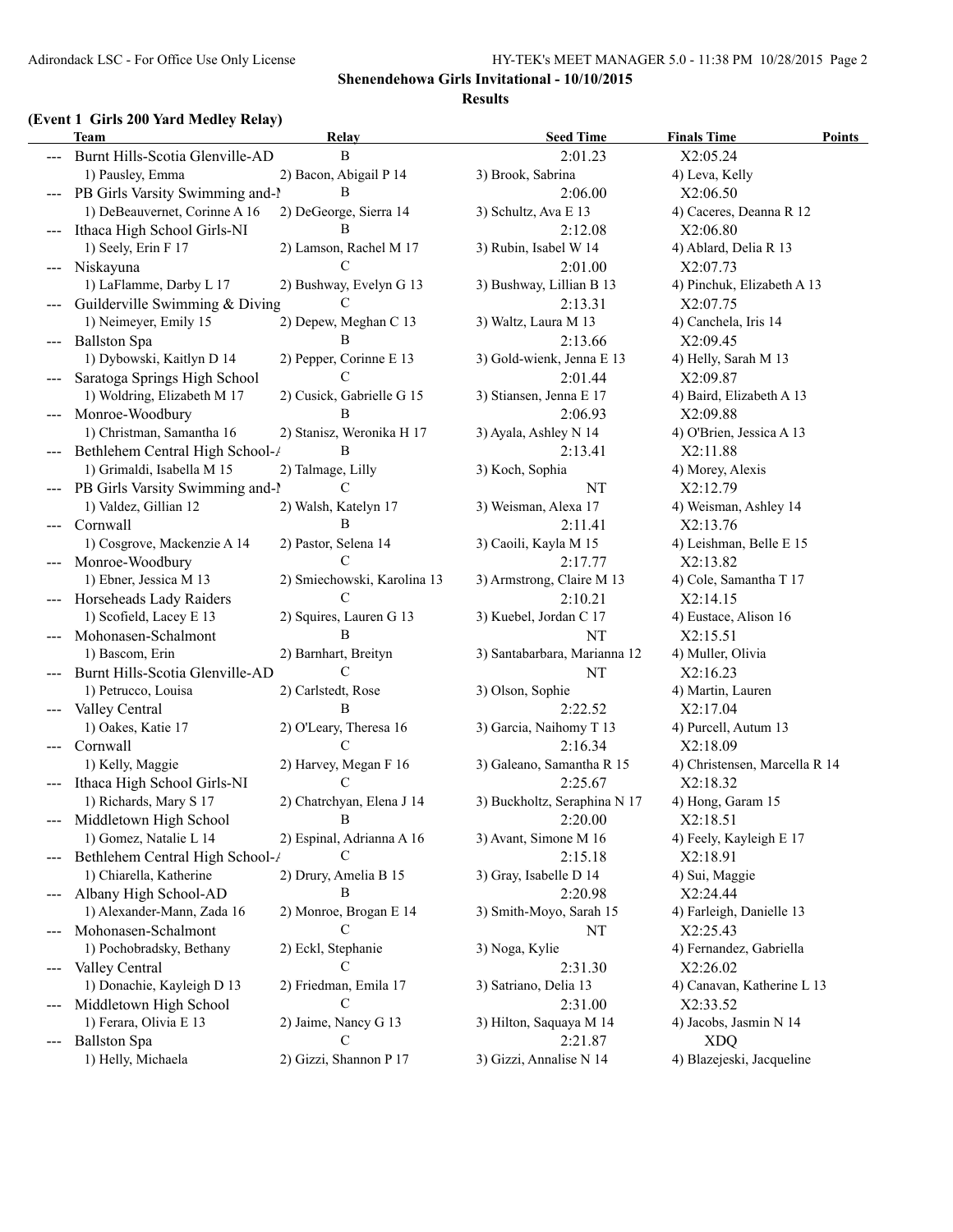### **Shenendehowa Girls Invitational - 10/10/2015**

#### **Results**

#### **Event 2 Girls 200 Yard Freestyle 1:57.24 NYS**

|    | Name                  |    | Age School                          | <b>Seed Time</b> | <b>Finals Time</b> |            | <b>Points</b>  |
|----|-----------------------|----|-------------------------------------|------------------|--------------------|------------|----------------|
| 1  | Stone, Lindsay M      |    | 16 Pittsford Swimming               | 1:53.76          | 1:52.29            | <b>NYS</b> | 20             |
| 2  | Browning, Annika M    | 16 | Ithaca High School Girls-NI         | 1:55.11          | 1:52.42            | <b>NYS</b> | 17             |
| 3  | Dixon, Alexandra M    | 15 | Mohonasen-Schalmont                 | 1:58.91          | 1:55.25            | <b>NYS</b> | 16             |
| 4  | Corby, Emma M         | 16 | Pittsford Swimming                  | 1:56.66          | 1:55.50            | <b>NYS</b> | 15             |
| 5  | Wyngowski, Margaret F |    | 16 Niskayuna                        | 1:55.09          | 1:56.00            | <b>NYS</b> | 14             |
| 6  | Stansbury, Clare E    | 15 | Niskayuna                           | 2:02.00          | 1:57.71            |            | 13             |
| 7  | Conforti, Caroline M  | 16 | Guilderville Swimming & Diving      | 2:02.84          | 1:58.64            |            | 12             |
| 8  | Piascik, Rebecca N    | 17 | Niskayuna                           | 1:57.20          | 1:58.72            |            | 11             |
| 9  | Wallisky, Rachel A    | 16 | Horseheads Lady Raiders             | 1:58.42          | 1:59.00            |            | 9              |
| 10 | Keister, Elise M      | 15 | Horseheads Lady Raiders             | 2:03.47          | 2:00.70            |            | 7              |
| 11 | Knickerbocker, Kelly  | 16 | Pittsford Swimming                  | 2:00.88          | 2:01.44            |            | 6              |
| 12 | Kolakowski, Noelle L  | 17 | Saratoga Springs High School        | 2:02.02          | 2:01.51            |            | 5              |
| 13 | Brennan, Molly        | 13 | Pittsford Swimming                  | 2:00.73          | 2:02.01            |            | $\overline{4}$ |
| 14 | Marriaga, Belen A     | 14 | Guilderville Swimming & Diving      | 2:03.66          | 2:02.03            |            | $\mathfrak{Z}$ |
| 15 | Rubin, Emily W        | 17 | Ithaca High School Girls-NI         | 2:04.38          | 2:02.07            |            | $\overline{c}$ |
| 16 | Weaver, Shawna R      | 17 | Burnt Hills-Scotia Glenville-AD     | 2:01.78          | 2:02.31            |            | $\mathbf{1}$   |
| 17 | Conway, Mary K        | 13 | Mohonasen-Schalmont                 | 2:11.83          | 2:02.44            |            |                |
| 18 | Ostrander, Lauren M   | 14 | Shenendehowa Varsity Swimming       | 2:02.91          | 2:02.63            |            |                |
| 19 | Erickson, Stephanie E | 14 | Guilderville Swimming & Diving      | 2:02.31          | 2:02.84            |            |                |
| 20 | Barno, Emily R        |    | 16 Ballston Spa                     | 2:01.85          | 2:02.89            |            |                |
| 21 | Birmingham, Ann O     | 17 | Pittsford Swimming                  | 2:07.94          | 2:03.03            |            |                |
| 22 | Lusuriello, Daniela   | 15 | Valley Central                      | 2:09.16          | 2:03.64            |            |                |
| 23 | Boxley, Autumn A      |    | Saratoga Springs High School        | 2:01.89          |                    |            |                |
| 24 | Callahan, Erin H      | 16 | Guilderville Swimming & Diving      |                  | 2:03.68            |            |                |
|    |                       | 16 | Pittsford Swimming                  | 2:05.38          | 2:03.80            |            |                |
| 25 | Brennan, Margaret     | 15 | Horseheads Lady Raiders             | 2:03.83          | 2:04.33            |            |                |
| 26 | Marshall, Katherine A | 16 |                                     | 2:04.63          | 2:04.36            |            |                |
| 27 | Killane, Tarah M      | 17 | Shenendehowa Varsity Swimming       | 2:04.75          | 2:04.45            |            |                |
| 28 | Gilbert, Portia M     | 13 | Burnt Hills-Scotia Glenville-AD     | 2:06.26          | 2:04.98            |            |                |
| 29 | Silaika, Karen S      | 17 | Shenendehowa Varsity Swimming       | 2:05.14          | 2:05.18            |            |                |
| 30 | Adelson, Reiley N     | 17 | Saratoga Springs High School        | 2:04.90          | 2:05.62            |            |                |
| 31 | Cazer, Kelly A        |    | 15 Niskayuna                        | 2:05.12          | 2:05.86            |            |                |
| 32 | Wettergreen, Sarah G  | 16 | Shenendehowa Varsity Swimming       | 2:05.84          | 2:06.37            |            |                |
| 33 | Carmody, Erin A       | 17 | Valley Central                      | 2:04.96          | 2:06.38            |            |                |
| 34 | Hanson, Mia L         | 15 | Horseheads Lady Raiders             | 2:05.53          | 2:08.14            |            |                |
| 35 | Rascoe, Madalyn K     |    | 15 Saratoga Springs High School     | 2:08.00          | 2:08.66            |            |                |
| 36 | Caceres, Alexandria D |    | 15 PB Girls Varsity Swimming and-MR | 2:08.25          | 2:09.08            |            |                |
| 37 | Dinius, Aberdeen J    |    | 16 Niskayuna                        | 2:09.76          | 2:09.20            |            |                |
| 38 | Ott, Hannah M         |    | 13 Horseheads Lady Raiders          | 2:12.69          | 2:10.32            |            |                |
| 39 | Ryan, Keela P         | 15 | Valley Central                      | 2:14.60          | 2:10.38            |            |                |
| 40 | O'Brien, Jessica A    | 13 | Monroe-Woodbury                     | 2:15.55          | 2:10.90            |            |                |
| 41 | Reynolds, Reaghan E   |    | 14 Mohonasen-Schalmont              | 2:15.51          | 2:11.56            |            |                |
| 42 | Depew, Meghan C       | 13 | Guilderville Swimming & Diving      | 2:15.77          | 2:12.69            |            |                |
| 43 | Torpey, Emily         |    | Pittsford Swimming                  | 2:13.01          | 2:12.88            |            |                |
| 44 | Garcia, Naihomy T     |    | 13 Valley Central                   | 2:16.49          | 2:14.29            |            |                |
| 45 | Hanson, Caroline      |    | Pittsford Swimming                  | 2:15.33          | 2:14.70            |            |                |
| 46 | Carroll, Maggie J     |    | 12 Albany High School-AD            | 2:16.96          | 2:14.93            |            |                |
| 47 | Woldring, Elizabeth M | 17 | Saratoga Springs High School        | 2:12.08          | 2:15.05            |            |                |
| 48 | Healy, Olivia K       |    | 16 Bethlehem Central High School-AD | 2:14.20          | 2:15.10            |            |                |
| 49 | Weisman, Ashley       |    | 14 PB Girls Varsity Swimming and-MR | 2:18.78          | 2:15.80            |            |                |
| 50 | Irwin, Alexa A        |    | 15 PB Girls Varsity Swimming and-MR | 2:17.40          | 2:17.25            |            |                |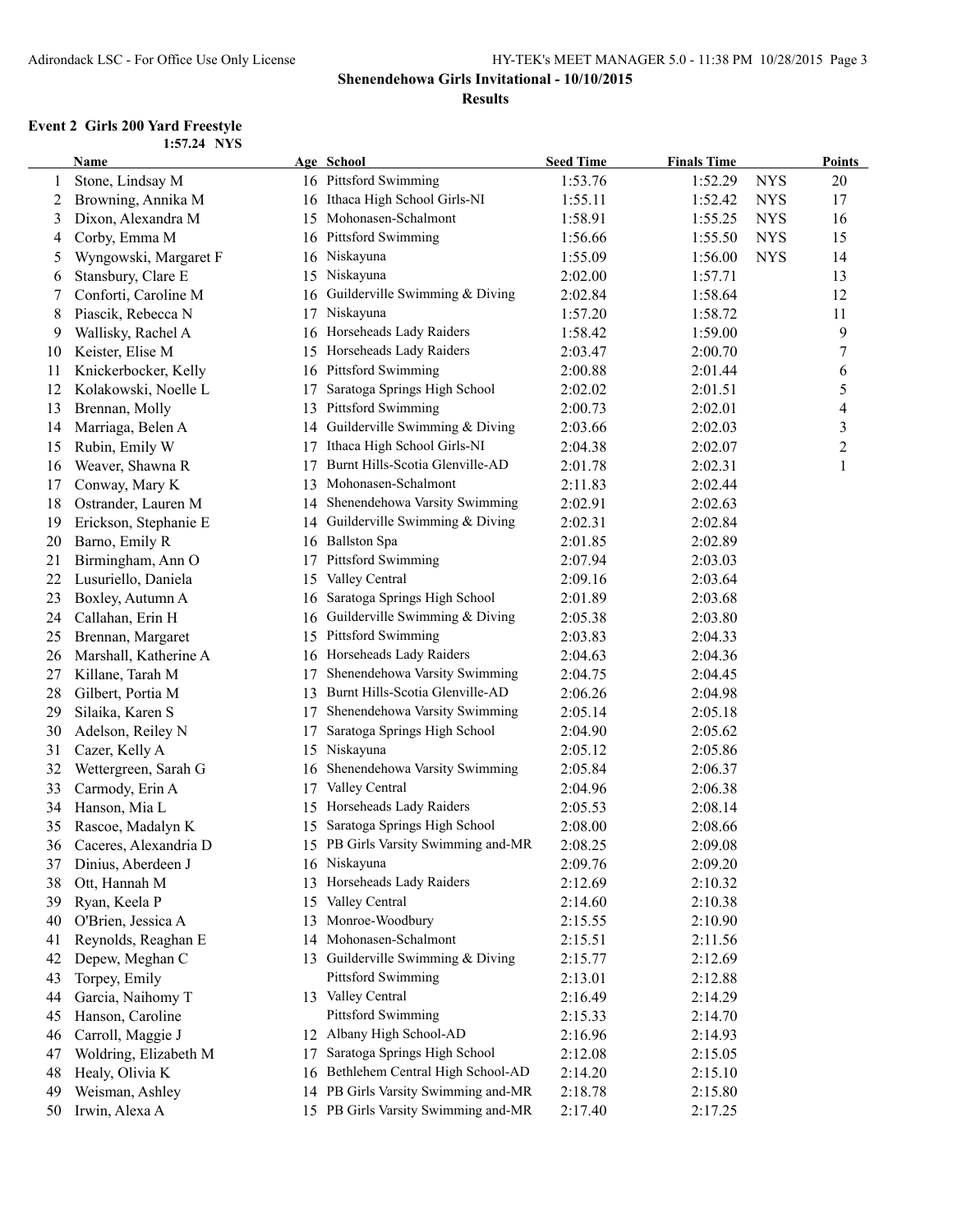### **(Event 2 Girls 200 Yard Freestyle)**

|    | Name                 |     | Age School                          | <b>Seed Time</b> | <b>Finals Time</b> | <b>Points</b> |
|----|----------------------|-----|-------------------------------------|------------------|--------------------|---------------|
| 51 | Mahr, Emily          | 18. | Ithaca High School Girls-NI         | 2:21.03          | 2:17.86            |               |
| 52 | Drury, Amelia B      | 15  | Bethlehem Central High School-AD    | 2:23.10          | 2:19.04            |               |
| 53 | Paley, Samantha L    | 15. | Ballston Spa                        | 2:19.95          | 2:19.08            |               |
| 54 | Armstrong, Olivia    |     | Mohonasen-Schalmont                 | 2:18.77          | 2:19.30            |               |
| 55 | Kane, Colleen T      |     | 16 PB Girls Varsity Swimming and-MR | 2:22.47          | 2:19.40            |               |
| 56 | Seely, Erin F        |     | Ithaca High School Girls-NI         | 2:29.66          | 2:20.83            |               |
| 57 | Reid, Molly          | 14  | Ithaca High School Girls-NI         | 2:30.55          | 2:21.22            |               |
| 58 | Farney, Olivia       | 12  | Guilderville Swimming & Diving      | 2:23.98          | 2:22.22            |               |
| 59 | Canavan, Katherine L | 13  | Valley Central                      | 2:22.29          | 2:22.24            |               |
| 60 | Rivera, Kaylen E     | 15  | Middletown High School              | 2:23.00          | 2:22.53            |               |
| 61 | Rogers, Caroline     | 13  | Notre Dame Girls                    | 2:19.87          | 2:22.64            |               |
| 62 | DeRagon, Samantha J  | 14  | Ballston Spa                        | 2:27.88          | 2:22.74            |               |
| 63 | Sweeney, Meghan      | 16. | Guilderville Swimming & Diving      | 2:25.31          | 2:23.57            |               |
| 64 | Sweeney, Erin C      | 14  | Bethlehem Central High School-AD    | 2:24.64          | 2:24.60            |               |
| 65 | Way, Lindsay A       | 15. | Valley Central                      | 2:29.72          | 2:26.86            |               |
| 66 | Rodriguez, Ava V     | 11. | Middletown High School              | 2:21.21          | 2:26.91            |               |
| 67 | McInerney, Emma A    | 14  | Monroe-Woodbury                     | 2:30.15          | 2:28.91            |               |
| 68 | Smith-Moyo, Sarah    | 15  | Albany High School-AD               | 2:29.22          | 2:30.25            |               |
| 69 | Riggi, Olivia        |     | Mohonasen-Schalmont                 | 2:40.01          | 2:52.73            |               |

### **Event 3 Girls 200 Yard IM**

**2:12.84 NYS**

|    | <b>Name</b>                |    | Age School                       | <b>Seed Time</b> | <b>Finals Time</b> |            | <b>Points</b>  |
|----|----------------------------|----|----------------------------------|------------------|--------------------|------------|----------------|
|    | Evans, Rebecca L           | 15 | Pittsford Swimming               | 2:09.93          | 2:08.41            | <b>NYS</b> | 20             |
| 2  | Craig, Molly C             | 16 | Notre Dame Girls                 | 2:11.84          | 2:09.53            | <b>NYS</b> | 17             |
| 3  | Samson, Julia E            | 17 | Shenendehowa Varsity Swimming    | 2:09.23          | 2:09.80            | <b>NYS</b> | 16             |
| 4  | Vitolins, Anna M           | 17 | Niskayuna                        | 2:08.88          | 2:10.19            | <b>NYS</b> | 15             |
| 5  | Lipkin, Elaine M           | 15 | Niskayuna                        | 2:12.40          | 2:11.75            | <b>NYS</b> | 14             |
| 6  | Nelson, Rebecca M          | 18 | Mohonasen-Schalmont              | 2:13.38          | 2:11.86            | <b>NYS</b> | 13             |
| 7  | Canjura, Alison E          | 18 | Saratoga Springs High School     | 2:18.33          | 2:13.72            |            | 12             |
| 8  | Keaney, Kasey A            | 12 | Guilderville Swimming & Diving   | 2:17.54          | 2:13.74            |            | 11             |
| 9  | Minnigh, Sarah E           | 15 | <b>Pittsford Swimming</b>        | 2:20.65          | 2:17.36            |            | 9              |
| 10 | Bushway, Isabel M          | 15 | Niskayuna                        | 2:14.76          | 2:18.12            |            | 7              |
| 11 | Federman, Allison B        | 17 | Bethlehem Central High School-AD | 2:24.69          | 2:19.32            |            | 6              |
| 12 | Anderson, Emma E           | 15 | Bethlehem Central High School-AD | 2:26.16          | 2:19.40            |            | 5              |
| 13 | Dawson, Anna G             | 16 | <b>Pittsford Swimming</b>        | 2:21.13          | 2:19.48            |            | 4              |
| 14 | Webber, Sarah C            | 17 | Guilderville Swimming & Diving   | 2:25.31          | 2:19.65            |            | $\mathfrak{Z}$ |
| 15 | Craig, Catherine K         | 14 | Notre Dame Girls                 | 2:19.58          | 2:19.76            |            | $\overline{c}$ |
| 16 | Beneat, Lauren E           | 15 | Monroe-Woodbury                  | 2:22.98          | 2:20.25            |            |                |
| 17 | Lau, Christina N           | 15 | Niskayuna                        | 2:15.00          | 2:20.81            |            |                |
| 18 | Bacon, Abigail P           | 14 | Burnt Hills-Scotia Glenville-AD  | 2:18.79          | 2:20.89            |            |                |
| 19 | Salmon, Jessica M          | 14 | Shenendehowa Varsity Swimming    | 2:20.45          | 2:20.95            |            |                |
| 20 | Hoffman-Smith, Morgan P    | 16 | Saratoga Springs High School     | 2:22.74          | 2:22.01            |            |                |
| 21 | Holodnik, Madeline G       | 17 | <b>Pittsford Swimming</b>        | 2:22.04          | 2:22.21            |            |                |
| 22 | Ike, Dani L                | 16 | Horseheads Lady Raiders          | 2:30.27          | 2:22.79            |            |                |
| 23 | Gordon, Jessica K          | 13 | Shenendehowa Varsity Swimming    | 2:20.08          | 2:23.19            |            |                |
| 24 | DiGiovanni, Amaya M        | 12 | Mohonasen-Schalmont              | 2:22.50          | 2:23.78            |            |                |
| 25 | Wang, Lucy J               | 15 | Ithaca High School Girls-NI      | 2:25.46          | 2:24.48            |            |                |
| 26 | Pfeifer, Makayla R         | 16 | PB Girls Varsity Swimming and-MR | 2:28.55          | 2:24.67            |            |                |
| 27 | Tannatta, Sophia M         | 17 | Saratoga Springs High School     | 2:24.48          | 2:24.75            |            |                |
| 28 | Stebbins-Hopkins, Olivia J | 16 | Albany High School-AD            | 2:24.58          | 2:25.90            |            |                |
| 29 | Cassella, Lauren G         | 15 | Guilderville Swimming & Diving   | 2:32.58          | 2:25.98            |            |                |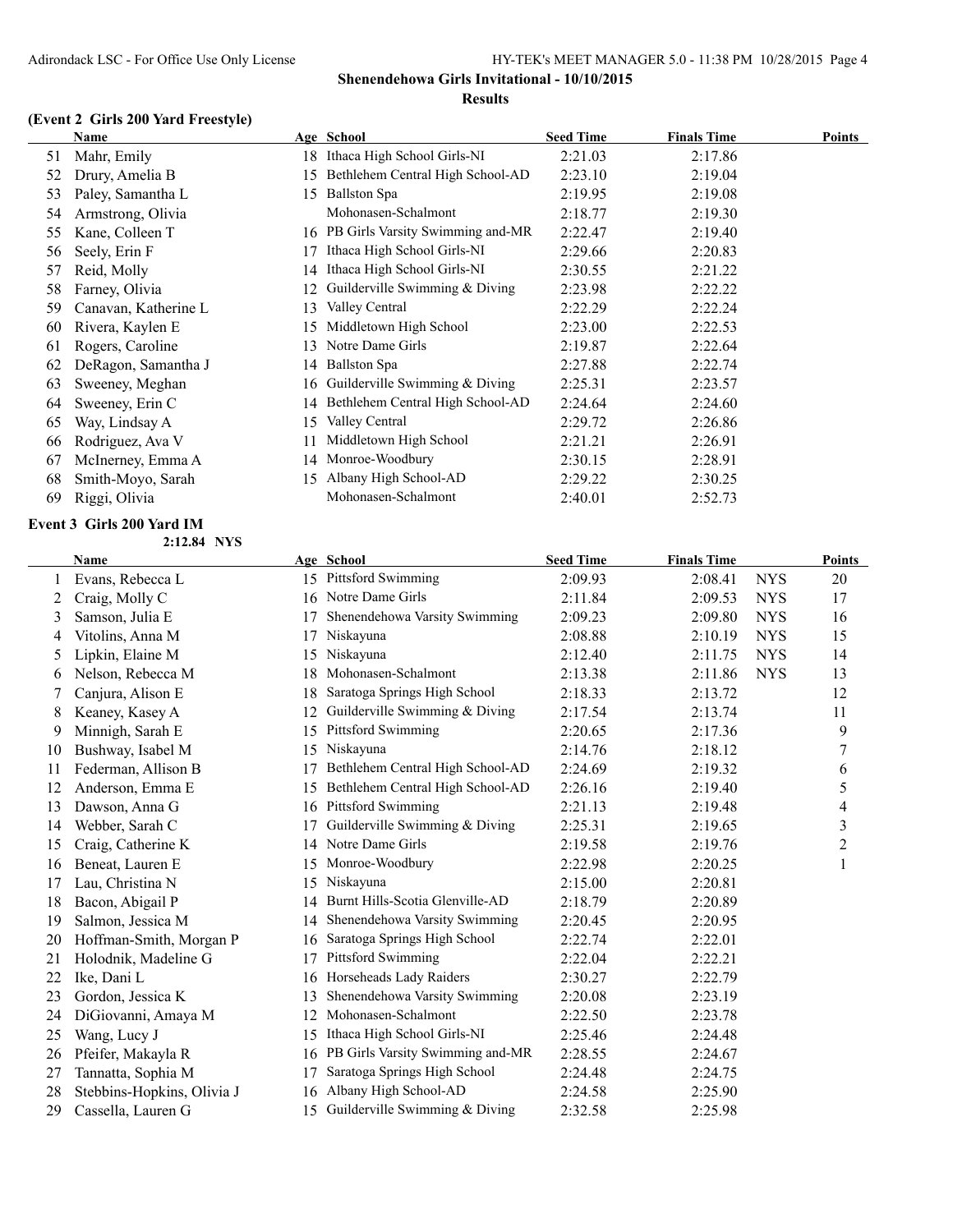### **(Event 3 Girls 200 Yard IM)**

|       | Name                  |    | Age School                         | <b>Seed Time</b> | <b>Finals Time</b> | <b>Points</b> |
|-------|-----------------------|----|------------------------------------|------------------|--------------------|---------------|
| 30    | Wesley, Sabrina       |    | Pittsford Swimming                 | 2:26.42          | 2:26.87            |               |
| 31    | Valachovic, Natalie   |    | Burnt Hills-Scotia Glenville-AD    | 2:20.29          | 2:27.41            |               |
| 32    | Hong, Garam           |    | 15 Ithaca High School Girls-NI     | 2:32.43          | 2:28.19            |               |
| 33    | Hawthorne, Julia E    |    | 14 Saratoga Springs High School    | 2:32.00          | 2:28.23            |               |
| 34    | Carlstedt, Sierra     |    | Burnt Hills-Scotia Glenville-AD    | 2:23.99          | 2:29.51            |               |
| 35    | Stiansen, Jenna E     | 17 | Saratoga Springs High School       | 2:27.86          | 2:29.79            |               |
| 36    | Mayo, Lindsay M       | 15 | Shenendehowa Varsity Swimming      | 2:27.60          | 2:29.84            |               |
| 37    | Bushway, Evelyn G     | 13 | Niskayuna                          | 2:31.32          | 2:30.22            |               |
| 38    | Swain, Sophie G       |    | 13 Burnt Hills-Scotia Glenville-AD | 2:28.88          | 2:30.91            |               |
| 39    | Cooper, Sarah         |    | Pittsford Swimming                 | 2:30.26          | 2:31.24            |               |
| 40    | Borrero, Andrea M     |    | 15 Middletown High School          | 2:38.28          | 2:32.00            |               |
| 41    | Roos, Elizabeth A     |    | 14 Shenendehowa Varsity Swimming   | 2:35.98          | 2:32.90            |               |
| 42    | Armistead, Allison H  |    | 13 Valley Central                  | 2:32.40          | 2:33.38            |               |
| 43    | Chen, Annie           |    | <b>Pittsford Swimming</b>          | 2:35.59          | 2:33.90            |               |
| $*44$ | Monroe, Brogan E      |    | 14 Albany High School-AD           | 2:38.89          | 2:35.26            |               |
| $*44$ | Gundermann, Paige E   | 16 | Shenendehowa Varsity Swimming      | 2:34.69          | 2:35.26            |               |
| 46    | Moravek, Alexandra R  |    | 13 Ithaca High School Girls-NI     | 2:51.24          | 2:35.50            |               |
| 47    | Primeaux, Siena       | 15 | Valley Central                     | 2:45.33          | 2:35.96            |               |
| 48    | Pastor, Selena        | 14 | Cornwall                           | 2:31.32          | 2:36.97            |               |
| 49    | Kuebel, Jordan C      |    | 17 Horseheads Lady Raiders         | 2:35.11          | 2:37.66            |               |
| 50    | Caceres, Olivia L     | 14 | PB Girls Varsity Swimming and-MR   | 2:45.66          | 2:37.95            |               |
| 51    | Feely, Grace V        |    | 15 Middletown High School          | 2:40.31          | 2:38.56            |               |
| 52    | Lynch, Katie E        |    | 13 Middletown High School          | 2:46.90          | 2:39.48            |               |
| 53    | Armstrong, Claire M   |    | 13 Monroe-Woodbury                 | 2:38.04          | 2:39.57            |               |
| 54    | Olson, Sophie         |    | Burnt Hills-Scotia Glenville-AD    | 2:34.74          | 2:39.82            |               |
| 55    | Neimeyer, Emily       |    | 15 Guilderville Swimming & Diving  | 2:40.19          | 2:40.05            |               |
| 56    | Cosgrove, Mackenzie A | 14 | Cornwall                           | 2:37.38          | 2:40.77            |               |
| 57    | Leonard, Hannah F     |    | 16 Horseheads Lady Raiders         | 2:45.27          | 2:43.07            |               |
| 58    | Silaika, Isabella R   | 13 | Shenendehowa Varsity Swimming      | 2:44.98          | 2:46.06            |               |
| 59    | Gorman, Hayley E      | 15 | Bethlehem Central High School-AD   | 2:47.31          | 2:48.42            |               |
| 60    | Galeano, Samantha R   | 15 | Cornwall                           | 2:48.95          | 2:50.03            |               |
| 61    | Frisk, Michaela R     |    | 14 Horseheads Lady Raiders         | 3:00.21          | 2:50.67            |               |
| 62    | Carlstedt, Rose       |    | Burnt Hills-Scotia Glenville-AD    | 2:50.05          | 2:52.77            |               |
| 63    | Noga, Kylie           |    | Mohonasen-Schalmont                | 2:50.54          | 2:52.99            |               |
| 64    | Gold-wienk, Jenna E   |    | 13 Ballston Spa                    | 3:03.56          | 3:02.00            |               |
|       |                       |    |                                    |                  |                    |               |

#### **Event 4 Girls 50 Yard Freestyle 24.84 NYS**

|    | Name                 |     | Age School                          | <b>Seed Time</b> | <b>Finals Time</b> |            | <b>Points</b> |
|----|----------------------|-----|-------------------------------------|------------------|--------------------|------------|---------------|
|    | Smith, Mary K        |     | Pittsford Swimming                  | 23.75            | 23.62              | <b>NYS</b> | 20            |
|    | Patnode, Taylor N    | 15  | Saratoga Springs High School        | 25.61            | 24.34              | <b>NYS</b> | 17            |
| 3  | Kosakowski, Leigha M |     | 16 Bethlehem Central High School-AD | 25.45            | 24.53              | <b>NYS</b> | 16            |
| 4  | Wildermuth, Lauren V |     | Bethlehem Central High School-AD    | 26.74            | 25.15              |            | 15            |
|    | Rogan, Maddy M       | 13. | Horseheads Lady Raiders             | 25.61            | 25.24              |            | 14            |
| 6  | Sancilio, Kathryn A  |     | 16 Bethlehem Central High School-AD | 25.62            | 25.53              |            | 13            |
|    | Reid, Kristen        |     | 16 Ithaca High School Girls-NI      | 26.73            | 25.55              |            | 12            |
| 8  | Tuttle, Mackenzie M  |     | 14 Monroe-Woodbury                  | 25.74            | 25.57              |            | 11            |
| 9  | Moravek, Micaela C   | 16  | Ithaca High School Girls-NI         | 25.94            | 25.61              |            | 9             |
| 10 | Smith, Sarah         | 15  | Pittsford Swimming                  | 26.12            | 25.73              |            |               |
| 11 | Federman, Allison B  |     | Bethlehem Central High School-AD    | 27.04            | 26.06              |            | 6             |
| 12 | Pepper, Annalise L   | 14  | <b>Ballston Spa</b>                 | 25.89            | 26.13              |            |               |
| 13 | Steinhardt, Sydney G |     | Guilderville Swimming $& Diving$    | 26.69            | 26.16              |            | 4             |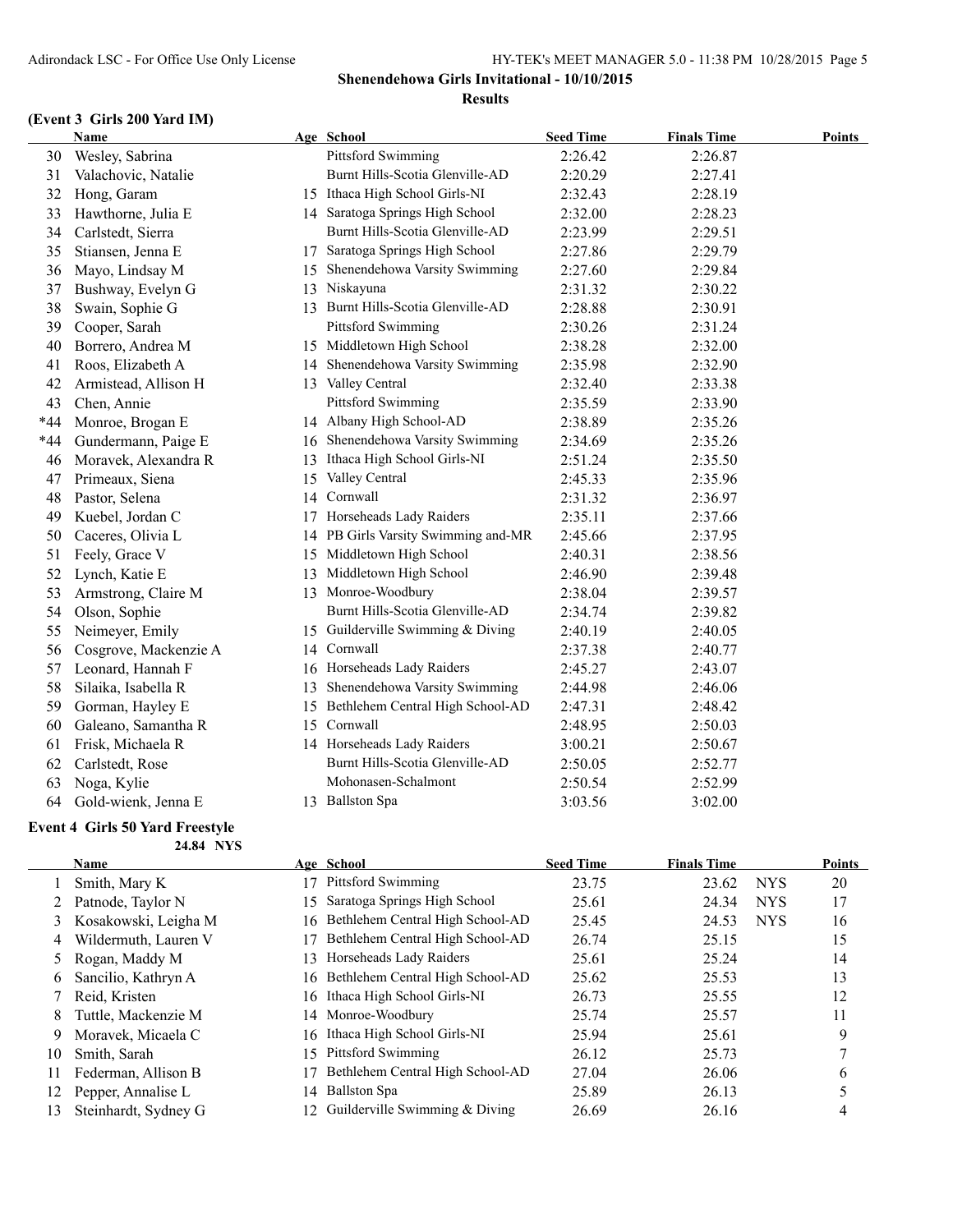|       | <b>Name</b>             |    | Age School                          | <b>Seed Time</b> | <b>Finals Time</b> | <b>Points</b>  |
|-------|-------------------------|----|-------------------------------------|------------------|--------------------|----------------|
| 14    | Alexander, Jamie L      |    | 16 PB Girls Varsity Swimming and-MR | 25.98            | 26.17              | 3              |
| 15    | Hoffman, Emma K         | 12 | <b>Ballston Spa</b>                 | 26.18            | 26.23              | $\overline{c}$ |
| 16    | Holman, Emily K         | 15 | Mohonasen-Schalmont                 | 26.41            | 26.24              | $\mathbf{1}$   |
| 17    | LaFlamme, Darby L       | 17 | Niskayuna                           | 26.99            | 26.32              |                |
| 18    | Walrath, Nicole M       | 17 | Horseheads Lady Raiders             | 26.64            | 26.33              |                |
| 19    | Mozrall, Anne Marie     | 17 | Pittsford Swimming                  | 26.56            | 26.34              |                |
| 20    | Pepper, Corinne E       | 13 | <b>Ballston Spa</b>                 | 26.15            | 26.37              |                |
| 21    | DiGiovanni, Amaya M     | 12 | Mohonasen-Schalmont                 | 26.55            | 26.49              |                |
| 22    | Reynolds, Meghan M      |    | 15 Shenendehowa Varsity Swimming    | 26.87            | 26.57              |                |
| 23    | Sommo, Jordyn A         |    | 14 Guilderville Swimming & Diving   | 26.58            | 26.71              |                |
| $*24$ | Wadsworth, Erin C       |    | 13 Guilderville Swimming & Diving   | 26.77            | 26.73              |                |
| $*24$ | Cregin, Kristen N       | 17 | Shenendehowa Varsity Swimming       | 26.15            | 26.73              |                |
| 26    | Bigge, Olivia M         | 15 | Guilderville Swimming & Diving      | 27.83            | 26.85              |                |
| 27    | Dybowski, Kaitlyn D     |    | 14 Ballston Spa                     | 26.45            | 26.87              |                |
| 28    | Marvin, Aurielle E      | 16 | Shenendehowa Varsity Swimming       | 27.89            | 26.88              |                |
| 29    | Rocks, Grace E          |    | 15 Monroe-Woodbury                  | 26.92            | 26.90              |                |
| 30    | Baird, Elizabeth A      | 13 | Saratoga Springs High School        | 27.52            | 26.93              |                |
| $*31$ | Dubick, Allison H       | 15 | Cornwall                            | 26.68            | 26.94              |                |
| $*31$ | Fitzgerald, Nora R      |    | 17 Middletown High School           | 26.56            | 26.94              |                |
| 33    | Nastasia, Twyla A       | 14 | Shenendehowa Varsity Swimming       | 26.40            | 26.97              |                |
| 34    | Willson, Chloe R        |    | 14 Niskayuna                        | 27.65            | 27.02              |                |
| 35    | Ferrara, Zoey R         |    | 12 Niskayuna                        | 27.00            | 27.07              |                |
| 36    | DeBeauvernet, Corinne A | 16 | PB Girls Varsity Swimming and-MR    | 27.70            | 27.15              |                |
| 37    | Delaney, BJ J           |    | 15 Albany High School-AD            | 26.73            | 27.19              |                |
| 38    | Conklin, Ava E          |    | 14 Shenendehowa Varsity Swimming    | 27.19            | 27.32              |                |
| 39    | Constable, Leah G       |    | 17 Shenendehowa Varsity Swimming    | 27.28            | 27.34              |                |
| 40    | Gao, Kathleen           |    | Bethlehem Central High School-AD    | 27.93            | 27.49              |                |
| 41    | Librandi, Emily         |    | 14 Valley Central                   | 27.09            | 27.52              |                |
| 42    | Moon, Sarah             |    | 15 Guilderville Swimming & Diving   | 27.40            | 27.63              |                |
| 43    | Wise, Andrianna L       |    | 14 Saratoga Springs High School     | 28.51            | 27.64              |                |
| *44   | Garcia, Sierra          |    | Saratoga Springs High School        | 27.37            | 27.65              |                |
| $*44$ | Rascoe, Madalyn K       |    | 15 Saratoga Springs High School     | 27.20            | 27.65              |                |
| 46    | Nash, Emily M           |    | 16 Monroe-Woodbury                  | 27.87            | 27.67              |                |
|       |                         |    | 16 Middletown High School           |                  |                    |                |
| $*47$ | Lynch, Erin R           |    | 16 Shenendehowa Varsity Swimming    | 30.65            | 27.70              |                |
| *47   | Silaika, Victoria J     |    |                                     | 26.88            | 27.70              |                |
| 49    | Schmidt. Emily          |    | 16 Notre Dame Girls                 | 27.75            | 27.78              |                |
| 50    | Romanick, Lauren        |    | Pittsford Swimming                  | 27.73            | 27.81              |                |
| 51    | Canchela, Iris          |    | 14 Guilderville Swimming & Diving   | 28.58            | 27.85              |                |
| 52    | Koeferl, Alex M         | 14 | Shenendehowa Varsity Swimming       | 28.56            | 27.86              |                |
| 53    | Waltz, Laura M          | 13 | Guilderville Swimming & Diving      | 28.28            | 27.97              |                |
| 54    | Damico, Tierra L        | 13 | <b>Ballston Spa</b>                 | 27.20            | 27.98              |                |
| 55    | Bergere, Jana B         | 16 | Bethlehem Central High School-AD    | 29.47            | 28.16              |                |
| 56    | Amin, Shuchi            | 17 | Horseheads Lady Raiders             | 28.53            | 28.21              |                |
| 57    | Modugno, Sabina T       | 14 | Cornwall                            | 28.45            | 28.25              |                |
| 58    | Pinchuk, Elizabeth A    | 13 | Niskayuna                           | 28.12            | 28.37              |                |
| 59    | Eschner, Rachel M       | 17 | Saratoga Springs High School        | 29.52            | 28.42              |                |
| 60    | Santabarbara, Marianna  | 12 | Mohonasen-Schalmont                 | 28.11            | 28.43              |                |
| $*61$ | Canfora, Madison        | 15 | Guilderville Swimming & Diving      | 28.31            | 28.47              |                |
| *61   | Lassetter, Lindsay M    | 15 | Shenendehowa Varsity Swimming       | 28.44            | 28.47              |                |
| 63    | O'Brien, Jessica A      | 13 | Monroe-Woodbury                     | 27.87            | 28.49              |                |
| 64    | Koch, Sophia            |    | Bethlehem Central High School-AD    | 28.79            | 28.52              |                |
| $*65$ | Leishman, Belle E       |    | 15 Cornwall                         | NT               | 28.73              |                |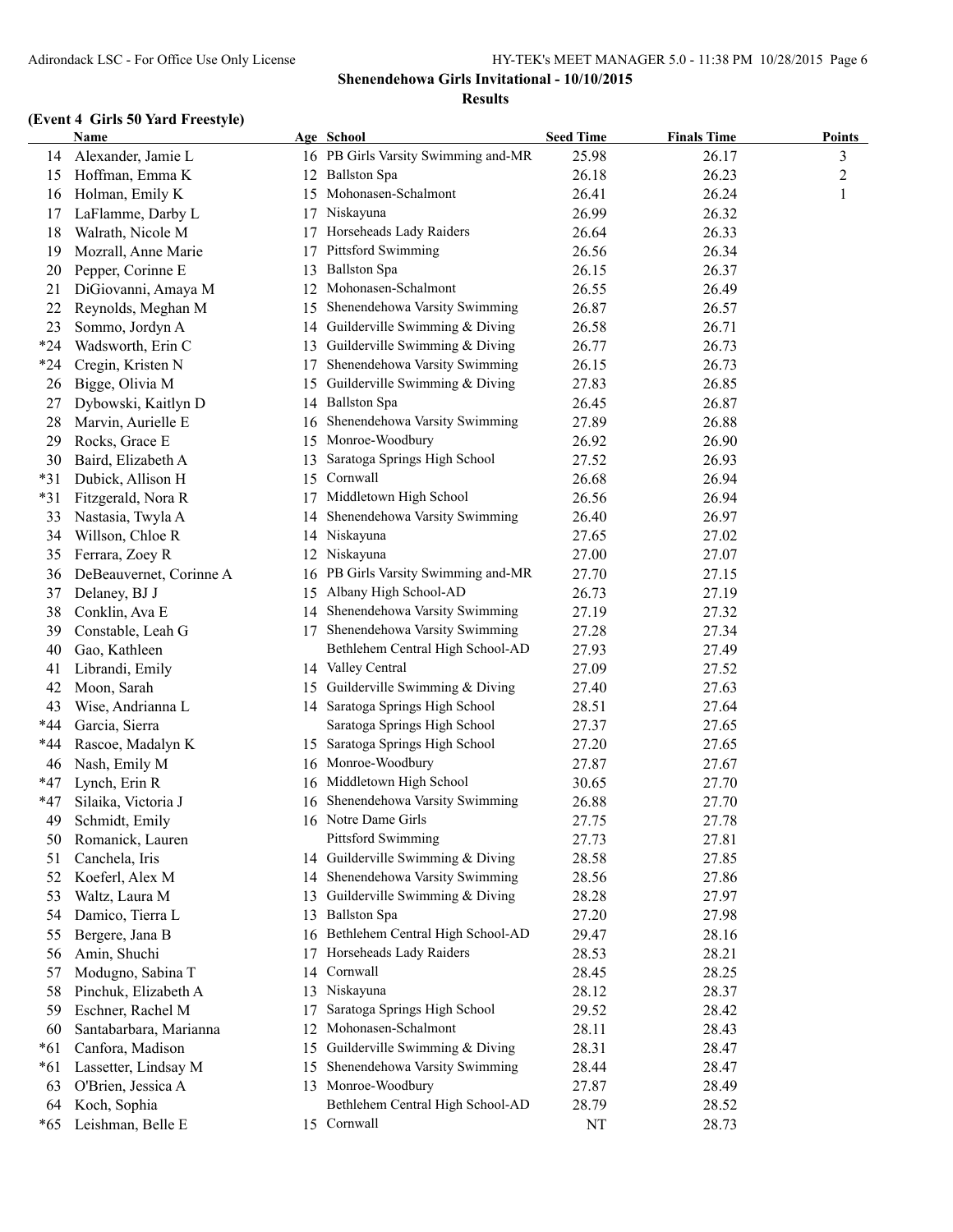|        | <b>Name</b>               |    | Age School                          | <b>Seed Time</b> | <b>Finals Time</b> | <b>Points</b> |
|--------|---------------------------|----|-------------------------------------|------------------|--------------------|---------------|
| $*65$  | Allen, Carolyn            |    | <b>Pittsford Swimming</b>           | 29.38            | 28.73              |               |
| $*67$  | Nappi, Sarah              |    | 14 Niskayuna                        | 28.67            | 28.86              |               |
| $*67$  | Earley, Lauren N          |    | 16 Shenendehowa Varsity Swimming    | 28.23            | 28.86              |               |
| 69     | Davis, Katrina L          |    | 15 Saratoga Springs High School     | 28.90            | 28.88              |               |
| 70     | Alexander, Joanna         |    | Niskayuna                           | 29.40            | 28.92              |               |
| 71     | Schuessler, Nicole K      |    | 15 PB Girls Varsity Swimming and-MR | 33.81            | 28.94              |               |
| 72     | Morey, Alexis             |    | Bethlehem Central High School-AD    | 29.45            | 28.95              |               |
| 73     | Wemple, Gabrielle B       | 17 | Bethlehem Central High School-AD    | 28.87            | 28.96              |               |
| 74     | Bobarakis, Demi C         |    | 13 Niskayuna                        | 29.68            | 29.03              |               |
| $*75$  | Sunukjian, Mary           |    | Shenendehowa Varsity Swimming       | 29.94            | 29.17              |               |
| $*75$  | Cole, Samantha T          |    | 17 Monroe-Woodbury                  | 29.10            | 29.17              |               |
| 77     | Cusick, Gabrielle G       |    | 15 Saratoga Springs High School     | 29.39            | 29.21              |               |
| 78     | Muller, Olivia            |    | Mohonasen-Schalmont                 | 29.44            | 29.23              |               |
|        |                           |    | 15 Cornwall                         | 29.05            | 29.29              |               |
| 79     | Caoili, Kayla M           |    |                                     |                  |                    |               |
| 80     | Sidoti, Emma G            |    | 15 Cornwall                         | 2:29.83          | 29.30              |               |
| 81     | Alteri, Emma              |    | <b>Ballston Spa</b>                 | 28.90            | 29.32              |               |
| 82     | Gray, Isabelle D          |    | 14 Bethlehem Central High School-AD | 30.38            | 29.33              |               |
| 83     | Redick, Natalie R         |    | 14 Saratoga Springs High School     | 29.19            | 29.36              |               |
| 84     | Harvey, Megan F           |    | 16 Cornwall                         | 29.40            | 29.41              |               |
| 85     | Holmes, Tabor O           |    | 14 Saratoga Springs High School     | 29.18            | 29.49              |               |
| 86     | DeGeorge, Sierra          |    | 14 PB Girls Varsity Swimming and-MR | 29.12            | 29.52              |               |
| 87     | Chiarella, Katherine      |    | Bethlehem Central High School-AD    | 30.51            | 29.63              |               |
| 88     | Chui, Joyce T             |    | 15 Monroe-Woodbury                  | 32.55            | 29.75              |               |
| 89     | Gomez, Natalie L          |    | 14 Middletown High School           | 29.63            | 29.78              |               |
| 90     | Martin, Lauren            |    | Burnt Hills-Scotia Glenville-AD     | 28.99            | 29.90              |               |
| 91     | Cutler, Ilana B           |    | 14 Saratoga Springs High School     | 30.93            | 29.98              |               |
| 92     | Isenberg, Lindsey         |    | Bethlehem Central High School-AD    | 30.48            | 30.18              |               |
| 93     | Campone, Alyssa           |    | Shenendehowa Varsity Swimming       | 34.47            | 30.21              |               |
| 94     | Turczyn, Kate             |    | Burnt Hills-Scotia Glenville-AD     | 31.14            | 30.24              |               |
| 95     | Beckford, Tiffany I       |    | 14 PB Girls Varsity Swimming and-MR | 30.09            | 30.26              |               |
| 96     | Eustace, Alison           |    | 16 Horseheads Lady Raiders          | 28.76            | 30.29              |               |
| 97     | Smith-Moyo, Sarah         | 15 | Albany High School-AD               | 30.45            | 30.34              |               |
| 98     | Armstrong, Claire M       |    | 13 Monroe-Woodbury                  | 31.16            | 30.37              |               |
| 99     | Peters, Erin K            | 14 | Shenendehowa Varsity Swimming       | 30.57            | 30.48              |               |
| 100    | Galeano, Samantha R       |    | 15 Cornwall                         | 32.42            | 30.57              |               |
| 101    | Hilton, Saquaya M         |    | 14 Middletown High School           | 31.56            | 30.59              |               |
| 102    | Wellington, Olivia A      |    | 16 PB Girls Varsity Swimming and-MR | 29.79            | 30.61              |               |
| 103    | Espinal, Adrianna A       | 16 | Middletown High School              | 31.19            | 30.76              |               |
| 104    | Fredette, Camille E       | 15 | Bethlehem Central High School-AD    | 31.24            | 30.78              |               |
| $*105$ | Palaez Rochette, Isabel B |    | 15 Niskayuna                        | 30.00            | 30.82              |               |
| $*105$ | Franco, Jamielle          |    | Cornwall                            | 28.46            | 30.82              |               |
| 107    |                           |    | 14 Monroe-Woodbury                  | 31.69            | 30.86              |               |
|        | Kivlehan, Mary T          |    | Mohonasen-Schalmont                 |                  |                    |               |
| 108    | Barnhart, Breityn         |    |                                     | 30.76            | 30.91              |               |
| 109    | Czank, Claire             |    | 16 Notre Dame Girls                 | 31.81            | 30.96              |               |
| $*110$ | Lacen, Gabrielle R        | 17 | Monroe-Woodbury                     | 31.48            | 31.04              |               |
| $*110$ | O'Leary, Theresa          | 16 | Valley Central                      | 30.25            | 31.04              |               |
| 112    | Splieth, Jennifer L       |    | 16 Monroe-Woodbury                  | 30.55            | 31.21              |               |
| 113    | Gutelius, Helen           |    | Shenendehowa Varsity Swimming       | 31.18            | 31.26              |               |
| 114    | Ferara, Olivia E          |    | 13 Middletown High School           | 31.90            | 31.37              |               |
| 115    | Petrucco, Louisa          |    | Burnt Hills-Scotia Glenville-AD     | 31.78            | 31.56              |               |
| 116    | Smiechowski, Karolina     |    | 13 Monroe-Woodbury                  | 30.05            | 31.59              |               |
| 117    | Byman, Shannon            |    | 13 Valley Central                   | 33.31            | 31.60              |               |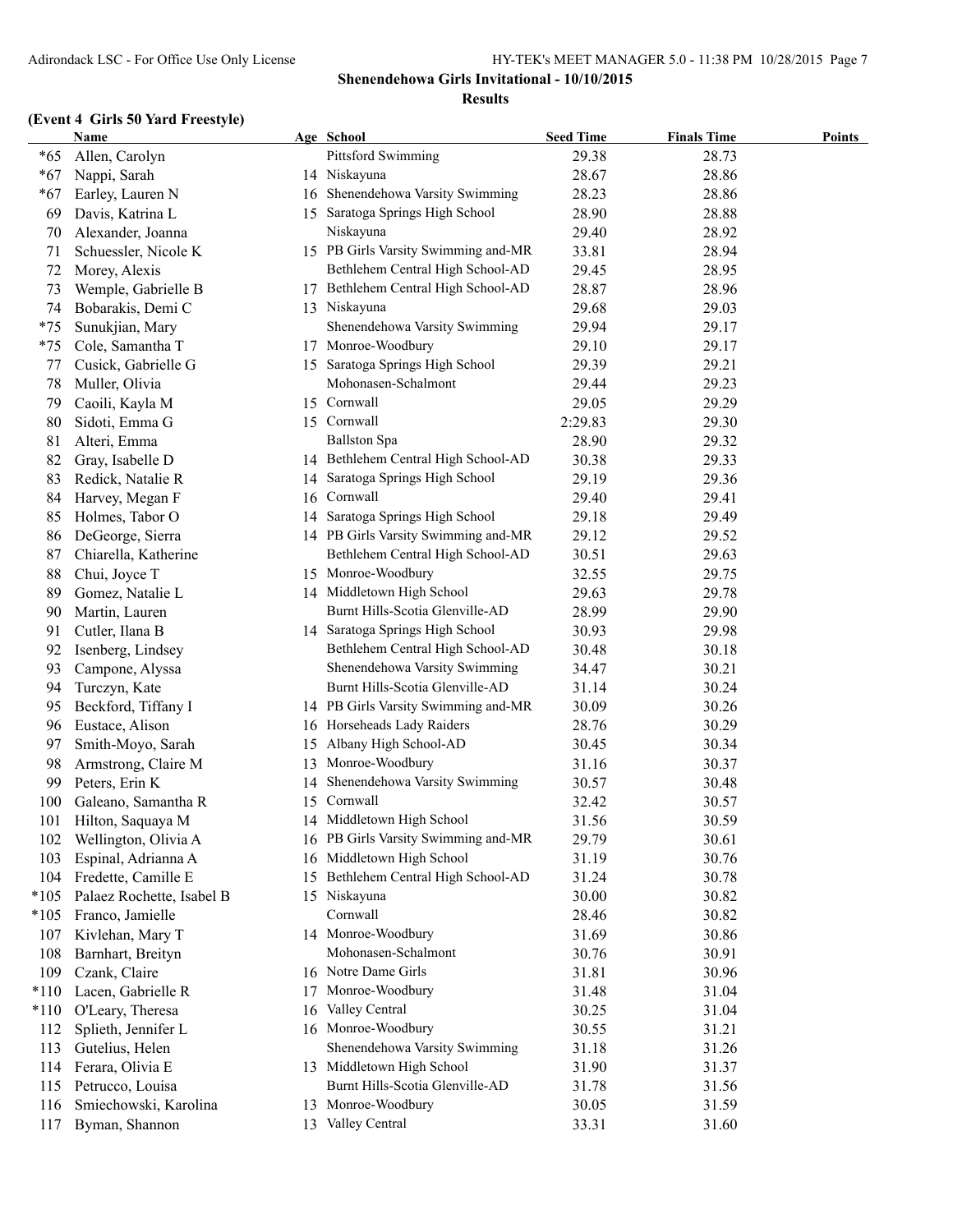|        | <b>Name</b>            |    | Age School                          | <b>Seed Time</b> | <b>Finals Time</b> | <b>Points</b> |
|--------|------------------------|----|-------------------------------------|------------------|--------------------|---------------|
| 118    | Licata, Anita          |    | 12 PB Girls Varsity Swimming and-MR | 31.12            | 31.64              |               |
| 119    | Fernandez, Gabriella   |    | Mohonasen-Schalmont                 | 31.96            | 31.75              |               |
| 120    | Clark, Sarah           |    | Bethlehem Central High School-AD    | 33.16            | 31.77              |               |
| 121    | Khorassani, Emma       |    | 12 Monroe-Woodbury                  | 31.96            | 31.82              |               |
| 122    | Blazejeski, Jacqueline |    | <b>Ballston</b> Spa                 | 32.41            | 31.87              |               |
| 123    | Granton, Theresa D     | 16 | Monroe-Woodbury                     | 30.88            | 31.89              |               |
| 124    | Bontiz, Lilyan R       | 12 | Valley Central                      | 33.00            | 31.96              |               |
| 125    | Dohman, Samantha R     | 14 | Monroe-Woodbury                     | 31.55            | 32.21              |               |
| 126    | Donachie, Kayleigh D   | 13 | Valley Central                      | 31.98            | 32.23              |               |
| 127    | Bueno, Melina          | 14 | Middletown High School              | 32.27            | 32.27              |               |
| 128    | Winkky-Wade, Paige     | 14 | Horseheads Lady Raiders             | 32.96            | 32.57              |               |
| 129    | Richards, Mary S       |    | 17 Ithaca High School Girls-NI      | 33.23            | 32.65              |               |
| 130    | Akari, Jasmine         |    | <b>Ballston Spa</b>                 | 31.36            | 32.69              |               |
| 131    | Oakes, Katie           |    | 17 Valley Central                   | 32.11            | 32.75              |               |
| 132    | Grimes, Meghan E       |    | 16 Monroe-Woodbury                  | 32.05            | 32.83              |               |
| $*133$ | Berlin, Margaret M     |    | 14 PB Girls Varsity Swimming and-MR | 37.83            | 32.89              |               |
| $*133$ | Alvarez, Barbara       |    | Cornwall                            | 32.51            | 32.89              |               |
| $*133$ | Martin, Melina         |    | Mohonasen-Schalmont                 | 37.40            | 32.89              |               |
| 136    | Arnott, Kelly L        |    | 16 Valley Central                   | 32.37            | 32.99              |               |
| 137    | Toth, Meadow R         |    | 14 Valley Central                   | 32.85            | 33.14              |               |
| 138    | Helly, Michaela        |    | <b>Ballston Spa</b>                 | 32.15            | 33.30              |               |
| 139    | Mahon, Alayna P        |    | 15 Valley Central                   | 32.36            | 33.34              |               |
| 140    | Farleigh, Danielle     | 13 | Albany High School-AD               | 33.03            | 33.40              |               |
| 141    | Spenziero, Talia       |    | Shenendehowa Varsity Swimming       | 34.58            | 33.42              |               |
| 142    | Donaldson, Savannah A  |    | 13 PB Girls Varsity Swimming and-MR | 35.45            | 33.62              |               |
| 143    | Alexander-Mann, Zada   |    | 16 Albany High School-AD            | 33.35            | 33.72              |               |
| 144    | Collins, Maggie        |    | Mohonasen-Schalmont                 | 33.70            | 33.89              |               |
| 145    | Horsch, Laurie A       |    | 13 Ballston Spa                     | 33.23            | 33.96              |               |
| 146    | Oelkers, Mary          |    | Bethlehem Central High School-AD    | 34.18            | 34.07              |               |
| 147    | Baker, Gabby           |    | Mohonasen-Schalmont                 | 37.68            | 34.16              |               |
| 148    | Yi, Joa                |    | 14 Ithaca High School Girls-NI      | 33.38            | 34.19              |               |
| 149    | Taylor, Rebecca        |    | 16 Horseheads Lady Raiders          | 34.10            | 34.34              |               |
| 150    | Vohl, Trinity          |    | Valley Central                      | 35.63            | 34.46              |               |
| 151    | Peterkin, Tyler        |    | 17 Valley Central                   | 36.10            | 35.05              |               |
| 152    | Ormsby, Lela           |    | Burnt Hills-Scotia Glenville-AD     | 35.14            | 35.07              |               |
| 153    | Jacobs, Jasmin N       |    | 14 Middletown High School           | 39.61            | 35.55              |               |
| 154    | Krzeminski, Gabiella   | 15 | Valley Central                      | 34.98            | 35.57              |               |
| 155    | Jaime, Nancy G         | 13 | Middletown High School              | 34.39            | 35.96              |               |
| 156    | Moscoso, Natalie A     | 16 | Middletown High School              | 36.88            | 36.77              |               |
| 157    | Silvanic, Helen M      | 15 | <b>Ballston</b> Spa                 | 37.75            | 36.86              |               |
| 158    | Rosenswig, Annikah     | 13 | Albany High School-AD               | 37.23            | 37.06              |               |
| 159    | Kuebel, Cam L          | 15 | Horseheads Lady Raiders             | 37.40            | 37.28              |               |
| 160    | Lauper, Arianna        | 14 | Horseheads Lady Raiders             | 42.89            | 37.41              |               |
| 161    | Schwartz, Erin         |    | Cornwall                            | 48.11            | 37.62              |               |
| 162    | Fernandez, Nicole P    |    | 15 Middletown High School           | 43.23            | 38.07              |               |
| 163    | Greve, Melissa R       |    | 16 Middletown High School           | 37.79            | 38.25              |               |
| 164    | Taylor, Amanda         |    | 15 Horseheads Lady Raiders          | 39.06            | 38.74              |               |
| 165    | Nicholson, Amber       |    | Mohonasen-Schalmont                 | 40.01            | 40.31              |               |
| 166    | Henderson, Maggie      |    | 14 Horseheads Lady Raiders          | 41.61            | 42.05              |               |
| 167    | Bailey, Cheyanne M     | 15 | Middletown High School              | 42.76            | 42.32              |               |
| 168    | Bennett, Elysse        | 14 | Albany High School-AD               | 43.46            | 43.72              |               |
| 169    | Erway, Erin            |    | 14 Horseheads Lady Raiders          | 43.70            | 45.57              |               |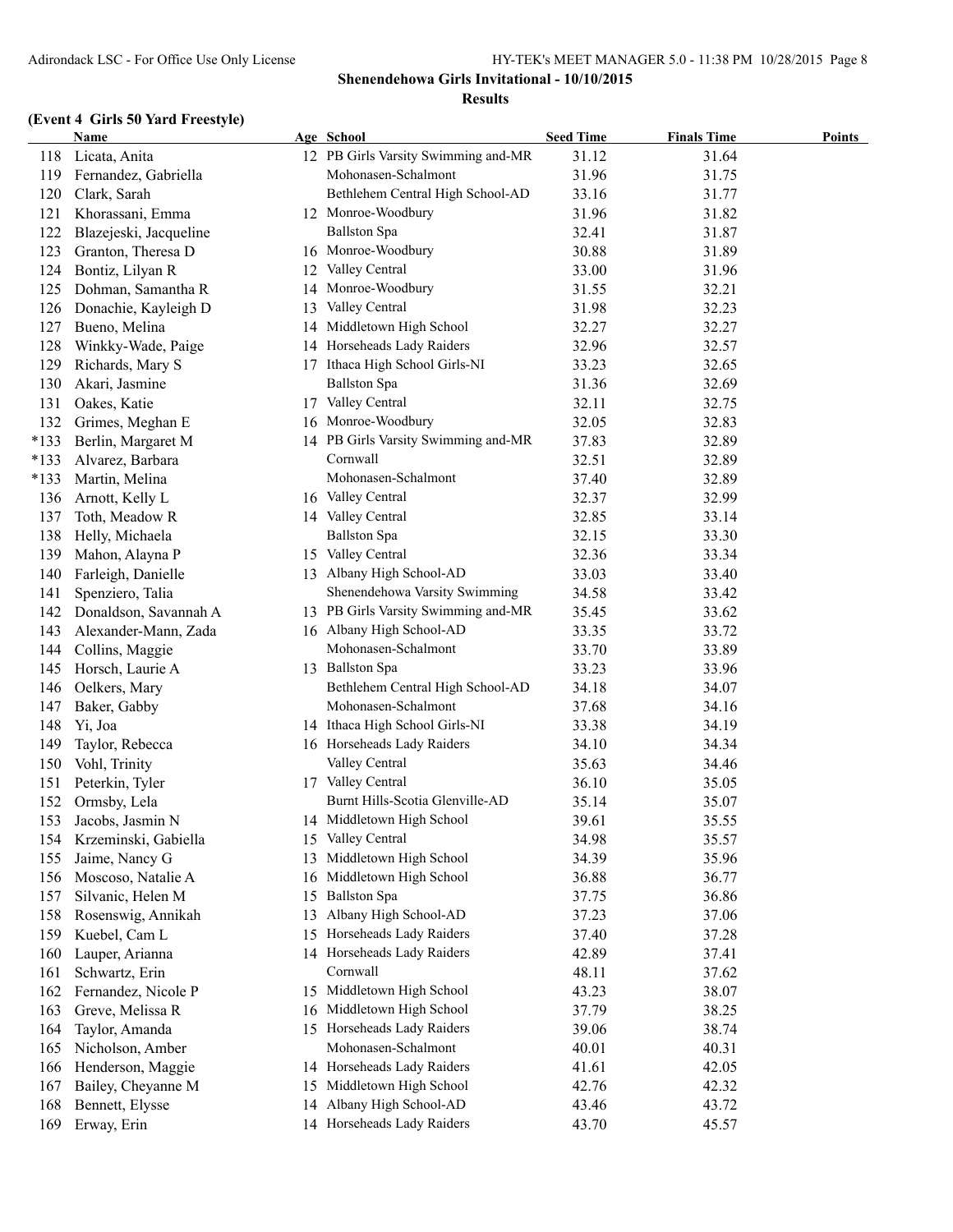|    | Name                              | Age School                          | <b>Seed Time</b> | <b>Finals Time</b>  | <b>Points</b>    |
|----|-----------------------------------|-------------------------------------|------------------|---------------------|------------------|
|    | Duffner, Sophie K                 | 17 Monroe-Woodbury                  | 29.53            | DQ                  |                  |
|    | <b>Event 5 Girls 1 mtr Diving</b> |                                     |                  |                     |                  |
|    | Name                              | Age School                          |                  | <b>Finals Score</b> | <b>Points</b>    |
|    | Clifford, Erin                    | Minisink-AD                         | NP               | 550.10              | 20               |
| 2  | Schaefer, Maddie                  | <b>Pittsford Swimming</b>           | NP               | 520.70              | 17               |
| 3  | Sarkis, Sydney                    | Pittsford Swimming                  | NP               | 501.20              | 16               |
| 4  | Weiskopf, Sydney                  | Shenendehowa Varsity Swimming       | <b>NP</b>        | 493.00              | 15               |
| 5  | Sayers, Loren                     | Elmira-AD                           | <b>NP</b>        | 485.65              | 14               |
| 6  | Cook, Megan                       | Queensbury-AD                       | NP               | 482.70              | 13               |
| 7  | Reichman, Samantha                | Cornwall                            | 260.85           | 459.40              | 12               |
| 8  | Swistak, Emma                     | <b>Ballston Spa</b>                 | 218.85           | 454.85              | 11               |
| 9  | Moore, Casey                      | Queensbury-AD                       | NP               | 449.85              | 9                |
| 10 | Lu, Jordan                        | 15 Ithaca High School Girls-NI      | 453.45           | 447.00              | $\boldsymbol{7}$ |
| 11 | Ryan, Felicity                    | Saratoga Springs High School        | NP               | 445.05              | 6                |
| 12 | Badar, Sam                        | Saratoga Springs High School        | <b>NP</b>        | 443.70              | 5                |
| 13 | Sarkis, Chloe                     | <b>Pittsford Swimming</b>           | NP               | 442.25              | 4                |
| 14 | Lubeski, Kristen                  | Monroe-Woodbury                     | 246.20           | 435.25              | $\mathfrak{Z}$   |
| 15 | Brice, Julia                      | Cornwall                            | 222.70           | 418.75              | $\sqrt{2}$       |
| 16 | Campbell, Jamie                   | Shenendehowa Varsity Swimming       | NP               | 408.40              | $\,1$            |
| 17 | Peterson, Chloe                   | 14 Horseheads Lady Raiders          | 417.10           | 294.60              |                  |
| 18 | DeFelice, Ava                     | Cornwall                            | 205.55           | 285.50              |                  |
| 19 | Campone, Alyssa                   | Shenendehowa Varsity Swimming       | NP               | 285.10              |                  |
| 20 | Van Horne, Jenny                  | Saratoga Springs High School        | <b>NP</b>        | 278.95              |                  |
| 21 | Spenziero, Talia                  | Shenendehowa Varsity Swimming       | <b>NP</b>        | 256.15              |                  |
| 22 | Newton, Lily                      | Niskayuna                           | NP               | 168.70              |                  |
| 23 | Damato, Grace                     | Burnt Hills-Scotia Glenville-AD     | NP               | 168.30              |                  |
| 24 | Vellenga, Mikayla                 | 16 PB Girls Varsity Swimming and-MR | 190.05           | 168.10              |                  |
| 25 | McCarthy, Maddie                  | Niskayuna                           | <b>NP</b>        | 166.50              |                  |
| 26 | Giler, Samantha E                 | 16 Monroe-Woodbury                  | 178.30           | 165.25              |                  |
| 27 | Bowes, Cassidy                    | Elmira-AD                           | <b>NP</b>        | 160.50              |                  |
| 28 | Giombetti, Jenna                  | Mohonasen-Schalmont                 | <b>NP</b>        | 160.30              |                  |
| 29 | Griffith, Lindsey                 | Guilderville Swimming & Diving      | <b>NP</b>        | 159.95              |                  |
| 30 | Murray, Cameron                   | 16 Horseheads Lady Raiders          | 454.35           | 158.15              |                  |
| 31 | Rowley, Lindsey                   | Queensbury-AD                       | <b>NP</b>        | 156.65              |                  |
| 32 | Lendle, Olivia                    | 16 Valley Central                   | NP               | 152.65              |                  |
|    | 33 Martini, Danielle              | Cornwall                            | 140.50           | 151.95              |                  |
| 34 | Parker-Chan, Laurel               | 15 PB Girls Varsity Swimming and-MR | 203.10           | 149.60              |                  |
| 35 | Parisi, Sarah                     | Mohonasen-Schalmont                 | NP               | 149.25              |                  |
| 36 | MacLeod, Jenna                    | Cornwall                            | 165.65           | 148.25              |                  |
| 37 | Hawthorne, Katy                   | Saratoga Springs High School        | NP               | 144.15              |                  |
| 38 | Brucie, Adina                     | 15 Horseheads Lady Raiders          | NP               | 143.45              |                  |
| 39 | Caher, Norah                      | Shenendehowa Varsity Swimming       | NP               | 143.30              |                  |
| 40 | Avant, Simone M                   | 16 Middletown High School           | NP               | 140.75              |                  |
| 41 | Bailey, Cheyanne M                | 15 Middletown High School           | <b>NP</b>        | 140.30              |                  |
| 42 | Margolies, Jillian                | Niskayuna                           | NP               | 139.40              |                  |
| 43 | Connolly, Ashley                  | Monroe-Woodbury                     | 175.90           | 138.95              |                  |
| 44 | Frey, Kaitlyn                     | Cornwall                            | 183.25           | 137.95              |                  |
| 45 | Jessell, Melyn                    | Cornwall                            | 165.65           | 137.85              |                  |
| 46 | Szesnat, Megan                    | Guilderville Swimming & Diving      | NP               | 137.30              |                  |
| 47 | Feeley, Adelle                    | Saratoga Springs High School        | NP               | 137.00              |                  |
| 48 | Ledger, Adel                      | Minisink-AD                         | NP               | 133.00              |                  |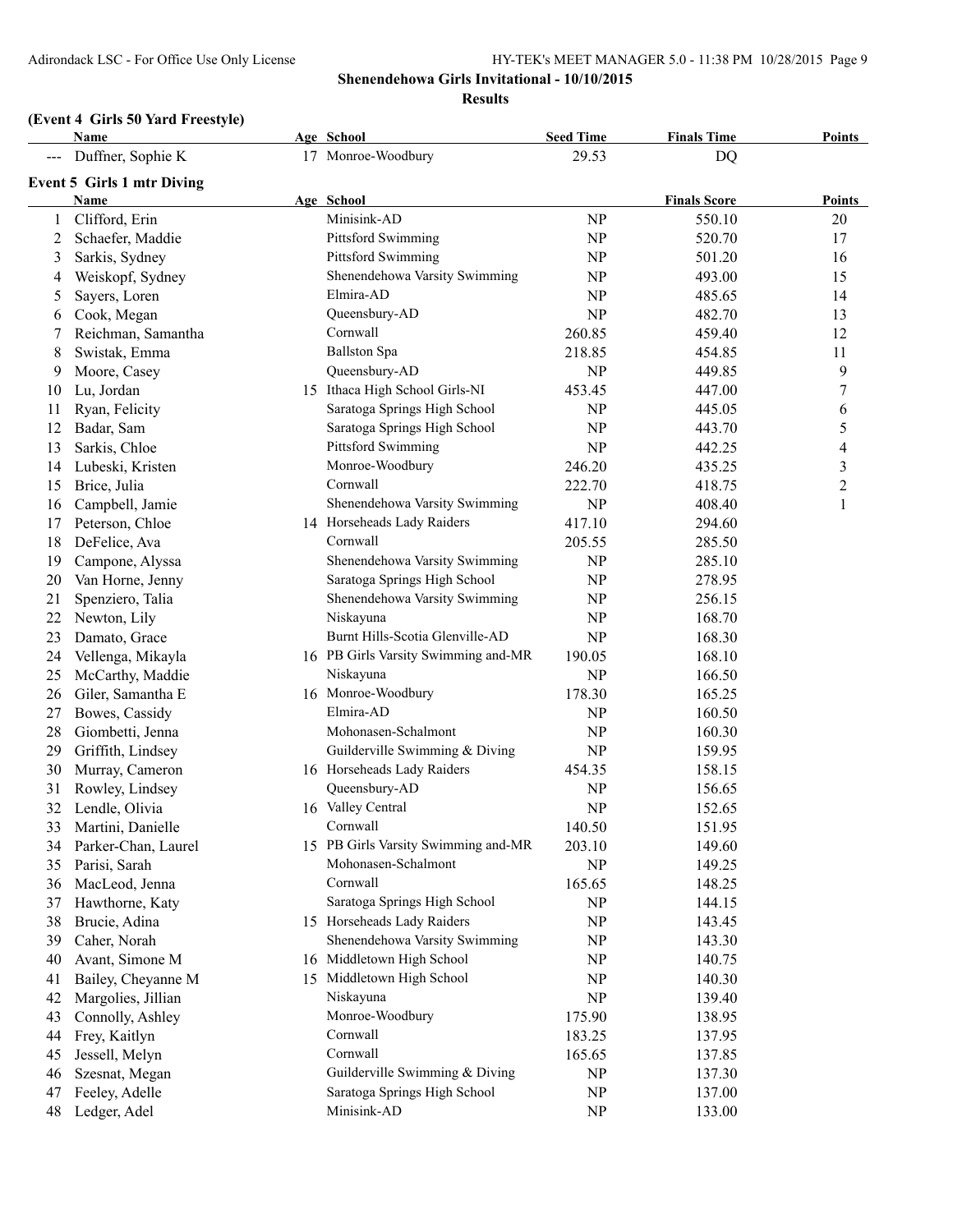### **(Event 5 Girls 1 mtr Diving)**

|    | Name                |    | Age School                       |        | <b>Finals Score</b> | <b>Points</b> |
|----|---------------------|----|----------------------------------|--------|---------------------|---------------|
| 49 | Duffy, Abby         |    | Shenendehowa Varsity Swimming    | NP     | 132.40              |               |
| 50 | Clark, Sarah        |    | Bethlehem Central High School-AD | NP     | 126.55              |               |
| 51 | White, Lauren       |    | Oueensbury-AD                    | NP     | 126.30              |               |
| 52 | Parks, Autumn       |    | Mohonasen-Schalmont              | NP     | 125.75              |               |
| 53 | Mittelman, Alexis   | 17 | Valley Central                   | NP     | 124.95              |               |
| 54 | Herbst, Emma        |    | Monroe-Woodbury                  | 154.28 | 120.95              |               |
| 55 | Weinstein, Eden     |    | Bethlehem Central High School-AD | NP     | 115.35              |               |
| 56 | Cerutti, Caroline   |    | Minisink-AD                      | NP     | 113.85              |               |
| 57 | Russell, Jessica    |    | <b>Ballston Spa</b>              | 152.35 | 111.50              |               |
| 58 | Alteri, Maddy       |    | Guilderville Swimming & Diving   | NP     | 106.80              |               |
| 59 | Carolan, Brigid     |    | Monroe-Woodbury                  | 131.30 | 93.25               |               |
| 60 | McGrath, Morgan     |    | Pittsford Swimming               | NP.    | 91.75               |               |
| 61 | Talmage, Lilly      |    | Bethlehem Central High School-AD | NP     | 90.90               |               |
| 62 | Gugielmello, Sophia |    | Monroe-Woodbury                  | 101.30 | 85.35               |               |
| 63 | Alpar, Annabelle    |    | Monroe-Woodbury                  | 126.95 | 78.25               |               |

### **Event 6 Girls 100 Yard Butterfly**

**1:00.02 NYS**

|    | Name                  |    | Age School                         | <b>Seed Time</b> | <b>Finals Time</b> |            | Points         |
|----|-----------------------|----|------------------------------------|------------------|--------------------|------------|----------------|
|    | Jack, Olivia G        |    | 15 Burnt Hills-Scotia Glenville-AD | 57.56            | 57.41              | <b>NYS</b> | 20             |
| 2  | Corby, Emma M         |    | 16 Pittsford Swimming              | 59.01            | 58.79              | <b>NYS</b> | 17             |
| 3  | Vitolins, Anna M      | 17 | Niskayuna                          | 58.70            | 58.88              | <b>NYS</b> | 16             |
| 4  | Dixon, Alexandra M    | 15 | Mohonasen-Schalmont                | 1:01.00          | 59.12              | <b>NYS</b> | 15             |
| 5  | Wyngowski, Margaret F | 16 | Niskayuna                          | 57.94            | 59.30              | <b>NYS</b> | 14             |
| 6  | Stratton, Indie R     | 15 | Ithaca High School Girls-NI        | 1:01.93          | 59.44              | <b>NYS</b> | 13             |
| 7  | VanderMeer, Frances A | 16 | Notre Dame Girls                   | 1:01.63          | 59.73              | <b>NYS</b> | 12             |
| 8  | Hilt, Olivia Z        | 16 | Niskayuna                          | 1:00.12          | 1:00.10            |            | 11             |
| 9  | Marriaga, Belen A     | 14 | Guilderville Swimming & Diving     | 1:01.89          | 1:00.54            |            | 9              |
| 10 | Deuel, Megan G        | 12 | Pittsford Swimming                 | 1:01.92          | 1:00.58            |            | 7              |
| 11 | Lapinski, Nicole M    | 16 | PB Girls Varsity Swimming and-MR   | 1:02.29          | 1:00.89            |            | 6              |
| 12 | Kolakowski, Noelle L  | 17 | Saratoga Springs High School       | 1:04.15          | 1:01.51            |            | 5              |
| 13 | Lopez, Bianca         | 17 | <b>Pittsford Swimming</b>          | 1:04.79          | 1:01.67            |            | 4              |
| 14 | Sherwin, Jane E       | 16 | Guilderville Swimming & Diving     | 1:02.92          | 1:02.01            |            | 3              |
| 15 | Mozrall, Anne Marie   | 17 | <b>Pittsford Swimming</b>          | 1:04.09          | 1:02.15            |            | $\overline{2}$ |
| 16 | Riley, Stephanie E    | 17 | <b>Pittsford Swimming</b>          | 1:02.24          | 1:02.26            |            | $\mathbf{1}$   |
| 17 | Danielson, Emily M    | 17 | Saratoga Springs High School       | 1:07.43          | 1:02.39            |            |                |
| 18 | Erickson, Stephanie E | 14 | Guilderville Swimming $& Diving$   | 1:02.51          | 1:02.43            |            |                |
| 19 | Lusuriello, Daniela   | 15 | Valley Central                     | 1:03.60          | 1:02.57            |            |                |
| 20 | Oshoe, Tenzin S       | 16 | Ithaca High School Girls-NI        | 1:04.13          | 1:02.61            |            |                |
| 21 | Breslin, Victoria E   | 16 | Saratoga Springs High School       | 1:04.02          | 1:02.65            |            |                |
| 22 | Killane, Shauna M     | 14 | Shenendehowa Varsity Swimming      | 1:02.39          | 1:02.79            |            |                |
| 23 | TenEyck, Cassidi      | 15 | Horseheads Lady Raiders            | 1:05.65          | 1:03.25            |            |                |
| 24 | Conway, Mary K        | 13 | Mohonasen-Schalmont                | 1:05.18          | 1:03.74            |            |                |
| 25 | Damico, Tierra L      | 13 | <b>Ballston Spa</b>                | 1:02.77          | 1:03.99            |            |                |
| 26 | Wesley, Sabrina       |    | <b>Pittsford Swimming</b>          | 1:07.81          | 1:04.10            |            |                |
| 27 | Hanson, Mia L         | 15 | Horseheads Lady Raiders            | 1:04.70          | 1:04.28            |            |                |
| 28 | Pfeifer, Makayla R    | 16 | PB Girls Varsity Swimming and-MR   | 1:08.31          | 1:04.30            |            |                |
| 29 | McGraw, Caroline B    | 14 | Niskayuna                          | 1:03.91          | 1:04.52            |            |                |
| 30 | Rubin, Isabel W       | 14 | Ithaca High School Girls-NI        | 1:04.64          | 1:04.63            |            |                |
| 31 | Bergere, Jana B       | 16 | Bethlehem Central High School-AD   | 1:07.06          | 1:05.15            |            |                |
| 32 | Sancilio, Kathryn A   | 16 | Bethlehem Central High School-AD   | 1:05.19          | 1:05.27            |            |                |
| 33 | Ferrara, Zoey R       |    | 12 Niskayuna                       | 1:04.87          | 1:05.94            |            |                |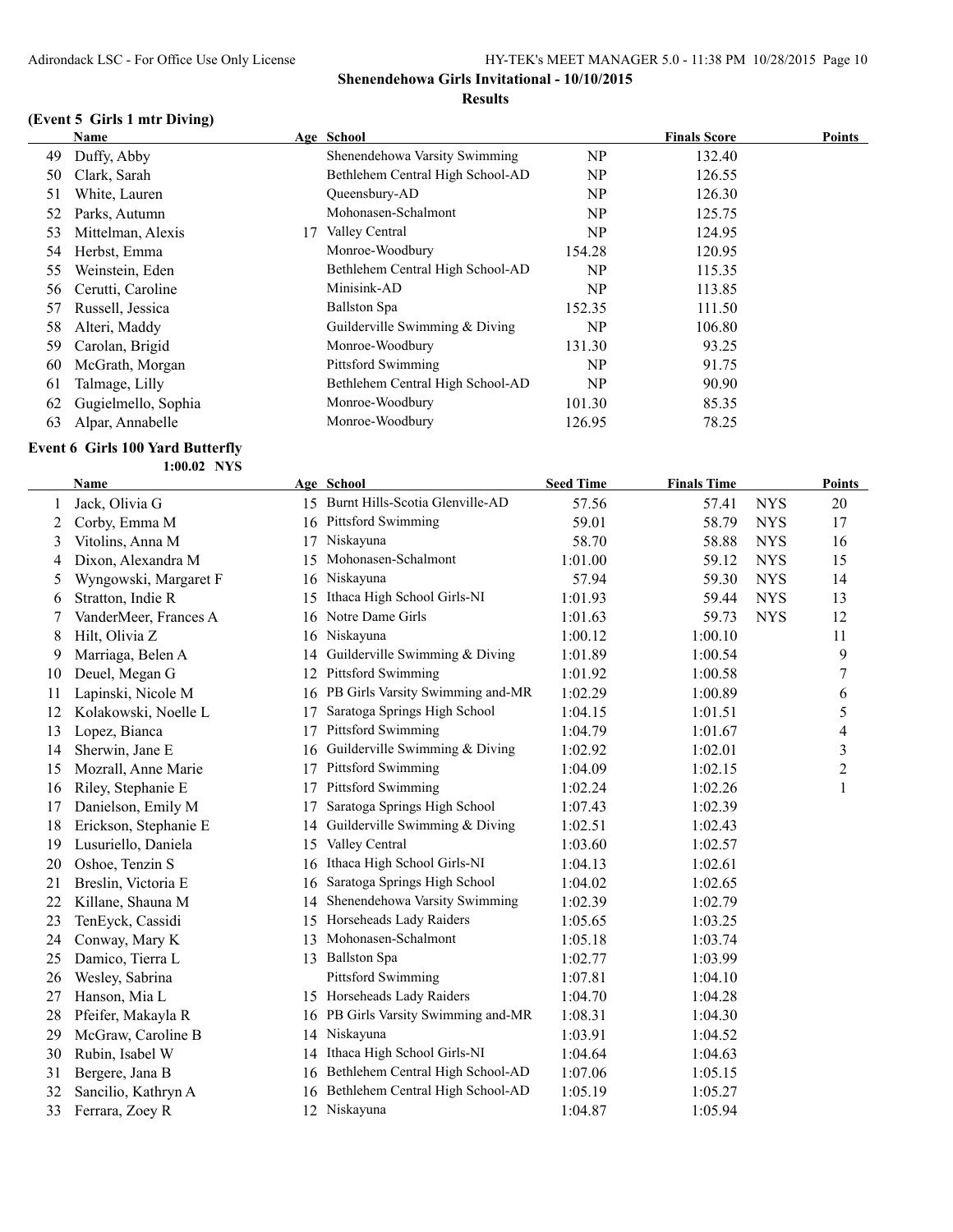### **(Event 6 Girls 100 Yard Butterfly)**

|    | Name                   |    | Age School                          | <b>Seed Time</b> | <b>Finals Time</b> | <b>Points</b> |
|----|------------------------|----|-------------------------------------|------------------|--------------------|---------------|
| 34 | Holman, Emily K        |    | 15 Mohonasen-Schalmont              | 1:04.73          | 1:06.06            |               |
| 35 | Wang, Lucy J           |    | 15 Ithaca High School Girls-NI      | 1:05.11          | 1:06.18            |               |
| 36 | Valachovic, Natalie    |    | Burnt Hills-Scotia Glenville-AD     | 1:02.28          | 1:06.27            |               |
| 37 | Mayo, Lindsay M        | 15 | Shenendehowa Varsity Swimming       | 1:05.03          | 1:06.39            |               |
| 38 | Telech, Marissa L      | 13 | Horseheads Lady Raiders             | 1:06.57          | 1:07.14            |               |
| 39 | Koeferl, Alex M        | 14 | Shenendehowa Varsity Swimming       | 1:07.69          | 1:07.56            |               |
| 40 | Stiansen, Jenna E      | 17 | Saratoga Springs High School        | 1:07.49          | 1:07.63            |               |
| 41 | Weisman, Alexa         | 17 | PB Girls Varsity Swimming and-MR    | 1:12.81          | 1:07.89            |               |
| 42 | Callahan, Erin H       | 16 | Guilderville Swimming & Diving      | 1:06.13          | 1:08.17            |               |
| 43 | Cassella, Lauren G     | 15 | Guilderville Swimming & Diving      | 1:08.02          | 1:08.69            |               |
| 44 | Primeaux, Siena        | 15 | Valley Central                      | 1:11.65          | 1:08.72            |               |
| 45 | Kowalczyk, Riley E     | 16 | Shenendehowa Varsity Swimming       | 1:11.51          | 1:09.00            |               |
| 46 | Brook, Sabrina         |    | Burnt Hills-Scotia Glenville-AD     | 1:08.33          | 1:09.13            |               |
| 47 | Bobarakis, Demi C      | 13 | Niskayuna                           | 1:13.33          | 1:09.61            |               |
| 48 | Caoili, Kayla M        | 15 | Cornwall                            | 1:13.56          | 1:09.79            |               |
| 49 | Garcia, Naihomy T      | 13 | Valley Central                      | 1:11.01          | 1:10.04            |               |
| 50 | Modugno, Sabina T      |    | 14 Cornwall                         | 1:09.13          | 1:10.68            |               |
| 51 | Pogharian, Anna        |    | <b>Pittsford Swimming</b>           | 1:13.60          | 1:10.79            |               |
| 52 | Davis, Katrina L       | 15 | Saratoga Springs High School        | 1:11.39          | 1:10.84            |               |
| 53 | Stanisz, Weronika H    | 17 | Monroe-Woodbury                     | 1:11.75          | 1:10.91            |               |
| 54 | Redick, Natalie R      | 14 | Saratoga Springs High School        | 1:15.00          | 1:11.44            |               |
| 55 | Van der Veer, Sarah G  | 14 | Shenendehowa Varsity Swimming       | 1:14.06          | 1:11.46            |               |
| 56 | March, Nicole          |    | Mohonasen-Schalmont                 | 1:10.67          | 1:11.53            |               |
| 57 | Schultz, Ava E         |    | 13 PB Girls Varsity Swimming and-MR | 1:11.36          | 1:11.68            |               |
| 58 | Bushway, Lillian B     | 13 | Niskayuna                           | 1:11.11          | 1:11.71            |               |
| 59 | Hawthorne, Julia E     | 14 | Saratoga Springs High School        | 1:14.60          | 1:12.55            |               |
| 60 | Delaney, BJ J          | 15 | Albany High School-AD               | 1:09.09          | 1:12.86            |               |
| 61 | Borrero, Andrea M      | 15 | Middletown High School              | 1:13.84          | 1:12.90            |               |
| 62 | Buckholtz, Seraphina N | 17 | Ithaca High School Girls-NI         | 1:16.95          | 1:13.75            |               |
| 63 | Scofield, Lacey E      | 13 | Horseheads Lady Raiders             | 1:14.46          | 1:13.78            |               |
| 64 | Santabarbara, Marianna | 12 | Mohonasen-Schalmont                 | 1:13.47          | 1:13.99            |               |
| 65 | Beneat, Nicole M       | 14 | Monroe-Woodbury                     | 1:16.28          | 1:14.30            |               |
| 66 | Gundermann, Paige E    | 16 | Shenendehowa Varsity Swimming       | 1:15.24          | 1:15.68            |               |
| 67 | Drury, Amelia B        | 15 | Bethlehem Central High School-AD    | 1:17.42          | 1:16.29            |               |
| 68 | Summerson, Grace A     | 13 | Guilderville Swimming & Diving      | 1:14.98          | 1:16.35            |               |
| 69 | Sui, Maggie            |    | Bethlehem Central High School-AD    | 1:20.73          | 1:17.31            |               |
| 70 | Rodriguez, Ava V       |    | 11 Middletown High School           | 1:18.97          | 1:19.09            |               |
| 71 | Treadgold, Katherine R | 14 | Bethlehem Central High School-AD    | 1:19.05          | 1:19.18            |               |
| 72 | Barth, Maya S          | 15 | PB Girls Varsity Swimming and-MR    | 1:20.56          | 1:20.22            |               |
| 73 | Avant, Simone M        |    | 16 Middletown High School           | 1:20.11          | 1:20.44            |               |
| 74 | Muller, Olivia         |    | Mohonasen-Schalmont                 | 1:18.55          | 1:21.04            |               |
| 75 | McInerney, Emma A      |    | 14 Monroe-Woodbury                  | 1:23.58          | 1:22.59            |               |
| 76 | Beckford, Tiffany I    |    | 14 PB Girls Varsity Swimming and-MR | 1:22.87          | 1:25.26            |               |
| 77 | Montanye, Maddie       |    | Mohonasen-Schalmont                 | 1:29.04          | 1:26.07            |               |
| 78 | Gold-wienk, Jenna E    | 13 | <b>Ballston Spa</b>                 | 1:26.85          | 1:26.75            |               |
| 79 | Alvarez, Barbara       |    | Cornwall                            | 1:31.89          | 1:26.94            |               |
| 80 | Parisi, Sarah          |    | Mohonasen-Schalmont                 | 1:25.29          | 1:27.61            |               |
| 81 | Baker, Gabby           |    | Mohonasen-Schalmont                 | 1:31.09          | 1:30.46            |               |
|    |                        |    |                                     |                  |                    |               |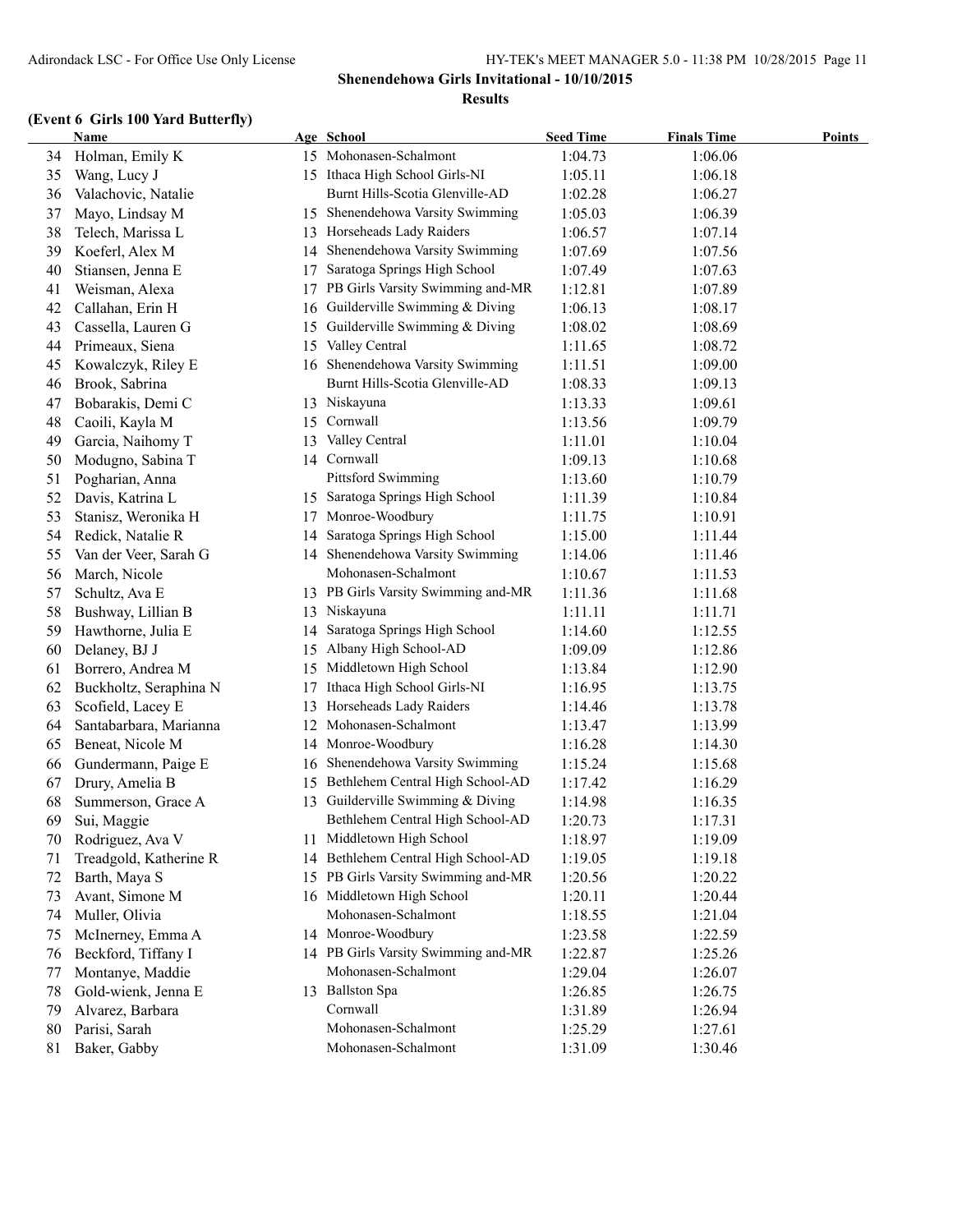### **Shenendehowa Girls Invitational - 10/10/2015**

#### **Results**

#### **Event 7 Girls 100 Yard Freestyle 54.36 NYS**

|    | Name                   |    | Age School                          | <b>Seed Time</b> | <b>Finals Time</b> |            | <b>Points</b>  |
|----|------------------------|----|-------------------------------------|------------------|--------------------|------------|----------------|
| 1  | Smith, Mary K          |    | 17 Pittsford Swimming               | 52.31            | 51.83              | <b>NYS</b> | 20             |
| 2  | Jack, Olivia G         |    | 15 Burnt Hills-Scotia Glenville-AD  | 53.20            | 52.02              | <b>NYS</b> | 17             |
| 3  | Patnode, Taylor N      | 15 | Saratoga Springs High School        | 55.75            | 54.46              |            | 16             |
| 4  | Tuttle, Mackenzie M    |    | 14 Monroe-Woodbury                  | 54.51            | 54.86              |            | 15             |
| 5  | Bachiller, Erica N     |    | 16 Monroe-Woodbury                  | 56.02            | 55.04              |            | 14             |
| 6  | Reid, Kristen          | 16 | Ithaca High School Girls-NI         | 57.46            | 55.92              |            | 13             |
| 7  | Rogan, Maddy M         | 13 | Horseheads Lady Raiders             | 56.47            | 56.14              |            | 12             |
| 8  | Moravek, Micaela C     | 16 | Ithaca High School Girls-NI         | 56.86            | 56.18              |            | 11             |
| 9  | Piascik, Rebecca N     | 17 | Niskayuna                           | 56.31            | 56.31              |            | 9              |
| 10 | Holodnik, Madeline G   | 17 | Pittsford Swimming                  | 57.49            | 56.51              |            | $\tau$         |
| 11 | Mullin, Kaitlyn M      | 15 | <b>Pittsford Swimming</b>           | 56.98            | 57.11              |            | 6              |
| 12 | George, Kylie P        |    | 16 Burnt Hills-Scotia Glenville-AD  | 57.16            | 57.16              |            | 5              |
| 13 | Brennan, Margaret      |    | 15 Pittsford Swimming               | 57.74            | 57.20              |            | $\overline{4}$ |
| 14 | Marshall, Katherine A  |    | 16 Horseheads Lady Raiders          | 56.68            | 57.24              |            | 3              |
| 15 | Boxley, Autumn A       | 16 | Saratoga Springs High School        | 57.11            | 57.53              |            | $\overline{c}$ |
| 16 | Pepper, Annalise L     |    | 14 Ballston Spa                     | 58.44            | 57.78              |            | $\mathbf{1}$   |
| 17 | Tannatta, Sophia M     | 17 | Saratoga Springs High School        | 58.77            | 57.93              |            |                |
| 18 | Rocks, Grace E         |    | 15 Monroe-Woodbury                  | 59.62            | 58.09              |            |                |
| 19 | Mattson, Jenna A       | 15 | Guilderville Swimming & Diving      | 59.22            | 58.22              |            |                |
| 20 | Steinhardt, Sydney G   |    | 12 Guilderville Swimming & Diving   | 58.82            | 58.24              |            |                |
| 21 | Keefe, Kristina G      | 17 | <b>Ballston Spa</b>                 | 57.14            | 58.25              |            |                |
| 22 | Ostrander, Lauren M    | 14 | Shenendehowa Varsity Swimming       | 57.24            | 58.26              |            |                |
| 23 | Gilbert, Portia M      | 13 | Burnt Hills-Scotia Glenville-AD     | 58.26            | 58.36              |            |                |
| 24 | Nastasia, Twyla A      |    | 14 Shenendehowa Varsity Swimming    | 57.66            | 58.45              |            |                |
| 25 | Cregin, Kristen N      | 17 | Shenendehowa Varsity Swimming       | 56.83            | 58.49              |            |                |
| 26 | Fitzgerald, Nora R     | 17 | Middletown High School              | 58.51            | 58.52              |            |                |
| 27 | Boldrin, Emily N       | 14 | Valley Central                      | 59.86            | 58.66              |            |                |
| 28 | Hoffman, Emma K        | 12 | <b>Ballston Spa</b>                 | 57.86            | 58.68              |            |                |
| 29 | Reynolds, Meghan M     | 15 | Shenendehowa Varsity Swimming       | 59.11            | 58.72              |            |                |
| 30 | Willson, Chloe R       |    | 14 Niskayuna                        | 1:00.50          | 58.76              |            |                |
| 31 | Gao, Kathleen          |    | Bethlehem Central High School-AD    | 1:03.64          | 58.82              |            |                |
| 32 | Dubick, Allison H      |    | 15 Cornwall                         | 58.11            | 58.83              |            |                |
| 33 | Constable, Leah G      | 17 | Shenendehowa Varsity Swimming       | 58.83            | 59.12              |            |                |
| 34 | Hufcut, Samantha R     |    | 13 PB Girls Varsity Swimming and-MR | 1:02.31          | 59.15              |            |                |
| 35 | Conklin, Ava E         |    | 14 Shenendehowa Varsity Swimming    | 59.26            | 59.35              |            |                |
|    | 36 Christman, Samantha |    | 16 Monroe-Woodbury                  | 1:00.31          | 59.45              |            |                |
| 37 | Gerstler, Kaitlyn M    |    | 14 Niskayuna                        | 59.12            | 59.47              |            |                |
| 38 | Depew, Meghan C        | 13 | Guilderville Swimming & Diving      | 1:01.75          | 59.72              |            |                |
| 39 | Cazer, Kelly A         |    | 15 Niskayuna                        | 59.46            | 1:00.54            |            |                |
| 40 | Schmidt, Emily         |    | 16 Notre Dame Girls                 | 1:02.31          | 1:00.93            |            |                |
| 41 | Garcia, Sierra         |    | Saratoga Springs High School        | 1:00.02          | 1:01.12            |            |                |
| 42 | Romanick, Lauren       |    | <b>Pittsford Swimming</b>           | 1:00.73          | 1:01.19            |            |                |
| 43 | Pinchuk, Elizabeth A   |    | 13 Niskayuna                        | 1:02.25          | 1:01.33            |            |                |
| 44 | Wise, Andrianna L      | 14 | Saratoga Springs High School        | 1:02.65          | 1:01.40            |            |                |
| 45 | Caceres, Deanna R      |    | 12 PB Girls Varsity Swimming and-MR | 1:01.89          | 1:01.49            |            |                |
| 46 | Pausley, Emma          |    | Burnt Hills-Scotia Glenville-AD     | 1:05.71          | 1:01.56            |            |                |
| 47 | Librandi, Emily        |    | 14 Valley Central                   | 1:00.35          | 1:01.66            |            |                |
| 48 | Swain, Sophie G        | 13 | Burnt Hills-Scotia Glenville-AD     | 1:03.41          | 1:01.86            |            |                |
| 49 | Lassetter, Lindsay M   | 15 | Shenendehowa Varsity Swimming       | 1:01.46          | 1:01.90            |            |                |
| 50 | Caceres, Marcella L    |    | 14 PB Girls Varsity Swimming and-MR | 1:02.45          | 1:02.03            |            |                |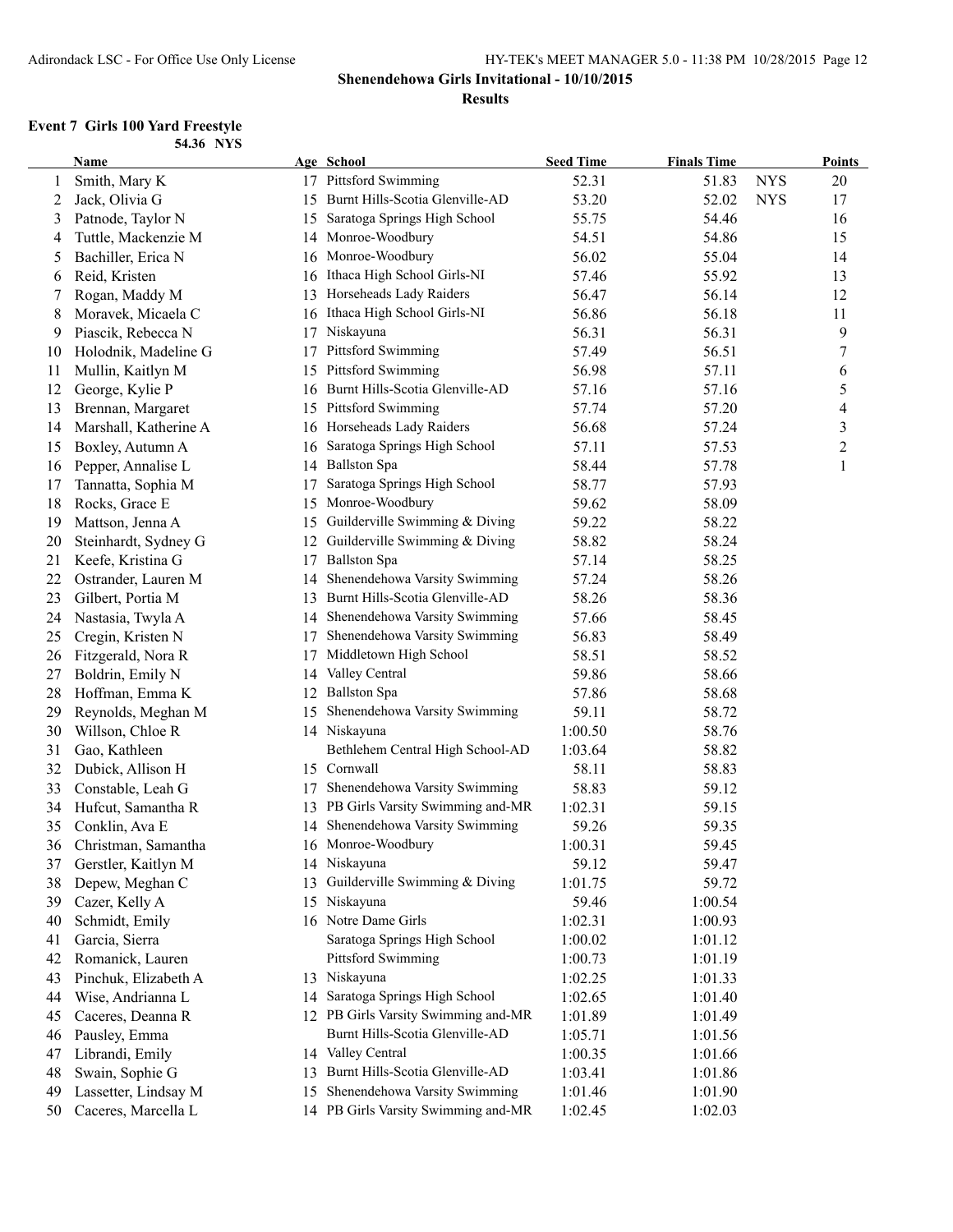|            | <b>Name</b>               |    | Age School                          | <b>Seed Time</b>   | <b>Finals Time</b> | <b>Points</b> |
|------------|---------------------------|----|-------------------------------------|--------------------|--------------------|---------------|
| 51         | Hilt, Tessa               |    | 14 Niskayuna                        | 1:03.31            | 1:02.07            |               |
| 52         | Armstrong, Payton R       |    | 16 Monroe-Woodbury                  | 1:03.83            | 1:02.23            |               |
| 53         | Caceres, Olivia L         |    | 14 PB Girls Varsity Swimming and-MR | 1:02.74            | 1:02.74            |               |
| 54         | Paley, Samantha L         |    | 15 Ballston Spa                     | 1:02.19            | 1:02.76            |               |
| 55         | Leva, Kelly               |    | Burnt Hills-Scotia Glenville-AD     | 1:02.30            | 1:02.85            |               |
| 56         | Weisman, Ashley           |    | 14 PB Girls Varsity Swimming and-MR | 1:03.24            | 1:02.89            |               |
| 57         | Yuhasz, Madeline E        | 14 | Saratoga Springs High School        | 1:03.52            | 1:03.02            |               |
| 58         | Amin, Shuchi              | 17 | Horseheads Lady Raiders             | 1:02.80            | 1:03.05            |               |
| 59         | Monroe, Brogan E          | 14 | Albany High School-AD               | 1:02.52            | 1:03.18            |               |
| 60         | Duffner, Margaret T       | 15 | Monroe-Woodbury                     | 1:03.60            | 1:03.25            |               |
| 61         | Earley, Lauren N          | 16 | Shenendehowa Varsity Swimming       | 1:03.45            | 1:03.31            |               |
| 62         | Schultz, Ava E            |    | 13 PB Girls Varsity Swimming and-MR | 1:04.23            | 1:03.32            |               |
| 63         | Allen, Carolyn            |    | <b>Pittsford Swimming</b>           | 1:04.71            | 1:03.35            |               |
| 64         | Christensen, Marcella R   |    | 14 Cornwall                         | 1:06.55            | 1:04.32            |               |
| 65         | Duffner, Sophie K         | 17 | Monroe-Woodbury                     | 1:07.46            | 1:04.44            |               |
| 66         | Schuessler, Nicole K      |    | 15 PB Girls Varsity Swimming and-MR | 1:04.98            | 1:04.50            |               |
| 67         | Lamson, Rachel M          | 17 | Ithaca High School Girls-NI         | 1:04.62            | 1:04.69            |               |
| 68         | Waryncia, Kelly F         | 15 | Shenendehowa Varsity Swimming       | 1:04.17            | 1:04.80            |               |
| 69         | Flisnik, Becca            |    | Pittsford Swimming                  | 1:03.98            | 1:05.14            |               |
| 70         | Sunukjian, Mary           |    | Shenendehowa Varsity Swimming       | 1:06.37            | 1:05.58            |               |
| 71         | Bascom, Erin              |    | Mohonasen-Schalmont                 | 1:05.17            | 1:05.74            |               |
| 72         | Ebner, Jessica M          |    | 13 Monroe-Woodbury                  | 1:03.55            | 1:05.75            |               |
| 73         | Alexander, Joanna         |    | Niskayuna                           | 1:07.12            | 1:05.89            |               |
| 74         | Morey, Alexis             |    | Bethlehem Central High School-AD    | 1:07.38            | 1:05.92            |               |
| 75         | Holmes, Tabor O           |    | 14 Saratoga Springs High School     | 1:04.96            | 1:06.04            |               |
| 76         | Sebesta, Cheyenne R       |    | 15 PB Girls Varsity Swimming and-MR | 1:07.24            | 1:06.20            |               |
| 77         | Valdez, Gillian           | 12 | PB Girls Varsity Swimming and-MR    | 1:09.76            | 1:06.33            |               |
| 78         | Gomez, Natalie L          |    | 14 Middletown High School           | 1:07.45            | 1:06.38            |               |
| 79         | Wemple, Gabrielle B       | 17 | Bethlehem Central High School-AD    | 1:03.48            | 1:06.79            |               |
| 80         | Rios, Gabrielle           |    | 14 Valley Central                   | 1:06.65            | 1:07.36            |               |
| 81         | Summerson, Grace A        |    | 13 Guilderville Swimming & Diving   | 1:07.11            | 1:07.55            |               |
| 82         | Bascom, Emily             |    | Mohonasen-Schalmont                 | 1:05.98            | 1:07.61            |               |
| 83         | Rivera, Kaylen E          |    | 15 Middletown High School           | 1:07.86            | 1:07.71            |               |
| 84         | Ketcham, Avery B          | 13 | Saratoga Springs High School        | 1:08.49            | 1:07.77            |               |
| 85         | Eustace, Alison           |    | 16 Horseheads Lady Raiders          | 1:05.42            | 1:07.80            |               |
| 86         | Turczyn, Kate             |    | Burnt Hills-Scotia Glenville-AD     | 1:09.56            | 1:08.31            |               |
| 87         | Kivlehan, Mary T          |    | 14 Monroe-Woodbury                  | 1:10.55            | 1:08.35            |               |
| 88         | Walsh, Katelyn            | 17 | PB Girls Varsity Swimming and-MR    | 1:06.46            | 1:08.43            |               |
| 89         | Palaez Rochette, Isabel B | 15 | Niskayuna                           | 1:05.00            | 1:08.95            |               |
| 90         | Splieth, Jennifer L       |    | 16 Monroe-Woodbury                  | 1:07.64            | 1:09.14            |               |
| 91         | Kelly, Maggie             |    | Cornwall                            | 1:10.54            | 1:09.24            |               |
| 92         | Gizzi, Shannon P          |    | 17 Ballston Spa                     | 1:09.42            | 1:09.26            |               |
| 93         | Isenberg, Lindsey         |    | Bethlehem Central High School-AD    | 1:10.68            | 1:09.33            |               |
| 94         | Fredette, Camille E       |    | 15 Bethlehem Central High School-AD | 1:09.74            | 1:09.46            |               |
| 95         | Gorman, Hayley E          | 15 | Bethlehem Central High School-AD    | 1:06.84            | 1:09.65            |               |
| 96         | Friedman, Emila           | 17 | Valley Central                      | 1:07.74            | 1:09.66            |               |
| *97        | Byman, Shannon            | 13 | Valley Central                      | 1:11.40            | 1:09.87            |               |
| $*97$      | Noga, Kylie               |    | Mohonasen-Schalmont                 | 1:11.54            | 1:09.87            |               |
| 99         | Fernandez, Gabriella      |    | Mohonasen-Schalmont                 | 1:08.54            | 1:09.91            |               |
|            | Gizzi, Annalise N         |    | 14 Ballston Spa                     |                    | 1:09.97            |               |
| 100<br>101 | Lacen, Gabrielle R        | 17 | Monroe-Woodbury                     | 1:11.55<br>1:12.07 | 1:10.02            |               |
|            |                           |    | Mohonasen-Schalmont                 |                    |                    |               |
| 102        | Eckl, Stephanie           |    |                                     | 1:13.01            | 1:10.09            |               |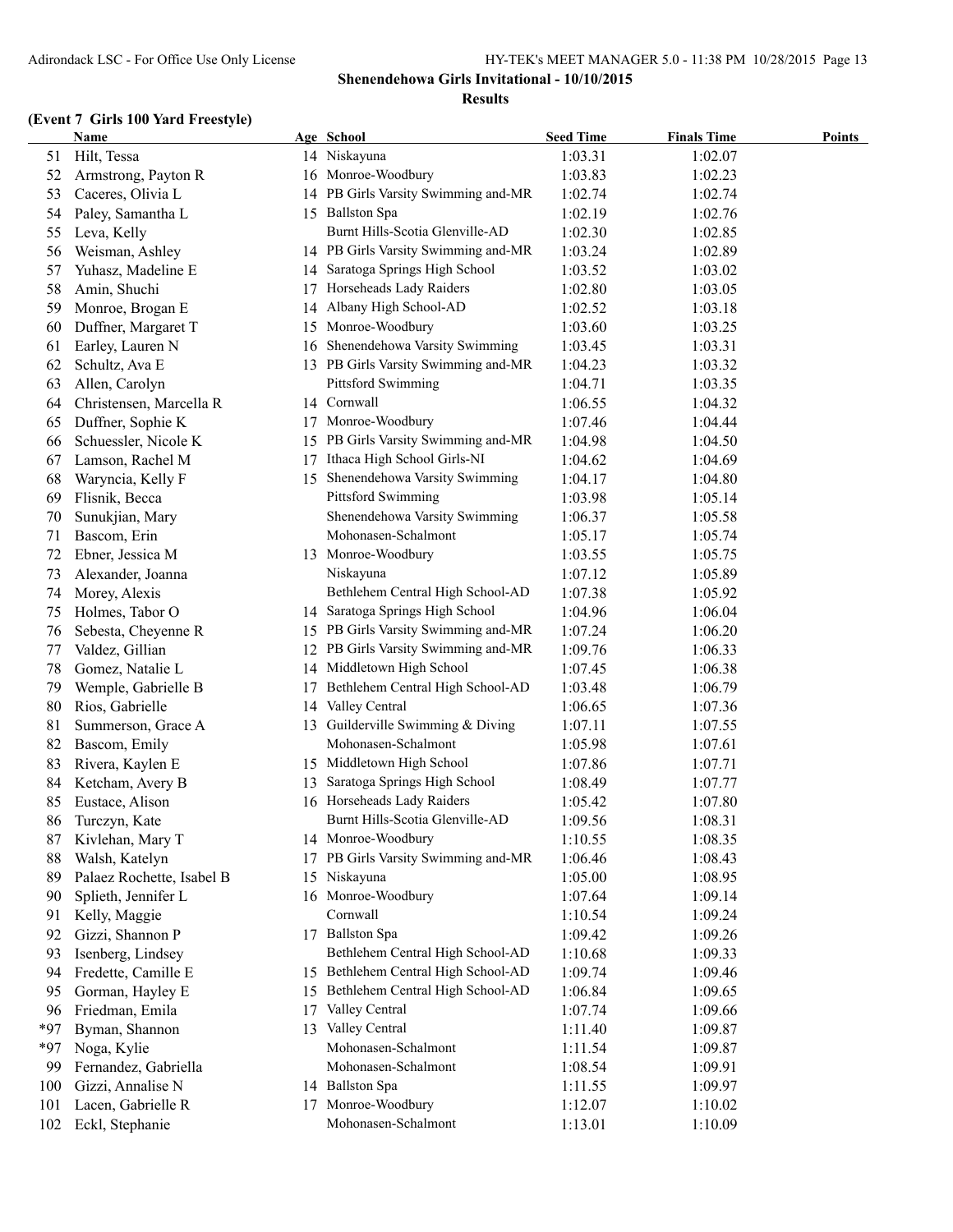### **(Event 7 Girls 100 Yard Freestyle)**

|      | Name                   |    | Age School                          | <b>Seed Time</b> | <b>Finals Time</b> | <b>Points</b> |
|------|------------------------|----|-------------------------------------|------------------|--------------------|---------------|
| 103  | Arnott, Kelly L        |    | 16 Valley Central                   | 1:09.66          | 1:11.33            |               |
| 104  | Licata, Anita          |    | 12 PB Girls Varsity Swimming and-MR | 1:17.35          | 1:11.77            |               |
| 105  | Hilton, Saquaya M      |    | 14 Middletown High School           | 1:23.20          | 1:11.93            |               |
| 106  | Czank, Claire          |    | 16 Notre Dame Girls                 | 1:10.12          | 1:12.06            |               |
| 107  | Grimes, Meghan E       |    | 16 Monroe-Woodbury                  | 1:11.05          | 1:12.87            |               |
| 108  | Momrow, Emma R         |    | 12 Ballston Spa                     | 1:10.67          | 1:12.94            |               |
| 109  | Mahon, Alayna P        |    | 15 Valley Central                   | 1:13.96          | 1:13.01            |               |
| 110  | Giombetti, Jenna       |    | Mohonasen-Schalmont                 | 1:12.16          | 1:13.85            |               |
| 111  | Jones, Carly L         |    | 15 PB Girls Varsity Swimming and-MR | 1:13.78          | 1:13.94            |               |
| 112  | Toth, Meadow R         |    | 14 Valley Central                   | 1:15.44          | 1:14.13            |               |
| 113  | Leonard, Dillan        |    | 17 Notre Dame Girls                 | 1:15.51          | 1:14.48            |               |
| 114  | Bueno, Melina          |    | 14 Middletown High School           | 1:15.10          | 1:14.58            |               |
| 115  | Dohman, Samantha R     |    | 14 Monroe-Woodbury                  | 1:12.55          | 1:15.07            |               |
| *116 | Fiorey, Gabriella      |    | <b>Ballston Spa</b>                 | 1:14.22          | 1:15.27            |               |
| *116 | Keach, Lexi N          |    | 14 Horseheads Lady Raiders          | 1:20.72          | 1:15.27            |               |
| 118  | Collins, Maggie        |    | Mohonasen-Schalmont                 | 1:19.03          | 1:15.51            |               |
| *119 | Alexander-Mann, Zada   |    | 16 Albany High School-AD            | 1:15.39          | 1:15.79            |               |
| *119 | Blazejeski, Jacqueline |    | <b>Ballston Spa</b>                 | 1:16.95          | 1:15.79            |               |
| 121  | Martell, Lydia E       |    | 15 Bethlehem Central High School-AD | 1:17.94          | 1:16.30            |               |
| 122  | Berlin, Margaret M     |    | 14 PB Girls Varsity Swimming and-MR | 1:16.58          | 1:16.32            |               |
| 123  | Akari, Jasmine         |    | <b>Ballston Spa</b>                 | 1:09.54          | 1:16.44            |               |
| 124  | Dawson, Anusha E       |    | 14 Monroe-Woodbury                  | 1:21.55          | 1:17.82            |               |
| 125  | Taylor, Rebecca        |    | 16 Horseheads Lady Raiders          | 1:17.67          | 1:18.09            |               |
| 126  | Yi, Joa                |    | 14 Ithaca High School Girls-NI      | 1:17.79          | 1:18.30            |               |
| 127  | Peterkin, Tyler        | 17 | Valley Central                      | 1:21.21          | 1:18.78            |               |
| 128  | Farleigh, Danielle     |    | 13 Albany High School-AD            | 1:19.54          | 1:19.47            |               |
| 129  | Lauper, Arianna        |    | 14 Horseheads Lady Raiders          | 1:33.94          | 1:19.58            |               |
| 130  | Riggi, Olivia          |    | Mohonasen-Schalmont                 | 1:17.88          | 1:19.91            |               |
| 131  | Vohl, Trinity          |    | Valley Central                      | 1:19.58          | 1:21.06            |               |
| 132  | Silvanic, Helen M      |    | 15 Ballston Spa                     | 1:19.76          | 1:23.17            |               |
| 133  | Fernandez, Nicole P    |    | 15 Middletown High School           | 1:26.83          | 1:23.42            |               |
| 134  | Jacobs, Jasmin N       |    | 14 Middletown High School           | 1:28.28          | 1:23.85            |               |
| 135  | Parks, Autumn          |    | Mohonasen-Schalmont                 | 1:19.99          | 1:25.13            |               |
| 136  | Moscoso, Natalie A     |    | 16 Middletown High School           | 1:25.47          | 1:26.42            |               |
| 137  | Schwartz, Erin         |    | Cornwall                            | 1:31.51          | 1:27.48            |               |
| 138  | Kuebel, Cam L          |    | 15 Horseheads Lady Raiders          | 1:28.17          | 1:27.77            |               |
| 139  | Rosenswig, Annikah     |    | 13 Albany High School-AD            | 1:32.75          | 1:31.54            |               |
| 140  | Greve, Melissa R       |    | 16 Middletown High School           | 1:34.70          | 1:32.64            |               |
| 141  | Henderson, Maggie      | 14 | Horseheads Lady Raiders             | 1:36.35          | 1:32.69            |               |
| 142  | Bennett, Elysse        |    | 14 Albany High School-AD            | 1:45.26          | 1:38.89            |               |
|      | 143 Erway, Erin        |    | 14 Horseheads Lady Raiders          | 1:39.19          | 1:39.88            |               |

#### **Event 8 Girls 500 Yard Freestyle 5:14.65 NYS**

| <b>Name</b>            | Age School                      | <b>Seed Time</b> | <b>Finals Time</b> |            | <b>Points</b> |
|------------------------|---------------------------------|------------------|--------------------|------------|---------------|
| Stone, Lindsay M       | 16 Pittsford Swimming           | 4:59.33          | 4:57.06            | <b>NYS</b> | 20            |
| 2 Browning, Annika M   | 16 Ithaca High School Girls-NI  | 5:11.84          | 5:03.89            | <b>NYS</b> | 17            |
| 3 Craig, Molly C       | 16 Notre Dame Girls             | 5:11.94          | 5:09.71            | <b>NYS</b> | 16            |
| 4 Knickerbocker, Kelly | 16 Pittsford Swimming           | 5:20.43          | 5:15.81            |            | 15            |
| 5 Bushway, Isabel M    | 15 Niskayuna                    | 5:21.44          | 5:16.58            |            | 14            |
| Stansbury, Clare E     | 15 Niskayuna                    | 5:16.45          | 5:17.36            |            | 13            |
| Canjura, Alison E      | 18 Saratoga Springs High School | 5:27.85          | 5:18.75            |            | 12            |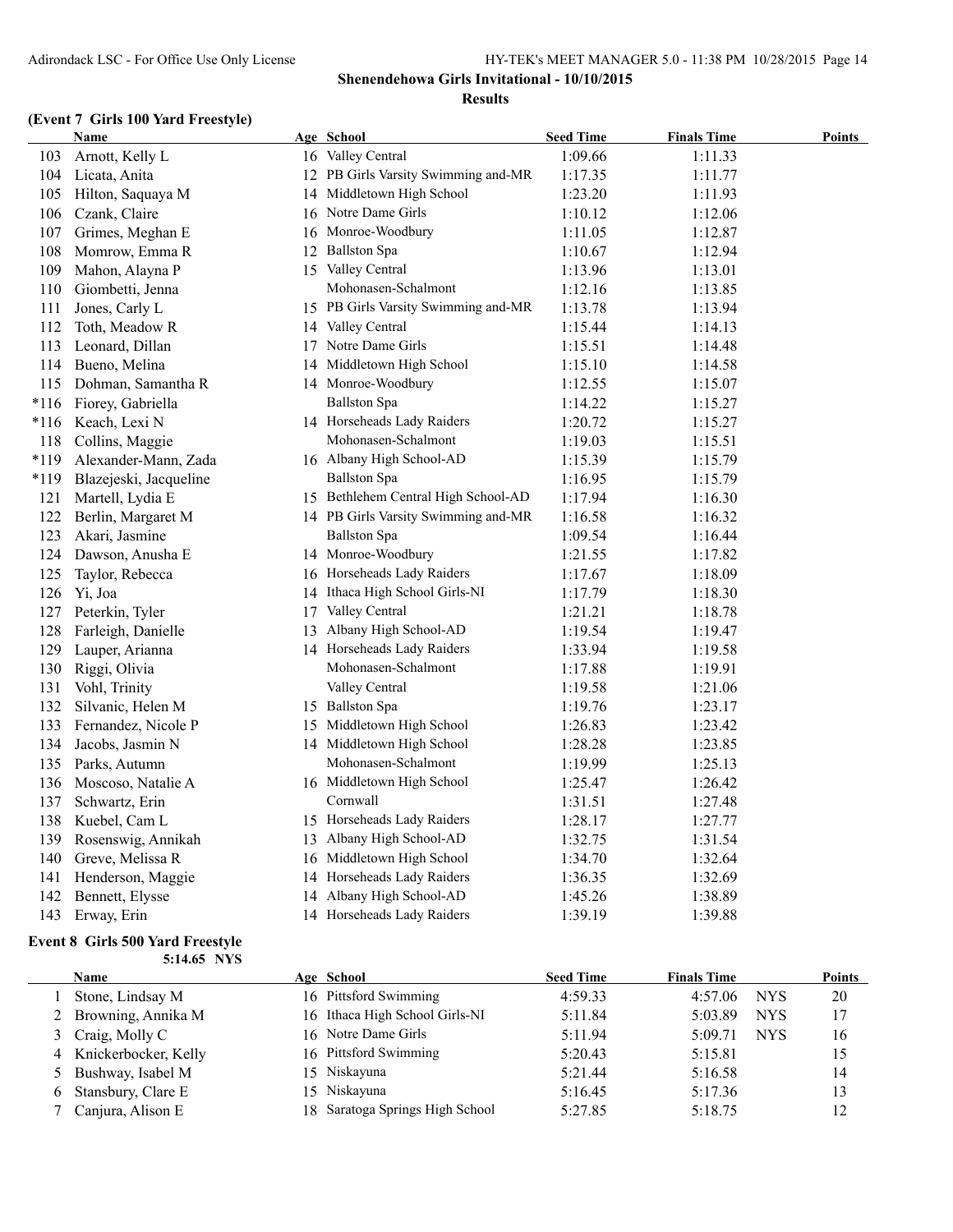|    | <b>Name</b>             |    | Age School                          | <b>Seed Time</b> | <b>Finals Time</b> | <b>Points</b> |
|----|-------------------------|----|-------------------------------------|------------------|--------------------|---------------|
| 8  | Brennan, Molly          |    | 13 Pittsford Swimming               | 5:19.26          | 5:21.64            | 11            |
| 9  | Wallisky, Rachel A      |    | 16 Horseheads Lady Raiders          | 5:18.56          | 5:22.00            | 9             |
| 10 | Rubin, Emily W          | 17 | Ithaca High School Girls-NI         | 5:27.09          | 5:22.16            | 7             |
| 11 | Hoffman-Smith, Morgan P | 16 | Saratoga Springs High School        | 5:35.73          | 5:22.88            | 6             |
| 12 | Birmingham, Ann O       | 17 | Pittsford Swimming                  | 5:29.19          | 5:24.05            | 5             |
| 13 | Killane, Tarah M        | 17 | Shenendehowa Varsity Swimming       | 5:27.59          | 5:25.71            | 4             |
| 14 | Sposili, Lauren C       | 14 | Shenendehowa Varsity Swimming       | 5:26.06          | 5:26.47            | 3             |
| 15 | Weaver, Shawna R        | 17 | Burnt Hills-Scotia Glenville-AD     | 5:27.54          | 5:29.20            | 2             |
| 16 | Lau, Christina N        | 15 | Niskayuna                           | 5:28.98          | 5:33.15            | 1             |
| 17 | Bushway, Lillian B      | 13 | Niskayuna                           | 5:43.25          | 5:33.87            |               |
| 18 | Ablard, Delia R         | 13 | Ithaca High School Girls-NI         | 5:45.48          | 5:33.91            |               |
| 19 | Wang, Emily M           | 13 | Shenendehowa Varsity Swimming       | 5:35.51          | 5:34.71            |               |
| 20 | Silaika, Karen S        | 17 | Shenendehowa Varsity Swimming       | 5:36.98          | 5:35.90            |               |
| 21 | Ayala, Ashley N         |    | 14 Monroe-Woodbury                  | 5:38.98          | 5:36.16            |               |
| 22 | Adelson, Reiley N       | 17 | Saratoga Springs High School        | 5:34.72          | 5:36.31            |               |
| 23 | Dinius, Aberdeen J      |    | 16 Niskayuna                        | 5:51.22          | 5:36.39            |               |
| 24 | Killane, Shauna M       | 14 | Shenendehowa Varsity Swimming       | 5:33.62          | 5:37.23            |               |
| 25 | Barno, Emily R          |    | 16 Ballston Spa                     | 5:35.43          | 5:38.10            |               |
| 26 | Zwijacz, Alexei N       | 14 | Saratoga Springs High School        | 5:55.00          | 5:43.45            |               |
| 27 | Ott, Hannah M           | 13 | Horseheads Lady Raiders             | 5:47.07          | 5:43.53            |               |
| 28 | Armistead, Allison H    | 13 | Valley Central                      | 5:43.23          | 5:43.98            |               |
| 29 | Wettergreen, Sarah G    |    | 16 Shenendehowa Varsity Swimming    | 5:43.03          | 5:44.53            |               |
| 30 | Boldrin, Emily N        | 14 | Valley Central                      | 6:00.18          | 5:44.81            |               |
| 31 | Anderson, Emma E        | 15 | Bethlehem Central High School-AD    | 5:51.90          | 5:46.69            |               |
| 32 | Ryan, Keela P           | 15 | Valley Central                      | 6:01.21          | 5:49.28            |               |
| 33 | Rubin, Isabel W         |    | 14 Ithaca High School Girls-NI      | 5:46.15          | 5:49.34            |               |
| 34 | Kuebel, Jordan C        | 17 | Horseheads Lady Raiders             | 5:58.01          | 5:51.03            |               |
| 35 | Canfora, Madison        |    | 15 Guilderville Swimming & Diving   | 5:59.48          | 5:52.34            |               |
| 36 | Caceres, Alexandria D   |    | 15 PB Girls Varsity Swimming and-MR | 5:49.18          | 5:54.72            |               |
| 37 | Helly, Sarah M          |    | 13 Ballston Spa                     | 6:03.59          | 5:57.71            |               |
| 38 | Hanson, Caroline        |    | Pittsford Swimming                  | 5:59.34          | 5:58.34            |               |
| 39 | Olson, Sophie           |    | Burnt Hills-Scotia Glenville-AD     | 6:03.54          | 5:59.23            |               |
| 40 | Healy, Olivia K         |    | 16 Bethlehem Central High School-AD | 6:00.46          | 5:59.37            |               |
| 41 | Satriano, Delia         |    | 13 Valley Central                   | 6:05.65          | 6:01.54            |               |
| 42 | Torpey, Emily           |    | <b>Pittsford Swimming</b>           | 5:58.47          | 6:01.99            |               |
| 43 | Mahr, Emily             |    | 18 Ithaca High School Girls-NI      | 6:18.20          | 6:02.94            |               |
| 44 | Squires, Lauren G       |    | 13 Horseheads Lady Raiders          | 6:18.58          | 6:05.91            |               |
| 45 | Rogers, Caroline        | 13 | Notre Dame Girls                    | 6:06.81          | 6:07.73            |               |
| 46 | Kane, Colleen T         |    | 16 PB Girls Varsity Swimming and-MR | 6:05.95          | 6:11.13            |               |
| 47 | Armstrong, Olivia       |    | Mohonasen-Schalmont                 | 6:12.46          | 6:11.21            |               |
| 48 | Khorassani, Emma        |    | 12 Monroe-Woodbury                  | 6:14.84          | 6:12.14            |               |
| 49 | Irwin, Alexa A          |    | 15 PB Girls Varsity Swimming and-MR | 6:18.67          | 6:12.67            |               |
| 50 | Zentner, Zoey E         | 13 | Ithaca High School Girls-NI         | 6:28.07          | 6:18.91            |               |
| 51 | Harvey, Megan F         |    | 16 Cornwall                         | 6:20.84          | 6:18.93            |               |
| 52 | Gemmett, Laura          |    | Mohonasen-Schalmont                 | 6:24.53          | 6:19.48            |               |
| 53 | DeRagon, Samantha J     |    | 14 Ballston Spa                     | 6:31.44          | 6:23.91            |               |
| 54 | Feely, Kayleigh E       | 17 | Middletown High School              | 6:30.25          | 6:27.43            |               |
| 55 | Treadgold, Katherine R  | 14 | Bethlehem Central High School-AD    | 7:11.11          | 6:49.93            |               |
| 56 | Moloney, Sheila M       |    | 14 Bethlehem Central High School-AD | 7:15.00          | 7:04.94            |               |
|    |                         |    |                                     |                  |                    |               |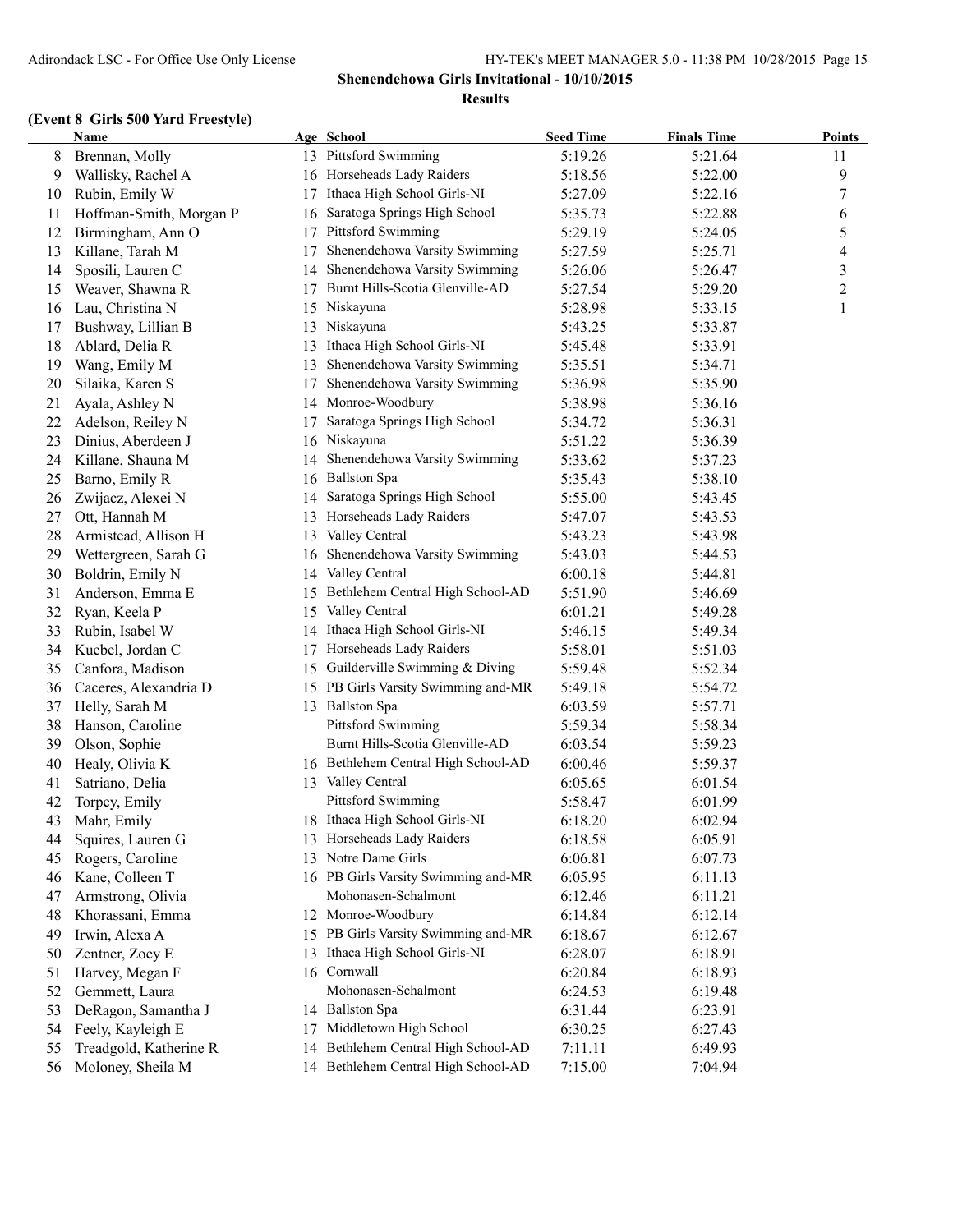### **Shenendehowa Girls Invitational - 10/10/2015**

#### **Results**

# **Event 9 Girls 200 Yard Freestyle Relay**

|                 | 1:41.69 NYS                        |                               |                             |                           |                |
|-----------------|------------------------------------|-------------------------------|-----------------------------|---------------------------|----------------|
|                 | <b>Team</b>                        | Relay                         | <b>Seed Time</b>            | <b>Finals Time</b>        | <b>Points</b>  |
|                 | 1 Pittsford Swimming               | $\mathbf{A}$                  | 1:37.19                     | 1:36.28<br><b>NYS</b>     | 40             |
|                 | 1) Evans, Rebecca L 15             | 2) Corby, Emma M 16           | 3) Stone, Lindsay M 16      | 4) Smith, Mary K 17       |                |
|                 | 2 Ithaca High School Girls-NI      | A                             | 1:43.20                     | 1:39.18<br><b>NYS</b>     | 34             |
|                 | 1) Stratton, Indie R 15            | 2) Reid, Kristen 16           | 3) Moravek, Micaela C 16    | 4) Browning, Annika M 16  |                |
| 3               | Saratoga Springs High School       | A                             | 1:46.17                     | 1:40.28<br><b>NYS</b>     | 32             |
|                 | 1) Patnode, Taylor N 15            | 2) Hoffman-Smith, Morgan P 16 | 3) Kolakowski, Noelle L 17  | 4) Boxley, Autumn A 16    |                |
|                 | 4 Bethlehem Central High School-/  | A                             | 1:44.55                     | 1:40.39<br><b>NYS</b>     | 30             |
|                 | 1) Kosakowski, Leigha M 16         | 2) Wildermuth, Lauren V 17    | 3) Federman, Allison B 17   | 4) Sancilio, Kathryn A 16 |                |
| 5               | Mohonasen-Schalmont                | A                             | 1:44.89                     | 1:42.39                   | 28             |
|                 | 1) Nelson, Rebecca M 18            | 2) DiGiovanni, Amaya M 12     | 3) Holman, Emily K 15       | 4) Dixon, Alexandra M 15  |                |
|                 | 6 Horseheads Lady Raiders          | A                             | 1:43.84                     | 1:43.71                   | 26             |
|                 | 1) Wallisky, Rachel A 16           | 2) Marshall, Katherine A 16   | 3) Walrath, Nicole M 17     | 4) Rogan, Maddy M 13      |                |
| $7\phantom{.0}$ | Guilderville Swimming & Diving     | A                             | 1:45.25                     | 1:43.82                   | 24             |
|                 | 1) Sommo, Jordyn A 14              | 2) Keaney, Kasey A 12         | 3) Erickson, Stephanie E 14 | 4) Marriaga, Belen A 14   |                |
| 8               | Monroe-Woodbury                    | A                             | 1:44.93                     | 1:44.11                   | 22             |
|                 | 1) Rocks, Grace E 15               | 2) Beneat, Lauren E 15        | 3) Bachiller, Erica N 16    | 4) Tuttle, Mackenzie M 14 |                |
|                 | 9 Niskayuna                        | $\mathbf{A}$                  | 1:44.14                     | 1:45.54                   | 18             |
|                 | 1) Stansbury, Clare E 15           | 2) Ferrara, Zoey R 12         | 3) Piascik, Rebecca N 17    | 4) Bushway, Isabel M 15   |                |
| 10              | Shenendehowa Varsity Swimming      | $\mathbf{A}$                  | 1:44.18                     | 1:46.75                   | 14             |
|                 | 1) Constable, Leah G 17            | 2) Nastasia, Twyla A 14       | 3) Reynolds, Meghan M 15    | 4) Ostrander, Lauren M 14 |                |
|                 | 11 PB Girls Varsity Swimming and-1 | A                             | 1:48.52                     | 1:49.00                   | 12             |
|                 | 1) DeBeauvernet, Corinne A 16      | 2) Caceres, Deanna R 12       | 3) Caceres, Alexandria D 15 | 4) Pfeifer, Makayla R 16  |                |
|                 | 12 Ballston Spa                    | A                             | 1:45.85                     | 1:49.93                   | 10             |
|                 | 1) Dybowski, Kaitlyn D 14          | 2) Damico, Tierra L 13        | 3) Hoffman, Emma K 12       | 4) Paley, Samantha L 15   |                |
| 13              | Burnt Hills-Scotia Glenville-AD    | $\mathbf{A}$                  | 1:44.07                     | 1:51.36                   | $\,8\,$        |
|                 | 1) Carlstedt, Sierra               | 2) Brook, Sabrina             | 3) Valachovic, Natalie      | 4) Gilbert, Portia M 13   |                |
|                 | 14 Middletown High School          | A                             | 1:57.05                     | 1:54.41                   | 6              |
|                 | 1) Fitzgerald, Nora R 17           | 2) Borrero, Andrea M 15       | 3) Rivera, Kaylen E 15      | 4) Lynch, Erin R 16       |                |
|                 | 15 Cornwall                        | $\mathbf{A}$                  | 1:48.95                     | 1:54.61                   | 4              |
|                 | 1) Modugno, Sabina T 14            | 2) Leishman, Belle E 15       | 3) Harvey, Megan F 16       | 4) Dubick, Allison H 15   |                |
|                 | 16 Valley Central                  | $\mathbf{A}$                  | 1:52.22                     | 1:56.73                   | $\overline{2}$ |
|                 | 1) Armistead, Allison H 13         | 2) Librandi, Emily 14         | 3) Dickman, Mackenzie L 13  | 4) Garcia, Naihomy T 13   |                |
|                 | 17 Notre Dame Girls                | $\mathbf{A}$                  | 2:03.86                     | 2:05.07                   |                |
|                 | 1) Schmidt, Emily 16               | 2) Leonard, Dillan 17         | 3) Czank, Claire 16         | 4) Rogers, Caroline 13    |                |
| 18              | Albany High School-AD              | A                             | 1:47.08                     | 2:29.06                   |                |
|                 | 1) Alexander-Mann, Zada 16         | 2) Bennett, Elysse 14         | 3) Rosenswig, Annikah 13    | 4) Farleigh, Danielle 13  |                |
|                 | <b>Pittsford Swimming</b>          | B                             | 1:45.50                     | X1:44.51                  |                |
|                 | 1) Lopez, Bianca 17                | 2) Birmingham, Ann O 17       | 3) Holodnik, Madeline G 17  | 4) Brennan, Molly 13      |                |
|                 | Guilderville Swimming & Diving     | В                             | 1:48.75                     | X1:46.69                  |                |
|                 | 1) Bigge, Olivia M 15              | 2) Callahan, Erin H 16        | 3) Wadsworth, Erin C 13     | 4) Webber, Sarah C 17     |                |
|                 | --- Niskayuna                      | В                             | 1:48.00                     | X1:48.11                  |                |
|                 | 1) McGraw, Caroline B 14           | 2) Willson, Chloe R 14        | 3) Gerstler, Kaitlyn M 14   | 4) LaFlamme, Darby L 17   |                |
|                 | Saratoga Springs High School       | В                             | 1:49.27                     | X1:49.45                  |                |
|                 | 1) Breslin, Victoria E 16          | 2) Garcia, Sierra             | 3) Baird, Elizabeth A 13    | 4) Canjura, Alison E 18   |                |
|                 | Horseheads Lady Raiders            | В                             | 1:53.48                     | X1:50.85                  |                |
|                 | 1) Ott, Hannah M 13                | 2) Hanson, Mia L 15           | 3) Telech, Marissa L 13     | 4) TenEyck, Cassidi 15    |                |
|                 | Guilderville Swimming & Diving     | C                             | 2:02.31                     | X1:51.44                  |                |
|                 | 1) Sherwin, Jane E 16              | 2) Cassella, Lauren G 15      | 3) Depew, Meghan C 13       | 4) Canfora, Madison 15    |                |
|                 | Ithaca High School Girls-NI        | В                             | 2:00.02                     | X1:51.57                  |                |
|                 | 1) Moravek, Alexandra R 13         | 2) Wang, Lucy J 15            | 3) Oshoe, Tenzin S 16       | 4) Hong, Garam 15         |                |
|                 | Shenendehowa Varsity Swimming      | В                             | 1:54.18                     | X1:52.36                  |                |
|                 | 1) Gundermann, Paige E 16          | 2) Koeferl, Alex M 14         | 3) Lassetter, Lindsay M 15  | 4) Silaika, Karen S 17    |                |
|                 |                                    |                               |                             |                           |                |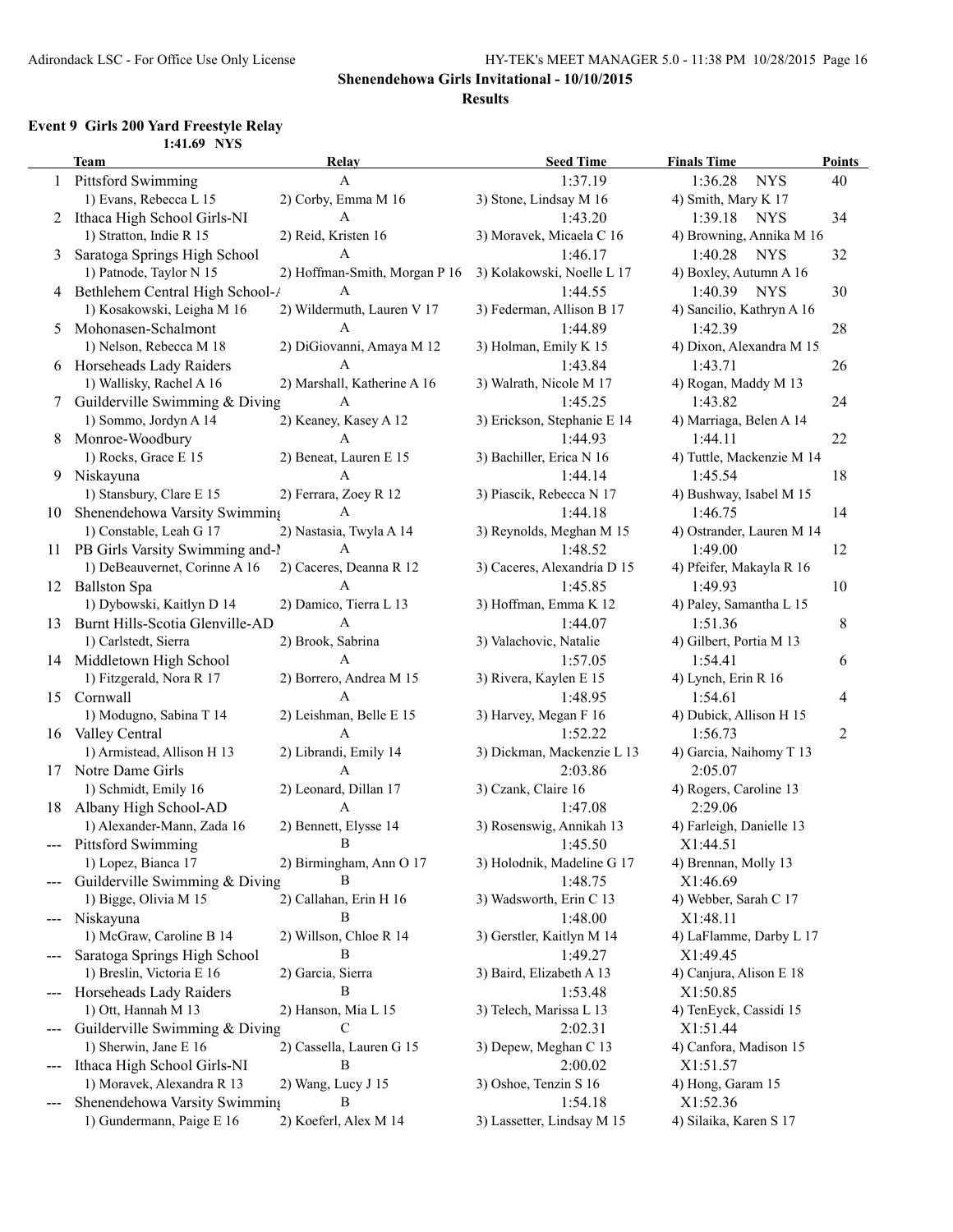### **(Event 9 Girls 200 Yard Freestyle Relay)**

|                     | <b>Team</b>                     | Relay                        | <b>Seed Time</b>           | <b>Finals Time</b><br><b>Points</b> |
|---------------------|---------------------------------|------------------------------|----------------------------|-------------------------------------|
|                     | Niskayuna                       | $\mathcal{C}$                | 1:57.76                    | X1:52.61                            |
|                     | 1) Cazer, Kelly A 15            | 2) Bobarakis, Demi C 13      | 3) Hilt, Tessa 14          | 4) Hilt, Olivia Z 16                |
|                     | Saratoga Springs High School    | C                            | 1:51.37                    | X1:53.92                            |
|                     | 1) Stiansen, Jenna E 17         | 2) Holmes, Tabor O 14        | 3) Wise, Andrianna L 14    | 4) Adelson, Reiley N 17             |
|                     | Burnt Hills-Scotia Glenville-AD | B                            | 1:52.18                    | X1:55.10                            |
|                     | 1) Pausley, Emma                | 2) Swain, Sophie G 13        | 3) Olson, Sophie           | 4) Leva, Kelly                      |
|                     | Monroe-Woodbury                 | B                            | 1:53.41                    | X1:55.26                            |
|                     | 1) Nash, Emily M 16             | 2) Cole, Samantha T 17       | 3) Armstrong, Payton R 16  | 4) Duffner, Margaret T 15           |
|                     | Horseheads Lady Raiders         | C                            | 1:56.79                    | X1:55.82                            |
|                     | 1) Eustace, Alison 16           | 2) Ike, Dani L 16            | 3) Squires, Lauren G 13    | 4) Amin, Shuchi 17                  |
|                     | Bethlehem Central High School-/ | B                            | 1:55.18                    | X1:56.63                            |
|                     | 1) Morey, Alexis                | 2) Fredette, Camille E 15    | 3) Koch, Sophia            | 4) Gao, Kathleen                    |
|                     | <b>Pittsford Swimming</b>       | C                            | 1:52.78                    | X1:56.81                            |
|                     | 1) Wesley, Sabrina              | 2) Torpey, Emily             | 3) Cooper, Sarah           | 4) Romanick, Lauren                 |
| $\qquad \qquad - -$ | Cornwall                        | B                            | 1:59.12                    | X1:58.22                            |
|                     | 1) Christensen, Marcella R 14   | 2) Sidoti, Emma G 15         | 3) Caoili, Kayla M 15      | 4) Pastor, Selena 14                |
|                     | PB Girls Varsity Swimming and-1 | B                            | 1:56.80                    | X1:58.36                            |
|                     | 1) Weisman, Ashley 14           | 2) Caceres, Olivia L 14      | 3) Irwin, Alexa A 15       | 4) Caceres, Marcella L 14           |
|                     | Mohonasen-Schalmont             | B                            | NT                         | X1:58.89                            |
|                     | 1) Bascom, Emily                | 2) Santabarbara, Marianna 12 | 3) Muller, Olivia          | 4) Gemmett, Laura                   |
| $\qquad \qquad - -$ | Valley Central                  | B                            | 1:57.90                    | X1:59.25                            |
|                     | 1) Rios, Gabrielle 14           | 2) Ryan, Keela P 15          | 3) Primeaux, Siena 15      | 4) Purcell, Autum 13                |
| $---$               | Bethlehem Central High School-/ | C                            | 1:59.18                    | X1:59.64                            |
|                     | 1) Talmage, Lilly               | 2) Isenberg, Lindsey         | 3) Sweeney, Erin C 14      | 4) Healy, Olivia K 16               |
|                     | Shenendehowa Varsity Swimming   | C                            | 2:04.18                    | X2:01.89                            |
|                     | 1) Peters, Erin K 14            | 2) Van der Veer, Sarah G 14  | 3) Sunukjian, Mary         | 4) Gutelius, Helen                  |
| $\qquad \qquad - -$ | Middletown High School          | B                            | 2:05.00                    | X2:02.16                            |
|                     | 1) Feely, Grace V 15            | 2) Espinal, Adrianna A 16    | 3) Rodriguez, Ava V 11     | 4) Gomez, Natalie L 14              |
|                     | Monroe-Woodbury                 | C                            | 1:58.55                    | X2:02.48                            |
|                     | 1) Duffner, Sophie K 17         | 2) Stanisz, Weronika H 17    | 3) Kivlehan, Mary T 14     | 4) Lacen, Gabrielle R 17            |
|                     | Valley Central                  | C                            | 2:06.02                    | X2:05.87                            |
|                     | 1) Canavan, Katherine L 13      | 2) O'Leary, Theresa 16       | 3) Donachie, Kayleigh D 13 | 4) Arnott, Kelly L 16               |
|                     | Burnt Hills-Scotia Glenville-AD | $\mathcal{C}$                | NT                         | X2:06.84                            |
|                     | 1) Martin, Lauren               | 2) Petrucco, Louisa          | 3) Ormsby, Lela            | 4) Carlstedt, Rose                  |
|                     | Ithaca High School Girls-NI     | C                            | 2:12.12                    | X2:08.60                            |
|                     | 1) Buckholtz, Seraphina N 17    | 2) Mahr, Emily 18            | 3) Richards, Mary S 17     | 4) Seely, Erin F 17                 |
|                     | PB Girls Varsity Swimming and-1 | $\mathbf C$                  | NT                         | X2:09.35                            |
|                     | 1) Sebesta, Cheyenne R 15       | 2) Beckford, Tiffany I 14    | 3) Licata, Anita 12        | 4) Donaldson, Savannah A 13         |
|                     | Cornwall                        | $\mathcal{C}$                | NT                         | X2:09.53                            |
|                     | 1) Galeano, Samantha R 15       | 2) Franco, Jamielle          | 3) Alvarez, Barbara        | 4) Kelly, Maggie                    |
|                     | <b>Ballston Spa</b>             | B                            | 2:04.66                    | X2:09.67                            |
|                     | 1) Helly, Sarah M 13            | 2) Gizzi, Shannon P 17       | 3) Blazejeski, Jacqueline  | 4) DeRagon, Samantha J 14           |
|                     | Mohonasen-Schalmont             | C                            | NT                         | X2:22.48                            |
|                     | 1) Riggi, Olivia                | 2) Baker, Gabby              | 3) Collins, Maggie         | 4) Montanye, Maddie                 |
|                     | Middletown High School          | C                            | 2:17.00                    | X2:24.18                            |
|                     | 1) Ferara, Olivia E 13          | 2) Bueno, Melina 14          | 3) Jaime, Nancy G 13       | 4) Greve, Melissa R 16              |
|                     |                                 |                              |                            |                                     |

#### **Event 10 Girls 100 Yard Backstroke 1:00.42 NYS**

| Name                 | Age School                       | <b>Seed Time</b> | <b>Finals Time</b> |                  | <b>Points</b> |
|----------------------|----------------------------------|------------------|--------------------|------------------|---------------|
| Samson, Julia E      | 17 Shenendehowa Varsity Swimming | 58.32            | 58.18              | NYS.             | 20            |
| 2 Bachiller, Erica N | 16 Monroe-Woodbury               | 1:01.30          | 59.59              | NYS <sup>.</sup> |               |
| 3 Carmody, Erin A    | 17 Valley Central                | 1:02.61          | 59.93              | NYS <sup>.</sup> | 16            |
| Stratton, Indie R    | 15 Ithaca High School Girls-NI   | 1:03.29          | 1:00.05            | <b>NYS</b>       | 15            |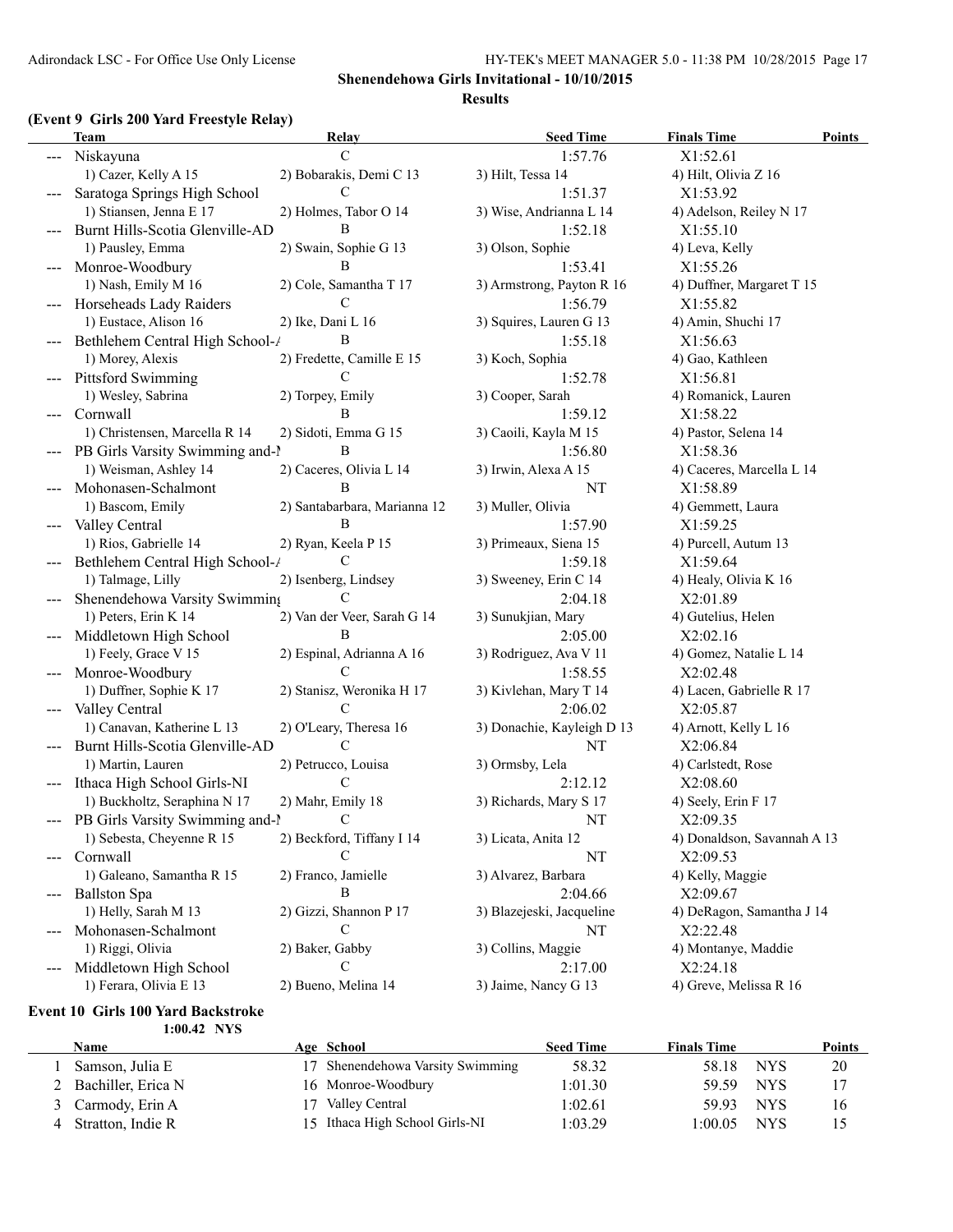### **(Event 10 Girls 100 Yard Backstroke)**

|    | <b>Name</b>             |    | Age School                          | <b>Seed Time</b> | <b>Finals Time</b> |            | <b>Points</b> |
|----|-------------------------|----|-------------------------------------|------------------|--------------------|------------|---------------|
| 5  | Lipkin, Elaine M        |    | 15 Niskayuna                        | 1:01.00          | 1:00.10            | <b>NYS</b> | 14            |
| 6  | Nelson, Rebecca M       |    | 18 Mohonasen-Schalmont              | 1:02.62          | 1:00.32            | <b>NYS</b> | 13            |
| 7  | Wildermuth, Lauren V    | 17 | Bethlehem Central High School-AD    | 1:03.94          | 1:00.48            |            | 12            |
| 8  | Kosakowski, Leigha M    |    | 16 Bethlehem Central High School-AD | 1:03.26          | 1:00.86            |            | 11            |
| 9  | Riley, Stephanie E      | 17 | Pittsford Swimming                  | 1:02.06          | 1:01.42            |            | 9             |
| 10 | Lopez, Bianca           | 17 | Pittsford Swimming                  | 1:03.33          | 1:02.47            |            | 7             |
| 11 | Smith, Sarah            | 15 | Pittsford Swimming                  | 1:03.69          | 1:02.57            |            | 6             |
| 12 | Keefe, Kristina G       | 17 | <b>Ballston Spa</b>                 | 1:01.86          | 1:02.89            |            | 5             |
| 13 | Mullin, Kaitlyn M       | 15 | <b>Pittsford Swimming</b>           | 1:04.48          | 1:02.91            |            | 4             |
| 14 | Wang, Emily M           | 13 | Shenendehowa Varsity Swimming       | 1:02.89          | 1:03.30            |            | 3             |
| 15 | Deuel, Megan G          | 12 | Pittsford Swimming                  | 1:04.69          | 1:03.70            |            | 2             |
| 16 | Sherwin, Jane E         |    | 16 Guilderville Swimming & Diving   | 1:02.31          | 1:04.33            |            | 1             |
| 17 | Lapinski, Nicole M      |    | 16 PB Girls Varsity Swimming and-MR | 1:07.29          | 1:04.44            |            |               |
| 18 | Hilt, Olivia Z          |    | 16 Niskayuna                        | 1:05.21          | 1:04.95            |            |               |
| 19 | Sommo, Jordyn A         | 14 | Guilderville Swimming & Diving      | 1:05.86          | 1:05.17            |            |               |
| 20 | Ayala, Ashley N         | 14 | Monroe-Woodbury                     | 1:05.74          | 1:05.33            |            |               |
| 21 | Hampson, Olivia R       |    | 14 Albany High School-AD            | 1:07.39          | 1:06.23            |            |               |
| 22 | Alexander, Jamie L      |    | 16 PB Girls Varsity Swimming and-MR | 1:04.56          | 1:06.27            |            |               |
| 23 | Silaika, Victoria J     |    | 16 Shenendehowa Varsity Swimming    | 1:04.96          | 1:06.44            |            |               |
| 24 | Hufcut, Samantha R      | 13 | PB Girls Varsity Swimming and-MR    | 1:08.00          | 1:06.68            |            |               |
| 25 | LaFlamme, Darby L       | 17 | Niskayuna                           | 1:07.45          | 1:06.98            |            |               |
| 26 | Telech, Marissa L       | 13 | Horseheads Lady Raiders             | 1:06.49          | 1:07.17            |            |               |
| 27 | Canchela, Iris          | 14 | Guilderville Swimming & Diving      | 1:09.41          | 1:07.54            |            |               |
| 28 | Mattson, Jenna A        | 15 | Guilderville Swimming & Diving      | 1:06.25          | 1:07.68            |            |               |
| 29 | Kowalczyk, Riley E      | 16 | Shenendehowa Varsity Swimming       | 1:09.87          | 1:07.74            |            |               |
| 30 | Dybowski, Kaitlyn D     |    | 14 Ballston Spa                     | 1:05.88          | 1:08.24            |            |               |
| 31 | Lynch, Katie E          |    | 13 Middletown High School           | 1:12.09          | 1:08.52            |            |               |
| 32 | Brook, Sabrina          |    | Burnt Hills-Scotia Glenville-AD     | 1:09.29          | 1:08.76            |            |               |
| 33 | Pausley, Emma           |    | Burnt Hills-Scotia Glenville-AD     | 1:07.76          | 1:08.82            |            |               |
| 34 | Ike, Dani L             |    | 16 Horseheads Lady Raiders          | 1:07.86          | 1:08.85            |            |               |
| 35 | DeBeauvernet, Corinne A |    | 16 PB Girls Varsity Swimming and-MR | 1:10.58          | 1:09.00            |            |               |
| 36 | Moravek, Alexandra R    |    | 13 Ithaca High School Girls-NI      | 1:09.48          | 1:09.18            |            |               |
| 37 | Bigge, Olivia M         | 15 | Guilderville Swimming & Diving      | 1:06.31          | 1:09.25            |            |               |
| 38 | Christman, Samantha     |    | 16 Monroe-Woodbury                  | 1:08.72          | 1:09.39            |            |               |
| 39 | Grimaldi, Isabella M    | 15 | Bethlehem Central High School-AD    | 1:10.12          | 1:09.91            |            |               |
| 40 | Dickman, Mackenzie L    |    | 13 Valley Central                   | 1:11.11          | 1:09.98            |            |               |
| 41 | Zwijacz, Alexei N       |    | 14 Saratoga Springs High School     | 1:10.96          | 1:10.00            |            |               |
| 42 | Woldring, Elizabeth M   | 17 | Saratoga Springs High School        | 1:09.59          | 1:10.11            |            |               |
| 43 | Nappi, Sarah            | 14 | Niskayuna                           | 1:09.14          | 1:10.35            |            |               |
| 44 | Gray, Isabelle D        | 14 | Bethlehem Central High School-AD    | 1:11.49          | 1:10.70            |            |               |
| 45 | Duffner, Margaret T     | 15 | Monroe-Woodbury                     | 1:12.08          | 1:10.74            |            |               |
| 46 | Seely, Erin F           | 17 | Ithaca High School Girls-NI         | 1:11.67          | 1:10.79            |            |               |
| 47 | Chen, Annie             |    | <b>Pittsford Swimming</b>           | 1:12.99          | 1:11.09            |            |               |
| 48 | Carlstedt, Sierra       |    | Burnt Hills-Scotia Glenville-AD     | 1:10.07          | 1:11.54            |            |               |
| 49 | Valdez, Gillian         |    | 12 PB Girls Varsity Swimming and-MR | 1:11.41          | 1:11.86            |            |               |
| 50 | Armstrong, Payton R     |    | 16 Monroe-Woodbury                  | 1:14.23          | 1:11.95            |            |               |
| 51 | Leva, Kelly             |    | Burnt Hills-Scotia Glenville-AD     | 1:10.59          | 1:12.31            |            |               |
| 52 | Neimeyer, Emily         |    | 15 Guilderville Swimming & Diving   | 1:12.98          | 1:12.50            |            |               |
| 53 | Silaika, Isabella R     | 13 | Shenendehowa Varsity Swimming       | 1:15.55          | 1:12.54            |            |               |
| 54 | Caceres, Deanna R       | 12 | PB Girls Varsity Swimming and-MR    | 1:12.12          | 1:12.78            |            |               |
| 55 | Purcell, Autum          | 13 | Valley Central                      | 1:12.83          | 1:13.13            |            |               |
| 56 | Scofield, Lacey E       | 13 | Horseheads Lady Raiders             | 1:16.03          | 1:13.42            |            |               |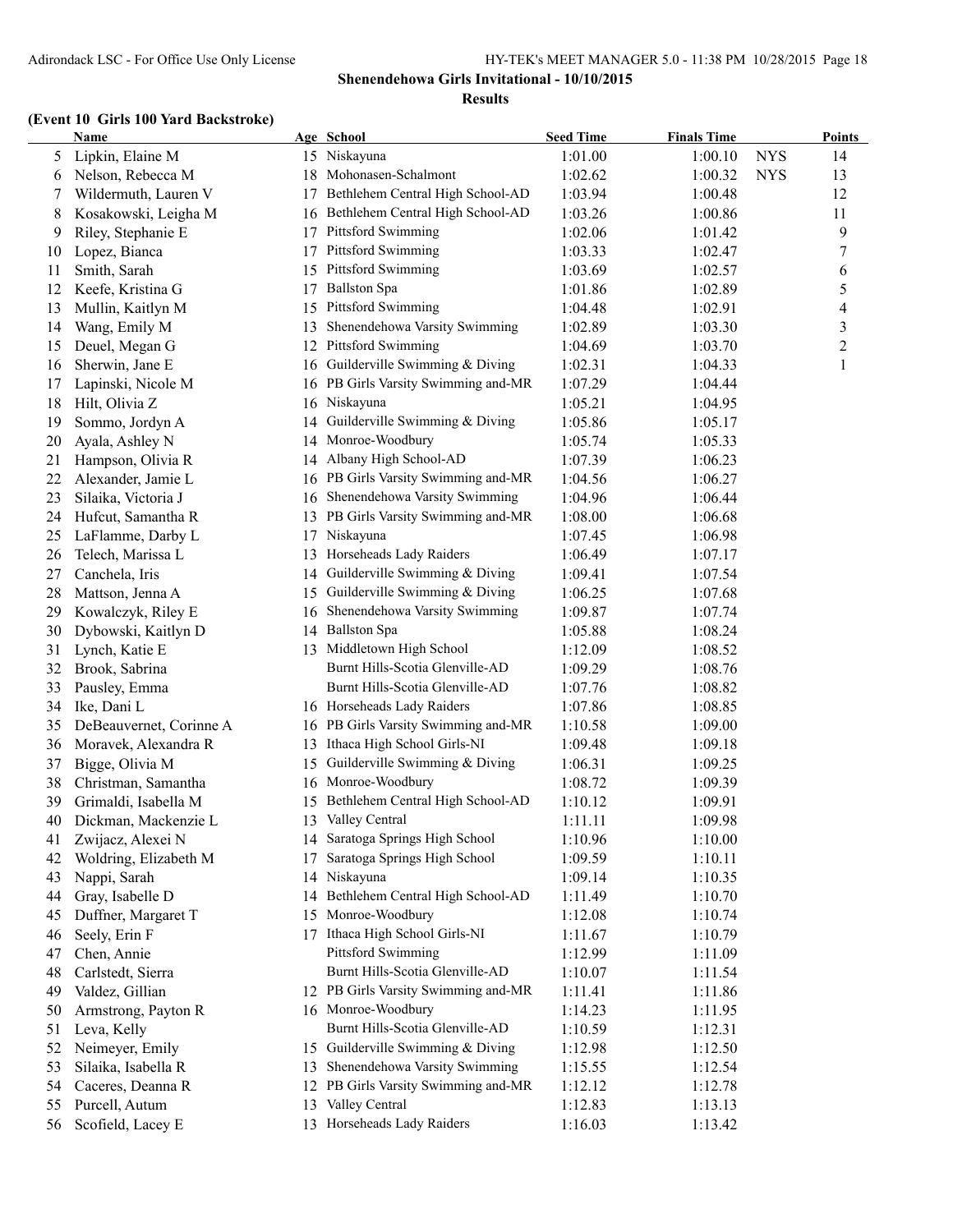### **(Event 10 Girls 100 Yard Backstroke)**

|       | Name                    |    | Age School                          | <b>Seed Time</b> | <b>Finals Time</b> | <b>Points</b> |
|-------|-------------------------|----|-------------------------------------|------------------|--------------------|---------------|
| 57    | Sidoti, Emma G          |    | 15 Cornwall                         | 1:13.44          | 1:13.47            |               |
| $*58$ | Pogharian, Anna         |    | Pittsford Swimming                  | 1:14.23          | 1:13.54            |               |
| $*58$ | Ebner, Jessica M        | 13 | Monroe-Woodbury                     | 1:11.43          | 1:13.54            |               |
| 60    | Reynolds, Reaghan E     | 14 | Mohonasen-Schalmont                 | 1:16.78          | 1:13.66            |               |
| 61    | Beneat, Nicole M        | 14 | Monroe-Woodbury                     | 1:13.21          | 1:14.00            |               |
| 62    | Caceres, Marcella L     | 14 | PB Girls Varsity Swimming and-MR    | 1:11.06          | 1:14.20            |               |
| 63    | Weisman, Alexa          |    | 17 PB Girls Varsity Swimming and-MR | 1:14.20          | 1:14.27            |               |
| 64    | Chiarella, Katherine    |    | Bethlehem Central High School-AD    | 1:14.70          | 1:14.43            |               |
| 65    | Bascom, Erin            |    | Mohonasen-Schalmont                 | 1:14.54          | 1:14.96            |               |
| 66    | Barth, Maya S           |    | 15 PB Girls Varsity Swimming and-MR | 1:14.83          | 1:15.27            |               |
| 67    | Christensen, Marcella R |    | 14 Cornwall                         | NT               | 1:15.58            |               |
| 68    | Rios, Gabrielle         | 14 | Valley Central                      | 1:15.27          | 1:15.69            |               |
| 69    | Cosgrove, Mackenzie A   | 14 | Cornwall                            | 1:12.97          | 1:16.31            |               |
| 70    | Farney, Olivia          | 12 | Guilderville Swimming & Diving      | 1:17.57          | 1:16.58            |               |
| 71    | Cutler, Ilana B         | 14 | Saratoga Springs High School        | 1:16.29          | 1:16.73            |               |
| 72    | Leonard, Hannah F       |    | 16 Horseheads Lady Raiders          | 1:16.22          | 1:17.07            |               |
| 73    | Reid, Molly             | 14 | Ithaca High School Girls-NI         | 1:18.78          | 1:17.28            |               |
| 74    | Donachie, Kayleigh D    | 13 | Valley Central                      | 1:19.54          | 1:18.53            |               |
| 75    | Sweeney, Erin C         |    | 14 Bethlehem Central High School-AD | 1:20.82          | 1:18.62            |               |
| 76    | Helly, Michaela         |    | <b>Ballston Spa</b>                 | 1:17.93          | 1:19.18            |               |
| 77    | Sweeney, Meghan         | 16 | Guilderville Swimming & Diving      | 1:19.87          | 1:19.45            |               |
| 78    | Momrow, Emma R          | 12 | <b>Ballston Spa</b>                 | 1:18.14          | 1:20.51            |               |
| 79    | Way, Lindsay A          | 15 | Valley Central                      | 1:19.99          | 1:20.60            |               |
| 80    | Richards, Mary S        | 17 | Ithaca High School Girls-NI         | 1:23.68          | 1:21.23            |               |
| 81    | Petrucco, Louisa        |    | Burnt Hills-Scotia Glenville-AD     | 1:20.48          | 1:21.31            |               |
| 82    | Kelly, Maggie           |    | Cornwall                            | 1:17.00          | 1:21.57            |               |
| 83    | Frisk, Michaela R       |    | 14 Horseheads Lady Raiders          | 1:26.84          | 1:22.06            |               |
| 84    | Ketcham, Avery B        |    | 13 Saratoga Springs High School     | 1:18.91          | 1:22.19            |               |
| $*85$ | Oakes, Katie            | 17 | Valley Central                      | 1:21.86          | 1:22.64            |               |
| $*85$ | Gizzi, Annalise N       | 14 | <b>Ballston Spa</b>                 | 1:19.33          | 1:22.64            |               |
| 87    | Martell, Lydia E        | 15 | Bethlehem Central High School-AD    | 1:23.24          | 1:23.69            |               |
| 88    | Oelkers, Mary           |    | Bethlehem Central High School-AD    | 1:24.40          | 1:24.17            |               |
| 89    | Keach, Lexi N           |    | 14 Horseheads Lady Raiders          | 1:29.34          | 1:26.67            |               |
| 90    | Winkky-Wade, Paige      |    | 14 Horseheads Lady Raiders          | 1:30.01          | 1:28.76            |               |
| 91    | Krzeminski, Gabiella    |    | 15 Valley Central                   | 1:29.98          | 1:29.82            |               |
| 92    | Duffy, Abby             |    | Shenendehowa Varsity Swimming       | 1:27.89          | 1:37.74            |               |

### **Event 11 Girls 100 Yard Breaststroke 1:08.60 NYS**

|    | <b>Name</b>            |     | Age School                         | <b>Seed Time</b> | <b>Finals Time</b> | <b>Points</b> |
|----|------------------------|-----|------------------------------------|------------------|--------------------|---------------|
|    | George, Kylie P        |     | 16 Burnt Hills-Scotia Glenville-AD | 1:10.15          | 1:08.80            | 20            |
|    | 2 Evans, Rebecca L     |     | 15 Pittsford Swimming              | 1:06.61          | 1:09.13            | 17            |
|    | 3 Keaney, Kasey A      |     | 12 Guilderville Swimming & Diving  | 1:10.21          | 1:09.49            | 16            |
| 4  | Salmon, Jessica M      |     | 14 Shenendehowa Varsity Swimming   | 1:09.48          | 1:09.51            | 15            |
|    | 5 Conforti, Caroline M |     | 16 Guilderville Swimming & Diving  | 1:08.10          | 1:09.55            | 14            |
| 6. | Danielson, Emily M     | 17  | Saratoga Springs High School       | 1:12.09          | 1:09.71            | 13            |
|    | 7 Keister, Elise M     |     | 15 Horseheads Lady Raiders         | 1:12.52          | 1:10.94            | 12            |
| 8  | Eschner, Rachel M      |     | Saratoga Springs High School       | 1:11.39          | 1:11.07            | 11            |
| 9  | Craig, Catherine K     |     | 14 Notre Dame Girls                | 1:11.06          | 1:11.22            | 9             |
| 10 | Minnigh, Sarah E       | 15. | Pittsford Swimming                 | 1:12.71          | 1:11.82            |               |
| 11 | Bacon, Abigail P       |     | 14 Burnt Hills-Scotia Glenville-AD | 1:10.61          | 1:12.62            | 6             |
| 12 | Gordon, Jessica K      | 13. | Shenendehowa Varsity Swimming      | 1:12.66          | 1:12.73            |               |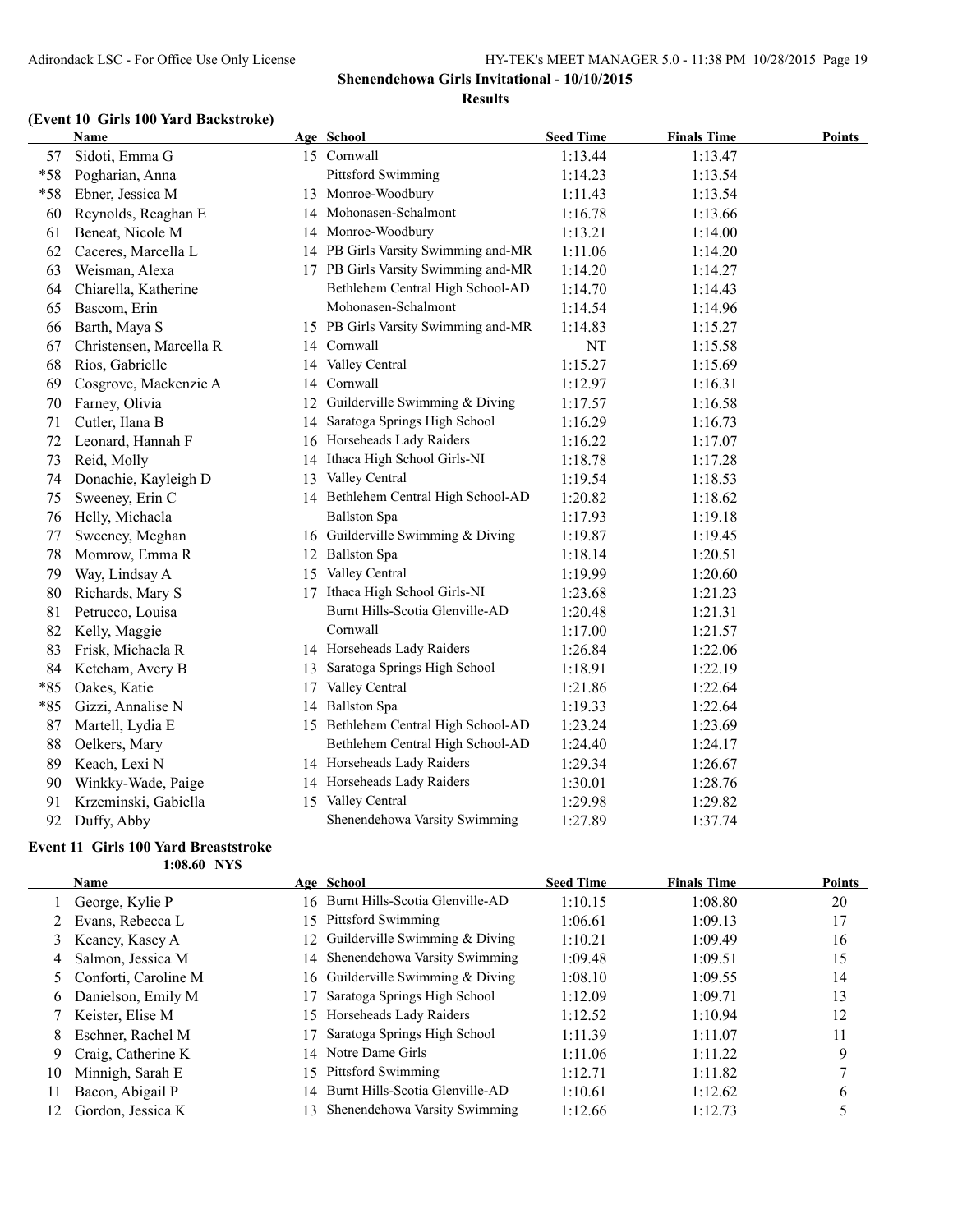### **(Event 11 Girls 100 Yard Breaststroke)**

|    | <b>Name</b>                         |    | Age School                          | <b>Seed Time</b> | <b>Finals Time</b> | <b>Points</b>  |
|----|-------------------------------------|----|-------------------------------------|------------------|--------------------|----------------|
| 13 | Dawson, Anna G                      |    | 16 Pittsford Swimming               | 1:14.63          | 1:12.83            | 4              |
| 14 | Pepper, Corinne E                   |    | 13 Ballston Spa                     | 1:13.93          | 1:12.94            | 3              |
| 15 | Oshoe, Tenzin S                     |    | 16 Ithaca High School Girls-NI      | 1:15.83          | 1:13.02            | $\overline{c}$ |
| 16 | Breslin, Victoria E                 | 16 | Saratoga Springs High School        | 1:18.57          | 1:13.54            | 1              |
| 17 | Beneat, Lauren E                    | 15 | Monroe-Woodbury                     | 1:18.15          | 1:13.72            |                |
| 18 | Nash, Emily M                       | 16 | Monroe-Woodbury                     | 1:15.19          | 1:14.37            |                |
| 19 | Hampson, Olivia R                   | 14 | Albany High School-AD               | 1:11.98          | 1:14.39            |                |
| 20 | Roos, Elizabeth A                   | 14 | Shenendehowa Varsity Swimming       | 1:17.14          | 1:15.05            |                |
| 21 | Webber, Sarah C                     | 17 | Guilderville Swimming & Diving      | 1:15.31          | 1:15.12            |                |
| 22 | TenEyck, Cassidi                    | 15 | Horseheads Lady Raiders             | 1:16.46          | 1:15.17            |                |
| 23 | Moon, Sarah                         | 15 | Guilderville Swimming & Diving      | 1:15.79          | 1:15.76            |                |
| 24 | Hilt, Tessa                         |    | 14 Niskayuna                        | 1:16.23          | 1:15.93            |                |
| 25 | Stebbins-Hopkins, Olivia J          |    | 16 Albany High School-AD            | 1:14.74          | 1:16.04            |                |
| 26 | Sposili, Lauren C                   | 14 | Shenendehowa Varsity Swimming       | 1:13.86          | 1:16.34            |                |
| 27 | Marvin, Aurielle E                  | 16 | Shenendehowa Varsity Swimming       | 1:17.72          | 1:16.50            |                |
| 28 | McGraw, Caroline B                  |    | 14 Niskayuna                        | 1:16.99          | 1:16.84            |                |
| 29 | Ablard, Delia R                     |    | 13 Ithaca High School Girls-NI      | 1:17.73          | 1:16.92            |                |
| 30 | Flisnik, Becca                      |    | <b>Pittsford Swimming</b>           | 1:16.84          | 1:16.97            |                |
| 31 | Walrath, Nicole M                   |    | 17 Horseheads Lady Raiders          | 1:17.49          | 1:17.10            |                |
| 32 | Gutelius, Helen                     |    | Shenendehowa Varsity Swimming       | 1:18.60          | 1:17.17            |                |
| 33 | DeGeorge, Sierra                    |    | 14 PB Girls Varsity Swimming and-MR | 1:17.34          | 1:17.31            |                |
| 34 | Gerstler, Kaitlyn M                 |    | 14 Niskayuna                        | 1:18.81          | 1:17.78            |                |
| 35 | Hong, Garam                         |    | 15 Ithaca High School Girls-NI      | 1:19.73          | 1:17.85            |                |
| 36 | Bushway, Evelyn G                   |    | 13 Niskayuna                        | 1:17.45          | 1:18.19            |                |
| 37 | Waltz, Laura M                      |    | 13 Guilderville Swimming & Diving   | 1:22.27          | 1:19.16            |                |
| 38 | Gemmett, Laura                      |    | Mohonasen-Schalmont                 | 1:17.18          | 1:19.40            |                |
| 39 | Lynch, Erin R                       |    | 16 Middletown High School           | 1:24.37          | 1:19.66            |                |
| 40 | Yuhasz, Madeline E                  |    | 14 Saratoga Springs High School     | 1:24.00          | 1:19.73            |                |
| 41 | Cooper, Sarah                       |    | Pittsford Swimming                  | 1:19.56          | 1:20.37            |                |
| 42 | Wellington, Olivia A                |    | 16 PB Girls Varsity Swimming and-MR | 1:17.74          | 1:20.45            |                |
| 43 |                                     | 13 | Guilderville Swimming & Diving      | 1:22.31          |                    |                |
|    | Wadsworth, Erin C<br>Feely, Grace V | 15 | Middletown High School              | 1:22.02          | 1:20.48<br>1:20.52 |                |
| 44 |                                     |    | Ithaca High School Girls-NI         |                  |                    |                |
| 45 | Lamson, Rachel M                    | 17 | Shenendehowa Varsity Swimming       | 1:23.64          | 1:21.03            |                |
| 46 | Van der Veer, Sarah G               | 14 | 13 Valley Central                   | 1:23.76          | 1:21.30            |                |
| 47 | Dickman, Mackenzie L                |    | 15 Shenendehowa Varsity Swimming    | 1:22.70          | 1:21.39            |                |
| 48 | Waryncia, Kelly F                   |    | Cornwall                            | 1:20.35          | 1:21.62            |                |
| 49 | Franco, Jamielle                    |    | 12 Albany High School-AD            | 1:23.24          | 1:21.87            |                |
| 50 | Carroll, Maggie J                   |    | Bethlehem Central High School-AD    | 1:21.24          | 1:22.03            |                |
| 51 | Grimaldi, Isabella M                | 15 | Saratoga Springs High School        | 1:23.50          | 1:22.14            |                |
| 52 | Baird, Elizabeth A                  | 13 | Monroe-Woodbury                     | 1:20.67          | 1:22.36            |                |
| 53 | Smiechowski, Karolina               | 13 |                                     | 1:29.55          | 1:22.38            |                |
| 54 | Pastor, Selena                      | 14 | Cornwall<br>Monroe-Woodbury         | 1:21.19          | 1:22.84            |                |
| 55 | Stanisz, Weronika H                 | 17 |                                     | 1:24.26          | 1:23.23            |                |
| 56 | Cusick, Gabrielle G                 | 15 | Saratoga Springs High School        | 1:23.87          | 1:23.45            |                |
| 57 | Talmage, Lilly                      |    | Bethlehem Central High School-AD    | 1:24.88          | 1:23.74            |                |
| 58 | Sui, Maggie                         |    | Bethlehem Central High School-AD    | 1:25.89          | 1:23.78            |                |
| 59 | Koch, Sophia                        |    | Bethlehem Central High School-AD    | 1:28.90          | 1:24.08            |                |
| 60 | Squires, Lauren G                   |    | 13 Horseheads Lady Raiders          | 1:24.04          | 1:24.29            |                |
| 61 | Carlstedt, Rose                     |    | Burnt Hills-Scotia Glenville-AD     | 1:27.17          | 1:24.60            |                |
| 62 | Espinal, Adrianna A                 |    | 16 Middletown High School           | 1:26.13          | 1:24.96            |                |
| 63 | Helly, Sarah M                      | 13 | <b>Ballston Spa</b>                 | 1:20.74          | 1:25.06            |                |
| 64 | Leishman, Belle E                   |    | 15 Cornwall                         | 1:24.16          | 1:25.63            |                |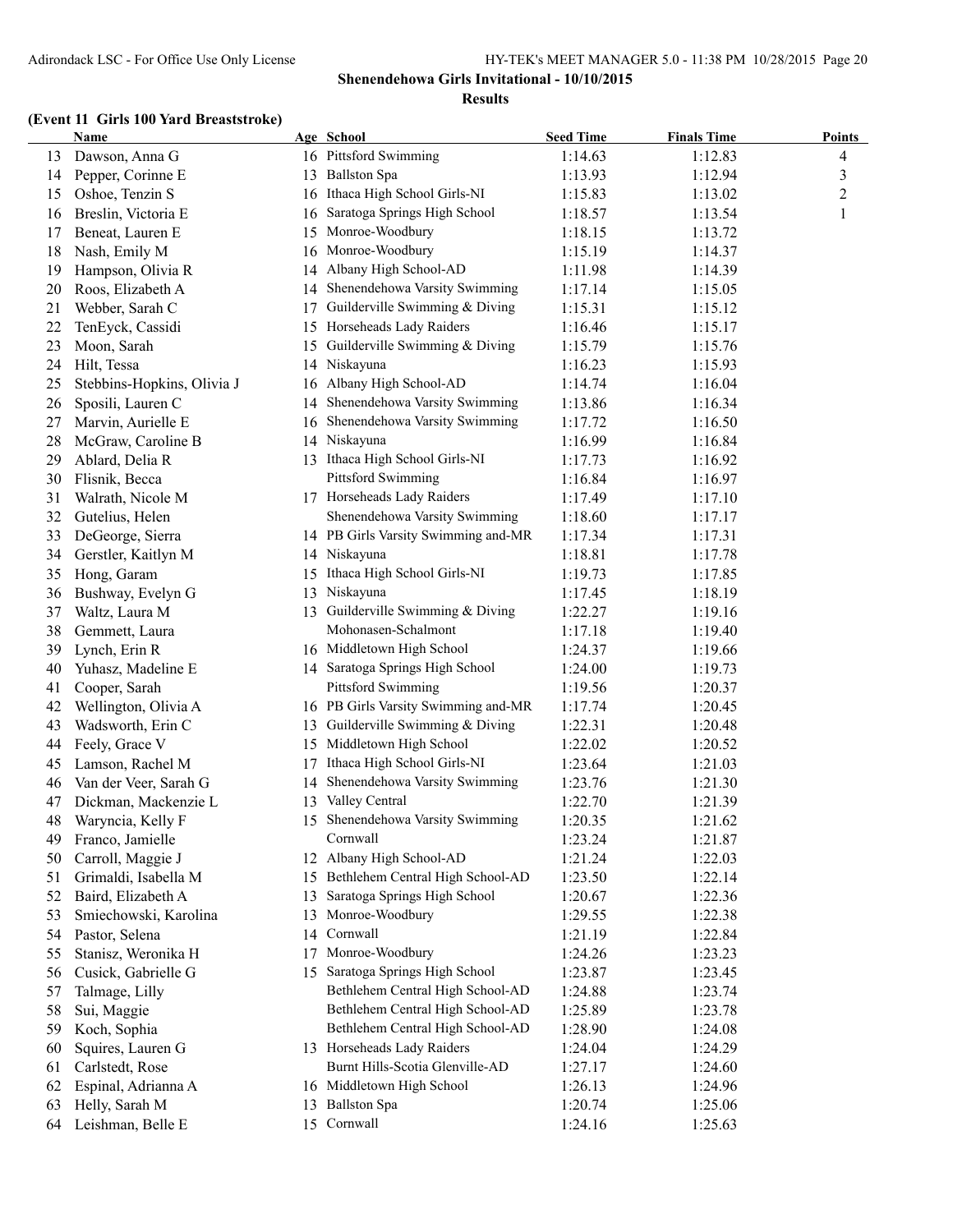### **(Event 11 Girls 100 Yard Breaststroke)**

|                            | <b>Name</b>            |     | Age School                          | <b>Seed Time</b> | <b>Finals Time</b> | <b>Points</b> |
|----------------------------|------------------------|-----|-------------------------------------|------------------|--------------------|---------------|
| 65                         | Chatrchyan, Elena J    |     | 14 Ithaca High School Girls-NI      | 1:28.55          | 1:26.08            |               |
| 66                         | Caher, Norah           |     | Shenendehowa Varsity Swimming       | 1:32.45          | 1:26.10            |               |
| 67                         | O'Leary, Theresa       |     | 16 Valley Central                   | 1:25.31          | 1:26.44            |               |
| 68                         | Barnhart, Breityn      |     | Mohonasen-Schalmont                 | 1:25.10          | 1:26.52            |               |
| 69                         | Zentner, Zoey E        | 13. | Ithaca High School Girls-NI         | 1:26.54          | 1:26.55            |               |
| 70                         | March, Nicole          |     | Mohonasen-Schalmont                 | 1:25.63          | 1:26.78            |               |
| 71                         | Sebesta, Cheyenne R    |     | 15 PB Girls Varsity Swimming and-MR | 1:29.41          | 1:27.13            |               |
| 72                         | Leonard, Dillan        | 17  | Notre Dame Girls                    | 1:26.91          | 1:27.28            |               |
| 73                         | Bascom, Emily          |     | Mohonasen-Schalmont                 | 1:26.03          | 1:27.42            |               |
| 74                         | Chui, Joyce T          | 15  | Monroe-Woodbury                     | 1:35.63          | 1:27.48            |               |
| 75                         | Peters, Erin K         | 14  | Shenendehowa Varsity Swimming       | 1:24.90          | 1:27.86            |               |
| 76                         | Walsh, Katelyn         | 17  | PB Girls Varsity Swimming and-MR    | 1:26.02          | 1:27.89            |               |
| 77                         | Jones, Carly L         | 15  | PB Girls Varsity Swimming and-MR    | 1:29.62          | 1:28.33            |               |
| 78                         | Friedman, Emila        | 17  | Valley Central                      | 1:31.47          | 1:28.61            |               |
| 79                         | Buckholtz, Seraphina N | 17  | Ithaca High School Girls-NI         | 1:31.60          | 1:28.71            |               |
| 80                         | Satriano, Delia        | 13  | Valley Central                      | 1:30.66          | 1:28.97            |               |
| 81                         | Canavan, Katherine L   | 13  | Valley Central                      | 1:27.77          | 1:29.11            |               |
| 82                         | Feely, Kayleigh E      | 17  | Middletown High School              | 1:31.88          | 1:29.80            |               |
| 83                         | Granton, Theresa D     | 16  | Monroe-Woodbury                     | 1:34.18          | 1:29.98            |               |
| 84                         | Gizzi, Shannon P       | 17  | <b>Ballston Spa</b>                 | 1:27.65          | 1:30.26            |               |
| 85                         | Eckl, Stephanie        |     | Mohonasen-Schalmont                 | 1:32.56          | 1:31.10            |               |
| 86                         | Bontiz, Lilyan R       | 12  | Valley Central                      | 1:34.49          | 1:31.13            |               |
| 87                         | Ferara, Olivia E       | 13  | Middletown High School              | 1:32.60          | 1:31.17            |               |
| 88                         | Moloney, Sheila M      | 14  | Bethlehem Central High School-AD    | 1:30.14          | 1:32.32            |               |
| 89                         | Jaime, Nancy G         | 13  | Middletown High School              | 1:31.38          | 1:32.40            |               |
| 90                         | Montanye, Maddie       |     | Mohonasen-Schalmont                 | 1:30.25          | 1:32.66            |               |
| 91                         | Donaldson, Savannah A  |     | 13 PB Girls Varsity Swimming and-MR | 1:38.02          | 1:37.05            |               |
| 92                         | Dawson, Anusha E       |     | 14 Monroe-Woodbury                  | 1:44.55          | 1:38.52            |               |
| 93                         | Ormsby, Lela           |     | Burnt Hills-Scotia Glenville-AD     | 1:37.07          | 1:38.81            |               |
| 94                         | Taylor, Amanda         | 15  | Horseheads Lady Raiders             | 1:37.22          | 1:39.42            |               |
| $\qquad \qquad \text{---}$ | Nicholson, Amber       |     | Mohonasen-Schalmont                 | 1:35.66          | DQ                 |               |
|                            |                        |     |                                     |                  |                    |               |

#### **Event 12 Girls 400 Yard Freestyle Relay 3:42.73 NYS**

|   | Team                             | Relay                   | <b>Seed Time</b>            | <b>Finals Time</b>          |                  | <b>Points</b> |
|---|----------------------------------|-------------------------|-----------------------------|-----------------------------|------------------|---------------|
|   | <b>Pittsford Swimming</b>        | A                       | 3:33.56                     | 3:30.64                     | NYS <sup>.</sup> | 40            |
|   | 1) Stone, Lindsay M 16           | $2)$ Corby, Emma M 16   | 3) Evans, Rebecca L 15      | 4) Smith, Mary K 17         |                  |               |
| 2 | Niskayuna                        | A                       | 3:40.00                     | 3:38.03 NYS                 |                  | 34            |
|   | 1) Lipkin, Elaine M 15           | 2) Vitolins, Anna M 17  | 3) Stansbury, Clare E 15    | 4) Wyngowski, Margaret F 16 |                  |               |
| 3 | Ithaca High School Girls-NI      | A                       | 3:43.40                     | 3:38.59 NYS                 |                  | 32            |
|   | 1) Stratton, Indie R 15          | 2) Reid, Kristen 16     | 3) Moravek, Micaela C 16    | 4) Browning, Annika M 16    |                  |               |
|   | 4 Guilderville Swimming & Diving | A                       | 3:50.57                     | 3:40.88 NYS                 |                  | 30            |
|   | 1) Conforti, Caroline M 16       | 2) Callahan, Erin H 16  | 3) Erickson, Stephanie E 14 | 4) Marriaga, Belen A 14     |                  |               |
|   | Mohonasen-Schalmont              | A                       | 3:52.54                     | 3:42.84                     |                  | 28            |
|   | 1) Nelson, Rebecca M 18          | 2) Conway, Mary K 13    | 3) Holman, Emily K 15       | 4) Dixon, Alexandra M 15    |                  |               |
| 6 | Saratoga Springs High School     | A                       | 3:47.56                     | 3:46.77                     |                  | 26            |
|   | 1) Kolakowski, Noelle L 17       | 2) Adelson, Reiley N 17 | 3) Tannatta, Sophia M 17    | 4) Boxley, Autumn A 16      |                  |               |
|   | Burnt Hills-Scotia Glenville-AD  | A                       | 3:47.47                     | 3:46.89                     |                  | 24            |
|   | 1) Gilbert, Portia M 13          | 2) Weaver, Shawna R 17  | 3) George, Kylie P 16       | 4) Jack, Olivia G 15        |                  |               |
| 8 | Horseheads Lady Raiders          | $\mathsf{A}$            | 3:48.09                     | 3:47.53                     |                  | 22            |
|   | 1) Wallisky, Rachel A 16         | 2) Keister, Elise M 15  | 3) Marshall, Katherine A 16 | 4) Rogan, Maddy M 13        |                  |               |
| 9 | Shenendehowa Varsity Swimming    | A                       | 3:47.24                     | 3:50.45                     |                  | 18            |
|   | 1) Ostrander, Lauren M 14        | 2) Killane, Tarah M 17  | 3) Samson, Julia E 17       | 4) Cregin, Kristen N 17     |                  |               |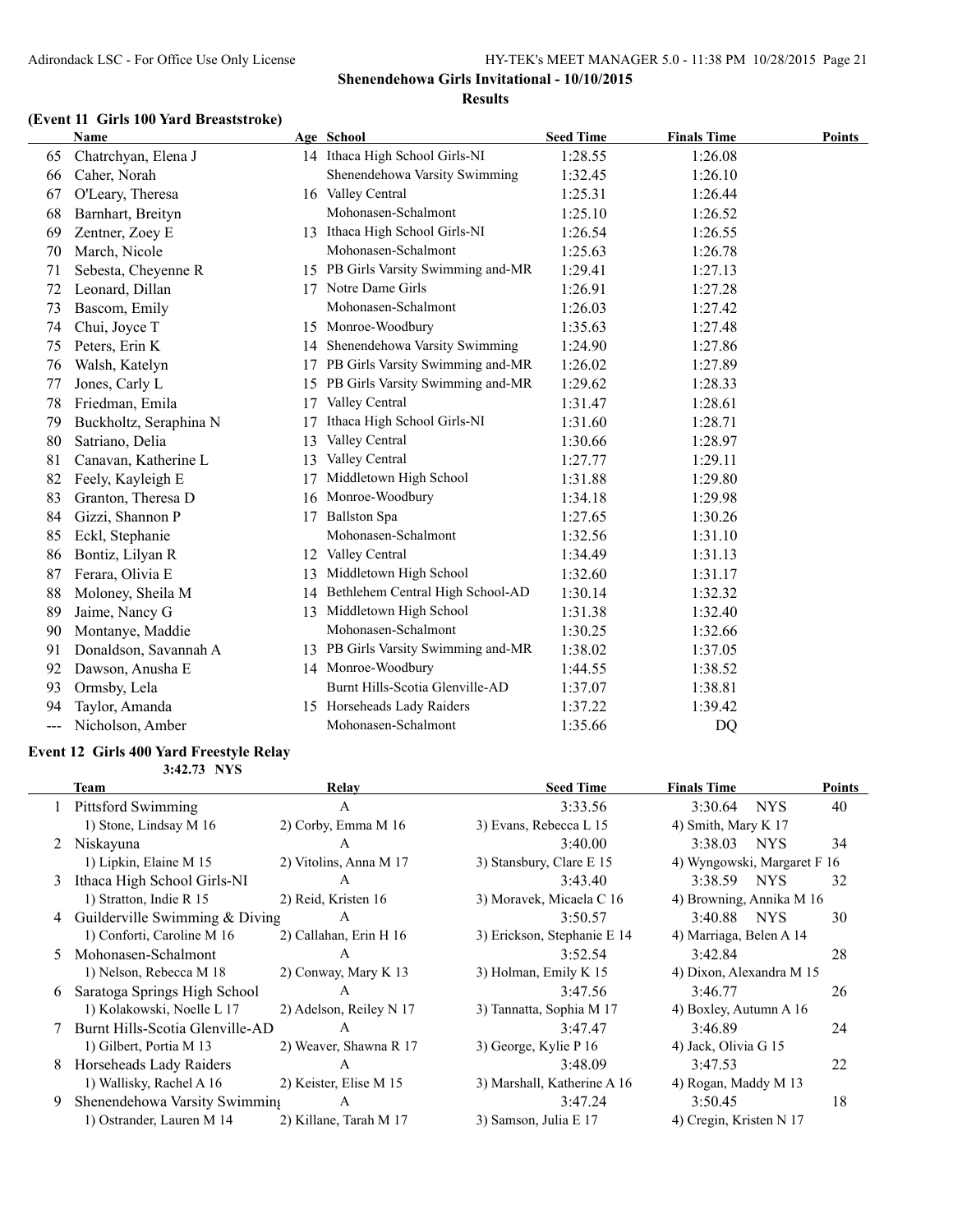# **(Event 12 Girls 400 Yard Freestyle Relay)**

|                                          | $L$ and $L$ and $R$ and $L$ and $L$ and $R$<br>Team | Relay                       | <b>Seed Time</b>           | <b>Finals Time</b>               | <b>Points</b> |
|------------------------------------------|-----------------------------------------------------|-----------------------------|----------------------------|----------------------------------|---------------|
|                                          | 10 PB Girls Varsity Swimming and-1                  | A                           | 3:56.65                    | 3:51.66                          | 14            |
|                                          | 1) Alexander, Jamie L 16                            | 2) Caceres, Alexandria D 15 | 3) Lapinski, Nicole M 16   | 4) Pfeifer, Makayla R 16         |               |
| 11                                       | Bethlehem Central High School-/                     | A                           | 3:57.50                    | 3:54.76                          | 12            |
|                                          | 1) Anderson, Emma E 15                              | 2) Gao, Kathleen            | 3) Federman, Allison B 17  | 4) Sancilio, Kathryn A 16        |               |
|                                          | 12 Ballston Spa                                     | A                           | 3:47.39                    | 3:54.81                          | 10            |
|                                          | 1) Keefe, Kristina G 17                             | 2) Hoffman, Emma K 12       | 3) Pepper, Annalise L 14   | 4) Pepper, Corinne E 13          |               |
| 13                                       | Valley Central                                      | A                           | 4:03.16                    | 3:59.14                          | 8             |
|                                          | 1) Carmody, Erin A 17                               | 2) Lusuriello, Daniela 15   | 3) Boldrin, Emily N 14     | 4) Librandi, Emily 14            |               |
|                                          | 14 Monroe-Woodbury                                  | A                           | 3:55.35                    | 4:01.27                          | 6             |
|                                          | 1) O'Brien, Jessica A 13                            | 2) Ayala, Ashley N 14       | 3) Christman, Samantha 16  | 4) Beneat, Lauren E 15           |               |
| 15                                       | Albany High School-AD                               | A                           | 3:59.20                    | 4:09.56                          | 4             |
|                                          | 1) Hampson, Olivia R 14                             | 2) Monroe, Brogan E 14      | 3) Carroll, Maggie J 12    | 4) Stebbins-Hopkins, Olivia J 16 |               |
| 16                                       | Middletown High School                              | A                           | 4:18.00                    | 4:19.99                          | 2             |
|                                          | 1) Fitzgerald, Nora R 17                            | 2) Rodriguez, Ava V 11      | 3) Lynch, Katie E 13       | 4) Feely, Kayleigh E 17          |               |
|                                          | <b>Pittsford Swimming</b>                           | B                           | 3:47.05                    | X3:51.01                         |               |
|                                          | 1) Holodnik, Madeline G 17                          | 2) Brennan, Molly 13        | 3) Brennan, Margaret 15    | 4) Smith, Sarah 15               |               |
| $---$                                    | Niskayuna                                           | B                           | 3:44.80                    | X3:52.44                         |               |
|                                          | 1) Bushway, Isabel M 15                             | 2) Piascik, Rebecca N 17    | 3) Cazer, Kelly A 15       | 4) Lau, Christina N 15           |               |
|                                          | Saratoga Springs High School                        | B                           | 3:50.34                    | X3:58.70                         |               |
|                                          | 1) Canjura, Alison E 18                             | 2) Rascoe, Madalyn K 15     | 3) Garcia, Sierra          | 4) Danielson, Emily M 17         |               |
|                                          | Shenendehowa Varsity Swimming                       | B                           | 3:57.24                    | X3:59.66                         |               |
|                                          | 1) Conklin, Ava E 14                                | 2) Wang, Emily M 13         | 3) Wettergreen, Sarah G 16 | 4) Constable, Leah G 17          |               |
| $---$                                    | Niskayuna                                           | C                           | 3:55.12                    | X4:00.90                         |               |
|                                          | 1) Gerstler, Kaitlyn M 14                           | 2) Bushway, Lillian B 13    | 3) Willson, Chloe R 14     | 4) Pinchuk, Elizabeth A 13       |               |
|                                          | Guilderville Swimming & Diving                      | B                           | 4:06.80                    | X4:01.73                         |               |
|                                          | 1) Mattson, Jenna A 15                              | 2) Canfora, Madison 15      | 3) Moon, Sarah 15          | 4) Canchela, Iris 14             |               |
|                                          | Ithaca High School Girls-NI                         | B                           | 4:01.22                    | X4:03.04                         |               |
|                                          | 1) Rubin, Emily W 17                                | 2) Lamson, Rachel M 17      | 3) Rubin, Isabel W 14      | 4) Ablard, Delia R 13            |               |
| $---$                                    | Saratoga Springs High School                        | C                           | 3:55.90                    | X4:10.08                         |               |
|                                          | 1) Woldring, Elizabeth M 17                         | 2) Zwijacz, Alexei N 14     | 3) Wise, Andrianna L 14    | 4) Hawthorne, Julia E 14         |               |
| $---$                                    | <b>Pittsford Swimming</b>                           | C                           | 3:57.89                    | X4:15.38                         |               |
|                                          | 1) Wesley, Sabrina                                  | 2) Cooper, Sarah            | 3) Torpey, Emily           | 4) Romanick, Lauren              |               |
| $\hspace{0.05cm} \ldots \hspace{0.05cm}$ | PB Girls Varsity Swimming and-1                     | B                           | 4:09.52                    | X4:15.86                         |               |
|                                          | 1) Caceres, Marcella L 14                           | 2) Irwin, Alexa A 15        | 3) Caceres, Olivia L 14    | 4) Hufcut, Samantha R 13         |               |
| ---                                      | Valley Central                                      | B                           | 4:16.32                    | X4:17.25                         |               |
|                                          | 1) Armistead, Allison H 13                          | 2) Primeaux, Siena 15       | 3) Ryan, Keela P 15        | 4) Purcell, Autum 13             |               |
|                                          | --- Monroe-Woodbury                                 | <sup>B</sup>                | 4:13.51                    | X4:17.80                         |               |
|                                          | 1) Duffner, Sophie K 17                             | 2) Armstrong, Payton R 16   | 3) Ebner, Jessica M 13     | 4) Duffner, Margaret T 15        |               |
|                                          | Shenendehowa Varsity Swimming                       | C                           | 4:07.24                    | X4:18.33                         |               |
|                                          | 1) Silaika, Isabella R 13                           | 2) Roos, Elizabeth A 14     | 3) Earley, Lauren N 16     | 4) Waryncia, Kelly F 15          |               |
|                                          | Bethlehem Central High School-/                     | B                           | 4:16.95                    | X4:20.14                         |               |
|                                          | 1) Healy, Olivia K 16                               | 2) Bergere, Jana B 16       | 3) Drury, Amelia B 15      | 4) Sweeney, Erin C 14            |               |
| $\qquad \qquad - -$                      | PB Girls Varsity Swimming and-1                     | C                           | 4:25.89                    | X4:27.13                         |               |
|                                          | 1) Barth, Maya S 15                                 | 2) Schultz, Ava E 13        | 3) Kane, Colleen T 16      | 4) Schuessler, Nicole K 15       |               |
| ---                                      | Valley Central                                      | C                           | 4:40.20                    | X4:37.53                         |               |
|                                          | 1) Satriano, Delia 13                               | 2) Arnott, Kelly L 16       | 3) Byman, Shannon 13       | 4) Way, Lindsay A 15             |               |
|                                          | Mohonasen-Schalmont                                 | B                           | NT                         | X4:42.35                         |               |
|                                          | 1) March, Nicole                                    | 2) Barnhart, Breityn        | 3) Bascom, Erin            | 4) Armstrong, Olivia             |               |
| $\qquad \qquad - -$                      | Monroe-Woodbury                                     | C                           | 4:31.55                    | X4:43.29                         |               |
|                                          | 1) Khorassani, Emma 12                              | 2) Armstrong, Claire M 13   | 3) Splieth, Jennifer L 16  | 4) Lacen, Gabrielle R 17         |               |
|                                          | Guilderville Swimming & Diving                      | C                           | 4:22.31                    | X4:47.23                         |               |
|                                          | 1) Sweeney, Meghan 16                               | 2) Summerson, Grace A 13    | 3) Neimeyer, Emily 15      | 4) Farney, Olivia 12             |               |
| ---                                      | Middletown High School                              | B                           | 4:47.00                    | X4:47.71                         |               |
|                                          | 1) Rivera, Kaylen E 15                              | 2) Bueno, Melina 14         | 3) Hilton, Saquaya M 14    | 4) Avant, Simone M 16            |               |